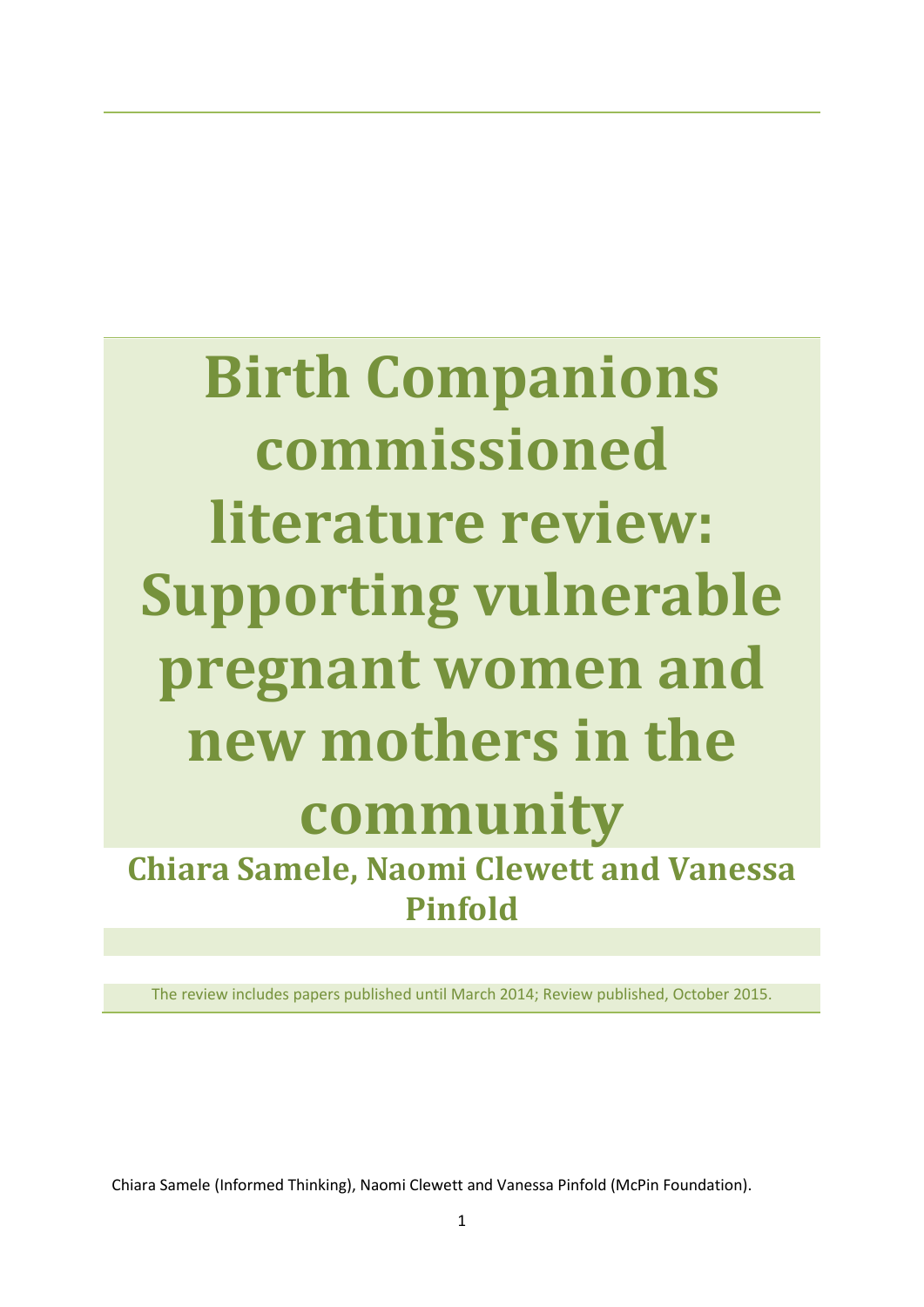## **Table of Contents**

| 1. |                                                                                               |  |  |  |  |
|----|-----------------------------------------------------------------------------------------------|--|--|--|--|
|    |                                                                                               |  |  |  |  |
|    |                                                                                               |  |  |  |  |
| 2. |                                                                                               |  |  |  |  |
| 3. |                                                                                               |  |  |  |  |
|    |                                                                                               |  |  |  |  |
|    |                                                                                               |  |  |  |  |
|    |                                                                                               |  |  |  |  |
|    |                                                                                               |  |  |  |  |
|    |                                                                                               |  |  |  |  |
|    | 3.2 Interventions for women with perinatal mental health problems and vulnerable families  15 |  |  |  |  |
|    |                                                                                               |  |  |  |  |
|    |                                                                                               |  |  |  |  |
|    |                                                                                               |  |  |  |  |
|    | Integrated-interventions: volunteer befriending, drop-in centres, parenting classes,  20      |  |  |  |  |
|    |                                                                                               |  |  |  |  |
|    | Organizing integrated perinatal mental health care services: drawing upon evidenced based     |  |  |  |  |
|    |                                                                                               |  |  |  |  |
|    |                                                                                               |  |  |  |  |
|    |                                                                                               |  |  |  |  |
|    |                                                                                               |  |  |  |  |
|    |                                                                                               |  |  |  |  |
|    |                                                                                               |  |  |  |  |
|    |                                                                                               |  |  |  |  |
|    |                                                                                               |  |  |  |  |
| 4. |                                                                                               |  |  |  |  |
| 5. |                                                                                               |  |  |  |  |
|    |                                                                                               |  |  |  |  |
|    |                                                                                               |  |  |  |  |
|    |                                                                                               |  |  |  |  |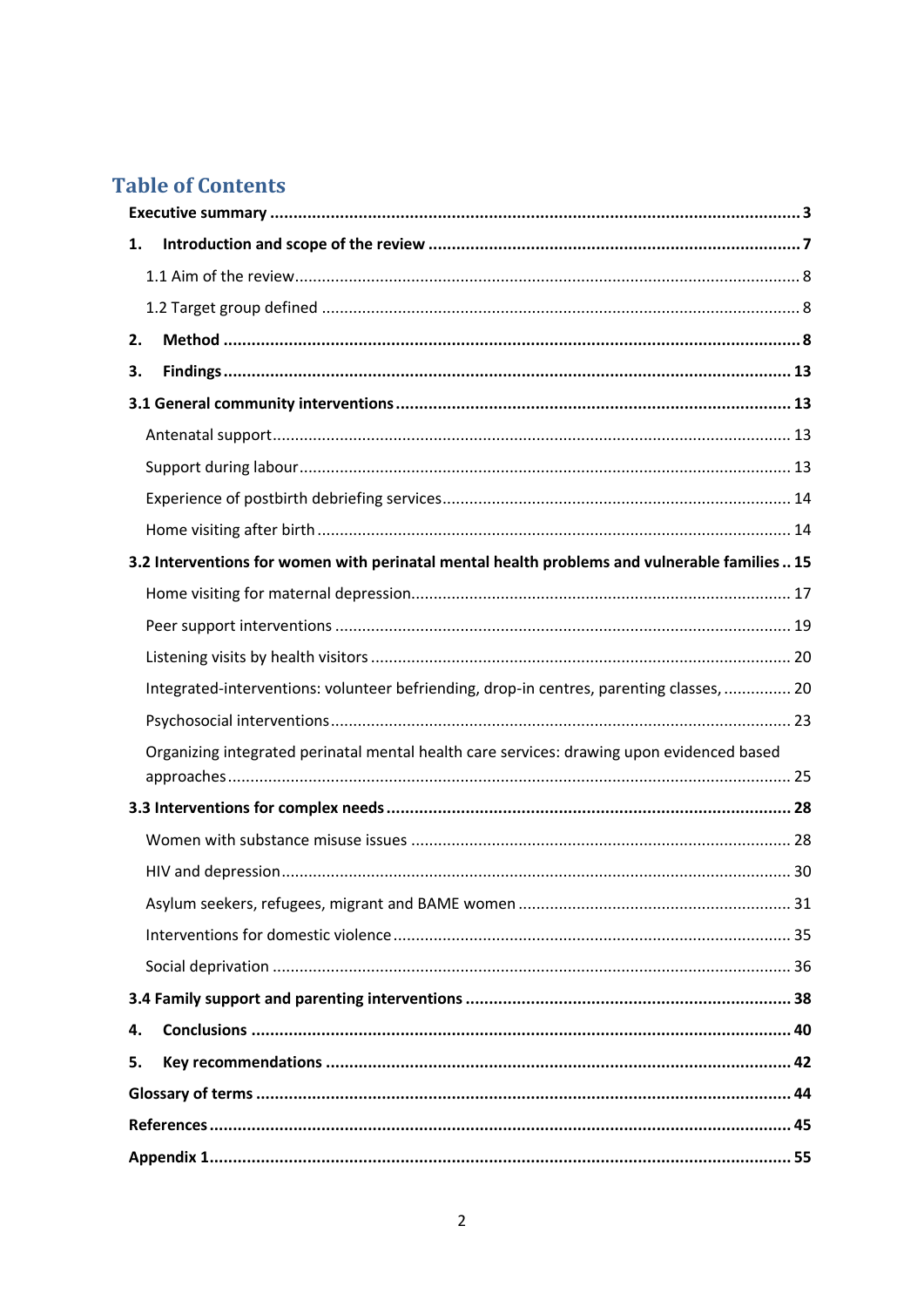# <span id="page-2-0"></span>**Executive summary**

## **Background**

Identifying needs and providing the right support for vulnerable pregnant women and new mothers are hugely important for ensuring optimum maternal health and child development. Midwives and health visitors provide the basic foundation for maternity and postnatal healthcare for over 700,000 women in the UK who use these statutory services each year.

This review of the literature was commissioned by Birth Companions as part of an evaluation of their Community Link service which was set up to support vulnerable pregnant women and new mothers. The programme was established with a grant from Lankelly Chase Foundation in 2013. The project supported women who had been released from HMP Holloway, women who were at risk of detention due to multiple disadvantage and those who have previously experienced detention. It supported women who faced multiple disadvantages such as mental health issues, substance misuse, homelessness, poverty, time in care, domestic violence, sexual abuse, contact with the criminal justice system and a history of human rights abuses. It also supported women who had been trafficked. The Community Link service specifically supported women through pregnancy, birth and the post-natal period until about 3 months.

## **Method**

This review of literature was carried out in 2014 to provide a comprehensive overview of the existing academic, policy or other expert publications on 'what works' when supporting vulnerable pregnant women and new mothers living in the community. The search terms used were agreed with Birth Companions in order to limit the review to studies of direct relevance to the Community Link service. The relevant literature was identified up to March 2014 and selected using systematic techniques; but does not constitute a systematic review as the evidence was not graded or limited to findings from randomised controlled trials (RCTs) and observational studies. Findings and key points from the selected literature are instead summarised in narrative form. Much of the literature is from the UK, but some international evidence was included where findings were relevant in a UK context. In all, 115 texts were included in the review.

The review searched for interventions and support programmes addressing the needs of vulnerable women. Various types of vulnerabilities are featured in the review, and the detail to which any one group are summarised depended on the amount of available evidence on interventions to address their needs and vulnerabilities. This included women with perinatal mental health problems, complex needs such as substance misuse issues, young mothers,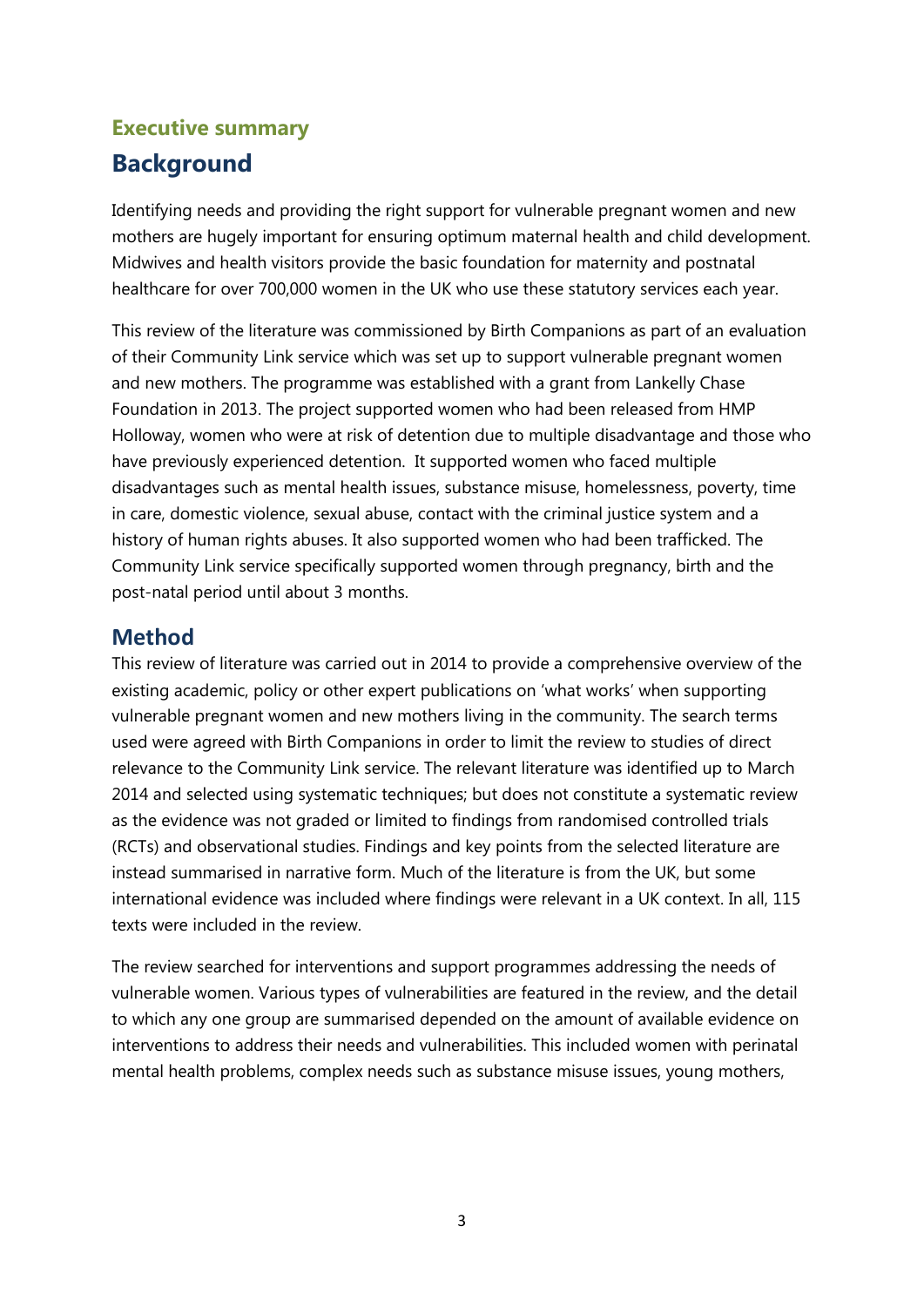asylum seekers and refugees, migrants, socially disadvantaged mothers and women from Black and Minority Ethnic groups (BAME)<sup>1</sup>.

The interventions that were included in the review are equally varied including home visiting, debriefing services, peer support, befriending, specialist workers, integrated programmes and psychosocial interventions. We included any services that have been evaluated in some form, publishing their findings in either peer review journals or grey literature.

## **Limitations**

It is important to emphasize the limitations of the review. This was a small scale piece of work, commissioned with a limited budget. With that in mind a narrow focus was imposed upon literature search terms, agreed with Birth Companions' staff, to extract learning from published literature to support the development of the Community Link service. A limitation was insufficient capacity in the project to 'grade' the literature found. The review does not therefore judge whether a study was robust and of scientific merit on a graded scale from poor to excellent quality of evidence. Instead a narrative approach was taken and studies that provided evidence of interventions supporting vulnerable pregnant women and new mothers are detailed. These fall into a number of categories: interventions where evaluations have found positive associations with outcomes; interventions where evaluations did not suggest outcomes improved, though women may report satisfaction with the services received; interventions without an evidence base but have robust evaluations in progress.

### **The evidence base**

1

The evidence base was small, particularly when the information searched for was maternal and child outcomes. There are very few meta analyses of completed RCTs to provide confidence that an intervention has a robust evidence base. We found that satisfaction with services was reported without outcomes data in a number of areas explored. We cannot link service satisfaction with outcomes based upon evidence reviewed, however, we recommend further work investigates these associations.

### **Support for perinatal mental health problems**

We found there was a relatively large body of literature relating to women with perinatal mental health problems and the effectiveness of psychosocial interventions for postnatal depression, particularly CBT. Integrated programmes and those with multiple interventions were also shown to reduce depression. These all include home visiting, which alone has a poor evidence base but in combination with other approaches may prove effective. For example, home visits during pregnancy for women with substance misuse issues appear not to be effective in reducing drug or alcohol use, the potential for child abuse or infant death but they do help keep this target group engaged with services. Peer support and befriending

<sup>&</sup>lt;sup>1</sup> There is a glossary of terms provided at the end of the report.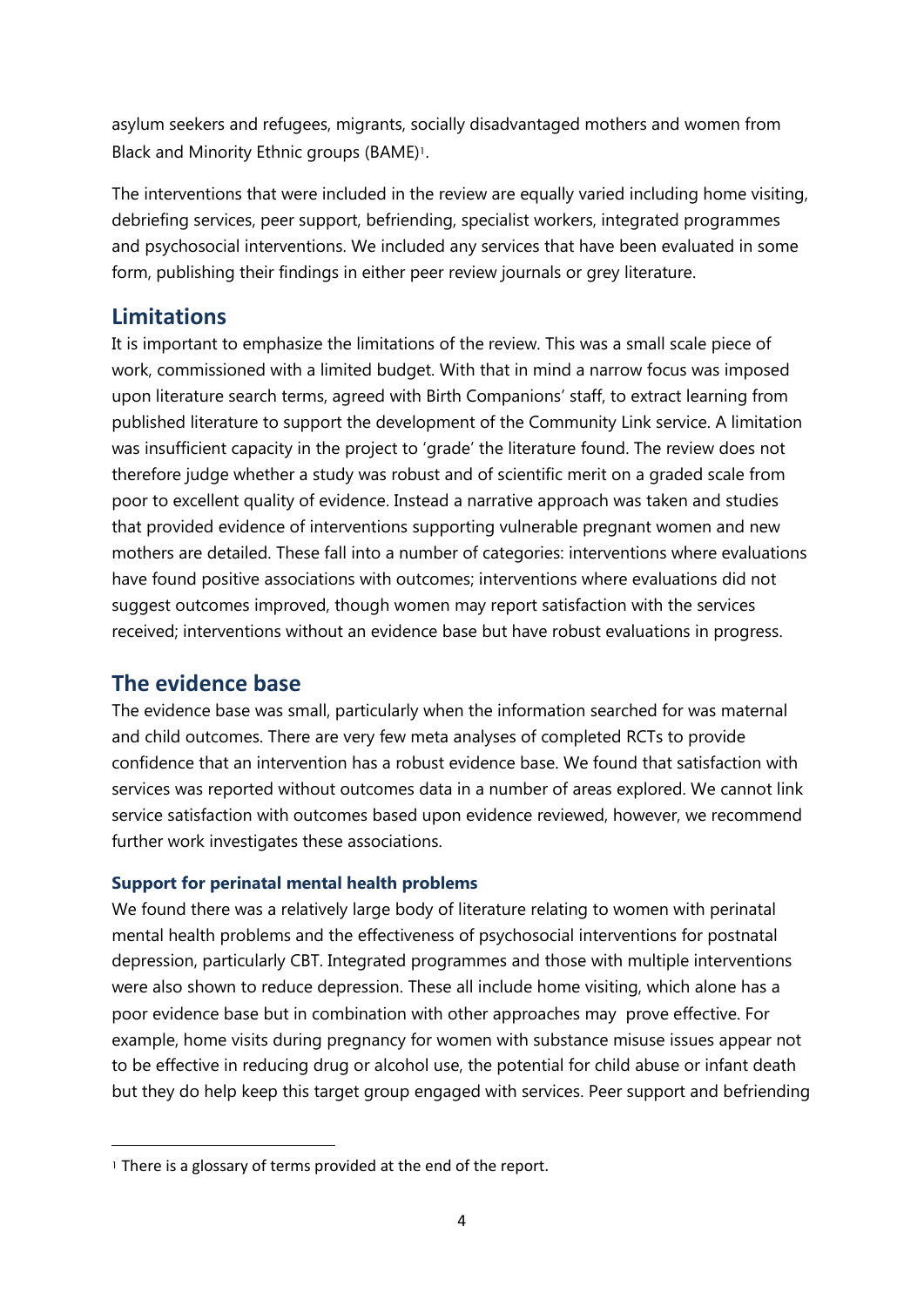programmes can be effective in improving symptoms of depression in new mothers. Debriefing has some evidence but only for those with high needs.

#### **Interventions for women with complex needs**

Less evidence exists to demonstrate the effects of interventions targeting pregnant asylum seekers, migrants and BAME groups. This was an area that urgently requires evaluative research to understand whether volunteer befriending programmes or specialist midwifery services can improve the health and social outcomes of this target group. This was also the case for literature on homeless pregnant women and new mothers which was extremely limited and no references were identified. There are a small number of interventions described in the literature for pregnant women and new mothers who are victims of domestic violence. Again this was another area that should be prioritised for further research to evaluate what works, particularly free birth and postnatal Doula services for this target group. There are pilot services working with these groups, and evaluations tended to look at service satisfaction. This may reflect the challenges of research into complex interventions with vulnerable populations.

#### **General community interventions for pregnant women**

Standard antenatal services have a developed evidence base. It was known that poor antenatal care was linked to poor birth outcomes. However, surprisingly, little was known about what works with antenatal care and the main ingredients that make it effective, nor how other factors such as poverty impact on effectiveness of standard antenatal services. Continuous support during labour by a dedicated companion with some training such as a Doula and chosen by the woman was highly beneficial. Positive outcomes such as spontaneous birth delivery, less pain relief, shorter labour, good Apgar score for the baby and more satisfaction have been found. The evidence was relatively strong and continuous support during labour should become standard practice.

#### **Key ingredients across all interventions**

Across all interventions the quality of the interaction was found to be critical – be that a midwife, volunteer befriender or paraprofessional. Being listened to and being treated with kindness were themes that have been highlighted in a number of qualitative studies, particularly for women with postnatal depression and those with an intellectual disability. Developing a good relationship with a health visitor or support worker was key. The opportunity to meet with other pregnant women was a simple but important mechanism of support. It was important to keep these factors in mind when developing interventions for vulnerable pregnant women and new mothers.

#### **Key recommendations**

There is much to learn from the existing literature and key recommendations of the review are to: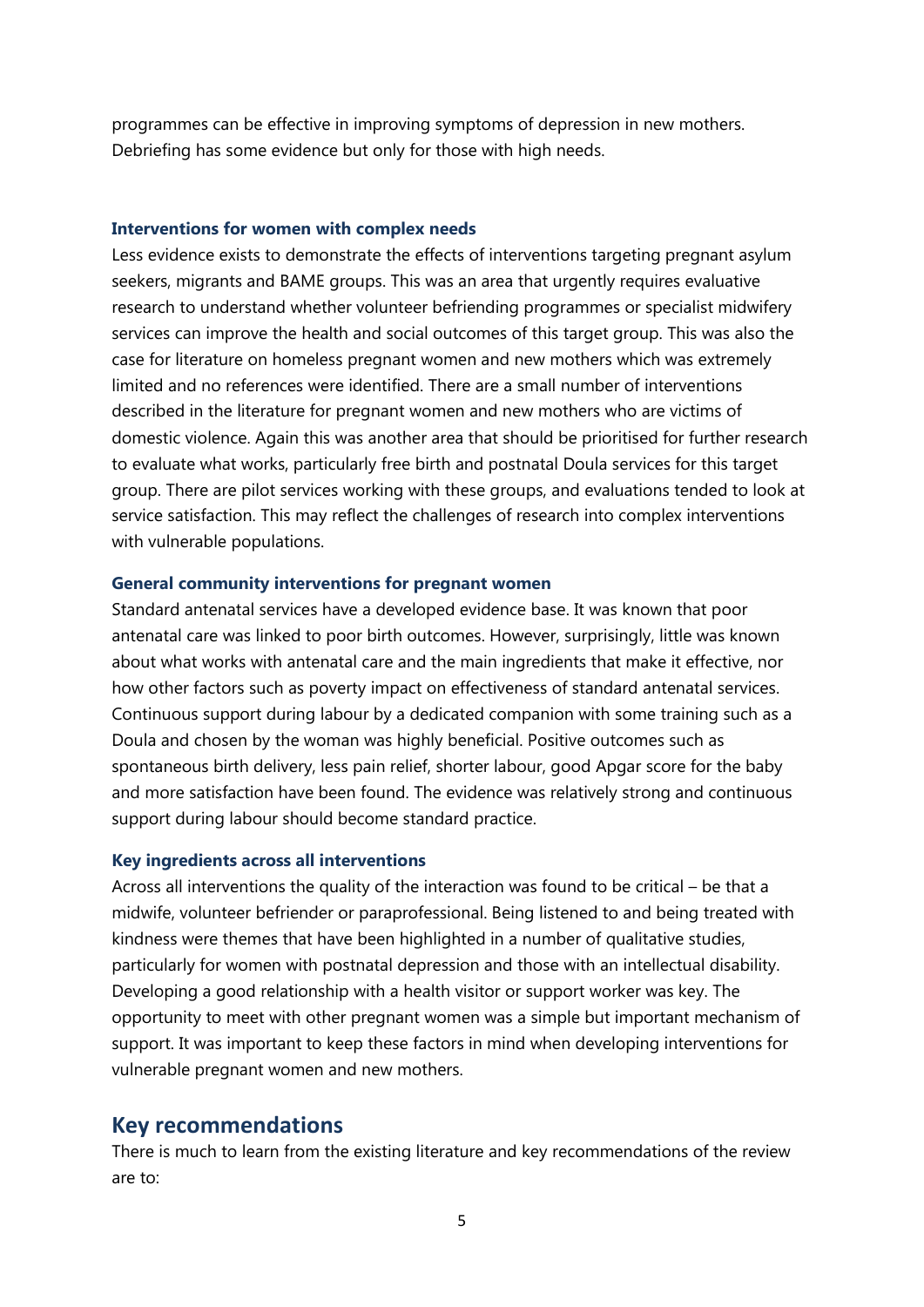- o Deliver an **integrated programme** of support that adopts a women-centred approach, recognising individual needs and preferences for how support is received, drawing on home visiting, debriefing, counselling, and peer support as appropriate.
- o **Work alongside other agencies** helping to build trust of women during antenatal period, working to build a platform for improved birth outcomes: signpost and engage women appropriately. Integrated programmes, linked to other agencies is what the Birth Companions' Community Link service seeks to achieve and the research evidence suggests this is likely to have a positive impact on service engagement.
- o Make **continuous support during** labour standard practice. This includes identifying suitable voluntary sector support when friends and family support cannot be found. This is a core support that Birth Companions provide to vulnerable and isolated pregnant women.
- o Provide vulnerable pregnant women and new mothers **access to psychological interventions** which have the strongest evidence base for impacting on maternal depression. Birth Companions does not currently provide this support, but signposts to other agencies.
- o Ensure services are **culturally aware and sensitive to women's fears** particularly of losing their child when social services become involved in their care. Birth Companions' flexible and women-centred approach ensures this is experienced by the women who engage with them.
- o **Generate further research** into understanding what post-natal interventions work for vulnerable pregnant women and new mothers, particularly asylum seekers, refugees and victims of domestic violence and those in unstable housing conditions. We particularly need to develop a stronger post-natal evidence base so that interventions can be effectively targeted addressing not only the experience that women have with services but longer term outcomes for mother and baby as well. Birth Companions can continue to contribute to the evidence base by advocating for the importance of research and encouraging the development of new research studies.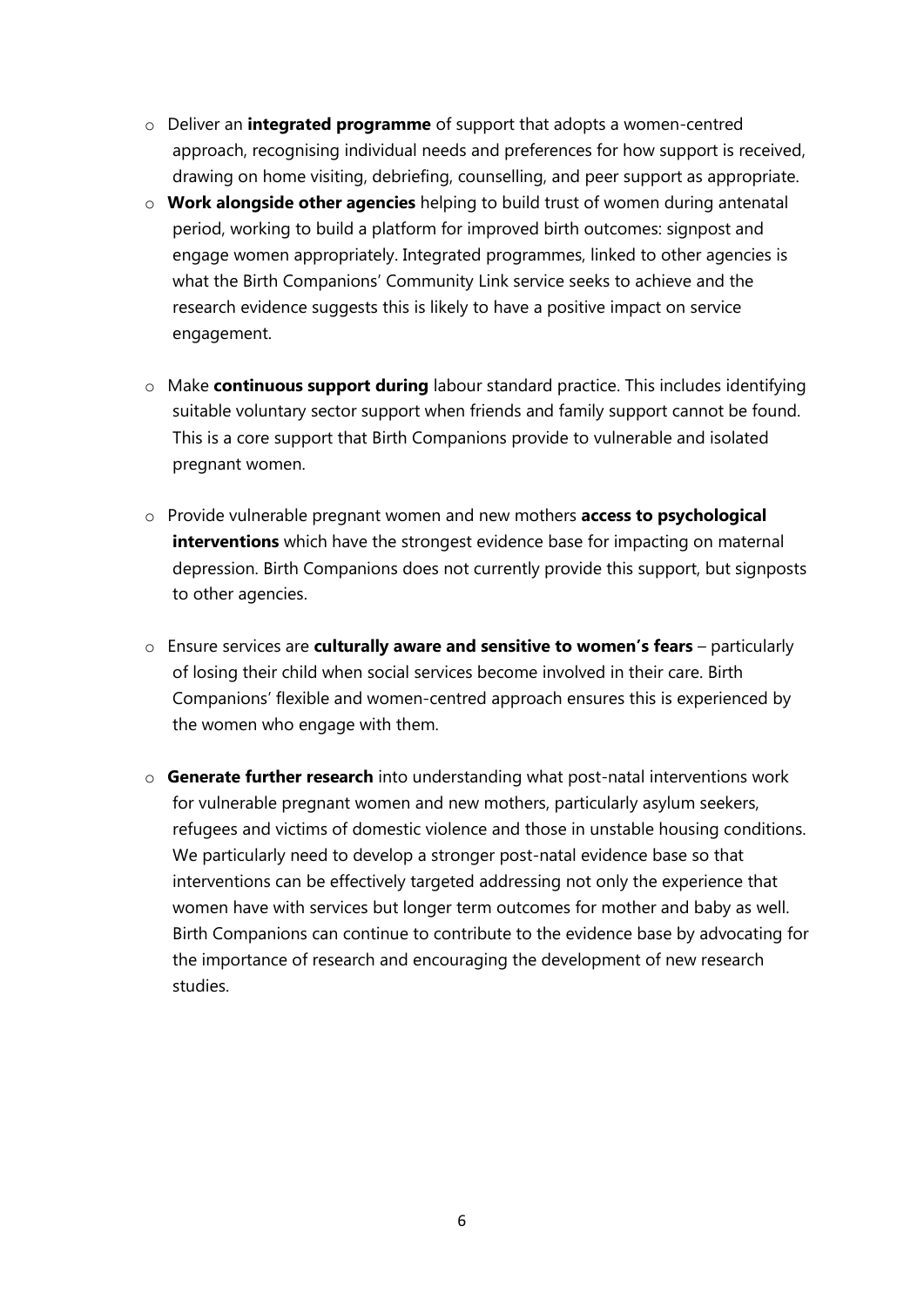## <span id="page-6-0"></span>**1. Introduction and scope of the review**

Birth Companions commissioned the McPin Foundation, a mental health research charity, to evaluate their Community Link service which was a pilot programme funded through a grant from Lankelly Chase Foundation in 2013. The project supported women who had been released from HMP Holloway, women who were at risk of detention due to multiple disadvantage and those who have previously experienced detention, often overseas. It supported women who faced multiple disadvantages such as mental health issues, substance misuse, homelessness, poverty, time in care, domestic violence, sexual abuse, contact with the criminal justice system and a history of human rights abuses. It also supported women who had been trafficked. The Community Link service specifically supported women through pregnancy, birth and the post-natal period until about three months.

Part of the Community Link evaluation included a review of the existing available literature and evidence of the types of support considered most helpful for vulnerable pregnant women and new mothers. Both academic and non-academic literature were accessed, but this was not a systematic review using grading measures of articles and restricting searches to randomised control trials. However, systematic techniques were used to search for the relevant literature. This was a narrative review, presented by summarising the main findings from key articles to build a picture of current knowledge and evidence base.

Support for vulnerable women during pregnancy and shortly after birth was known to be hugely important for ensuring optimum maternal wellbeing and child development (Department of Education and Department of Health, 2011). The types of vulnerability in this group vary enormously, ranging from pregnant women seeking asylum to those with mental health and/or substance misuse issues. Their needs and vulnerabilities are equally wide ranging, usually both numerous and complex - including health, legal, social and cultural issues. Services that work with this target group, both statutory and voluntary sector agencies, have to work flexibly, often with limited resources, to address these needs. Prior to 2004 few well-designed studies provided evidence of effective interventions for disadvantaged childbearing women from minority ethnic groups, women experiencing domestic violence, women with mental health problems and those who are HIV positive (D'Souza and Garcia, 2004). However, some interesting and important interventions are emerging; learning from each is summarised in this review.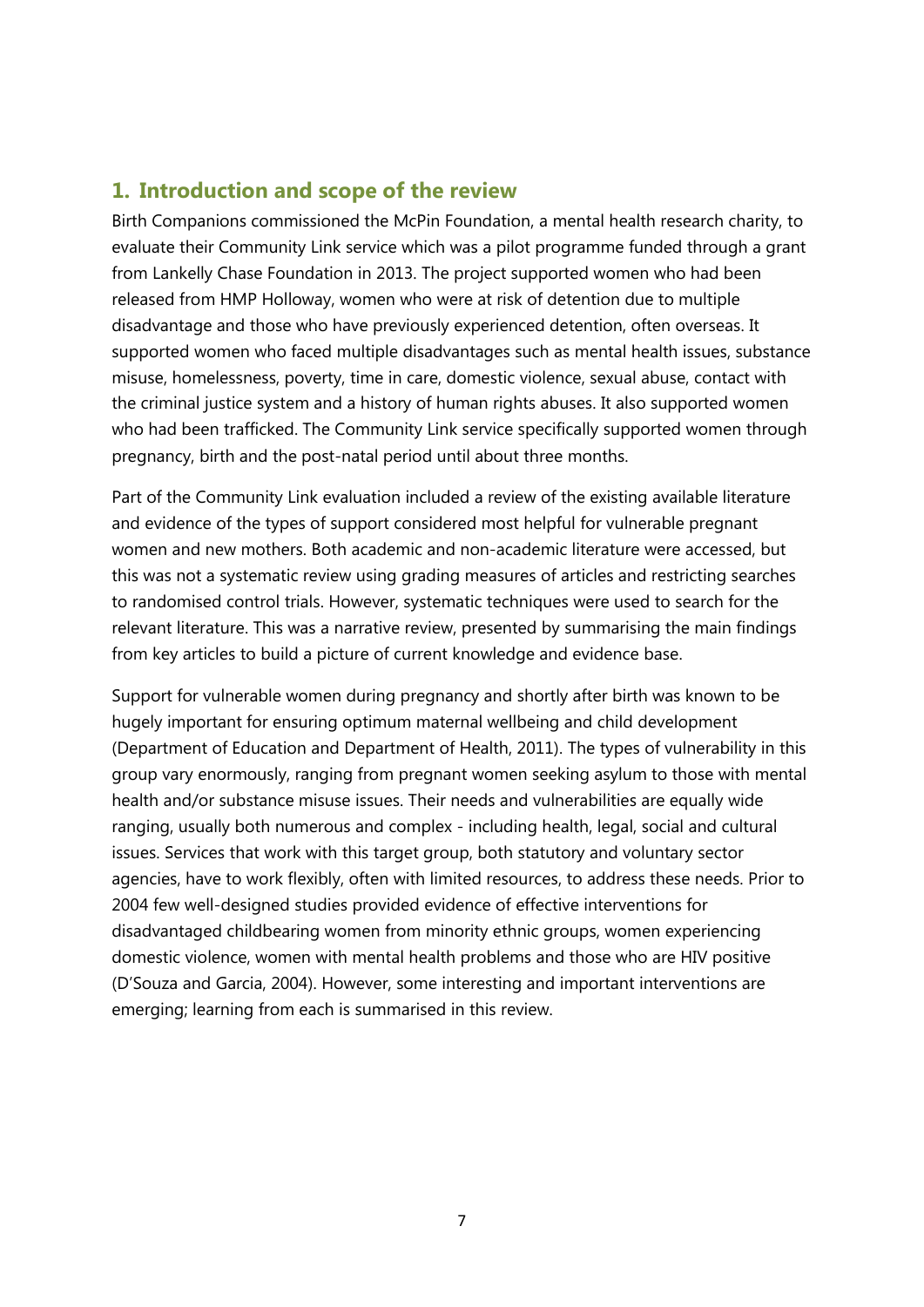### <span id="page-7-0"></span>**1.1 Aim of the review**

This review aimed to describe and identify what works for vulnerable women during pregnancy and in the weeks following birth by identifying effective interventions and those that appeared to show promise from the published literature. <sup>2</sup> The outcomes of interest in the review were interventions with vulnerable women that supported their mental health, reduced their risk of social isolation and ensured positive outcomes for the child. These are the three outcomes that Birth Companions deliver within the Community Link service.

### <span id="page-7-1"></span>**1.2 Target group defined**

The focus was primarily on vulnerable women in the community during the perinatal period and the specialist support provided to them. Vulnerability in this context includes all women supported by Birth Companions including those who are homeless, refugees, immigrants, care leavers, those with experience of domestic violence, sexual abuse, trafficking, and mental health problems. Vulnerability might also be defined in terms of drug and alcohol use and/or multiple and complex needs; and women involved in the Criminal Justice System although not those in prison.

### <span id="page-7-2"></span>**2. Method**

1

The literature review included two sets of searches – a search for academic publications applying techniques used for systematic reviews and for relevant non-academic or grey literature such as reports or briefing papers. Literature published from 2004 to March 2014 was included. The inclusion criteria were articles or papers:

- Describing and/or reporting the effectiveness of interventions to support the target group (vulnerable pregnant women or new mothers)
- Based on studies or service evaluations in the UK, US, Europe or Australia
- Referring to support interventions in the community.

A search strategy to identify the academic literature was developed and tested by an Information Specialist. We utilised the skills of a systematic review expert to perform all the database searches for efficiency and accuracy. Different search strategies were used for the different databases. The search terms used are listed in Table 1.

<sup>2</sup> Priority has been given to the UK evidence base and examples of programmes and interventions for the group of interest. However, where evidence was lacking international examples from the US, Canada, Australia and other countries have been included in the review.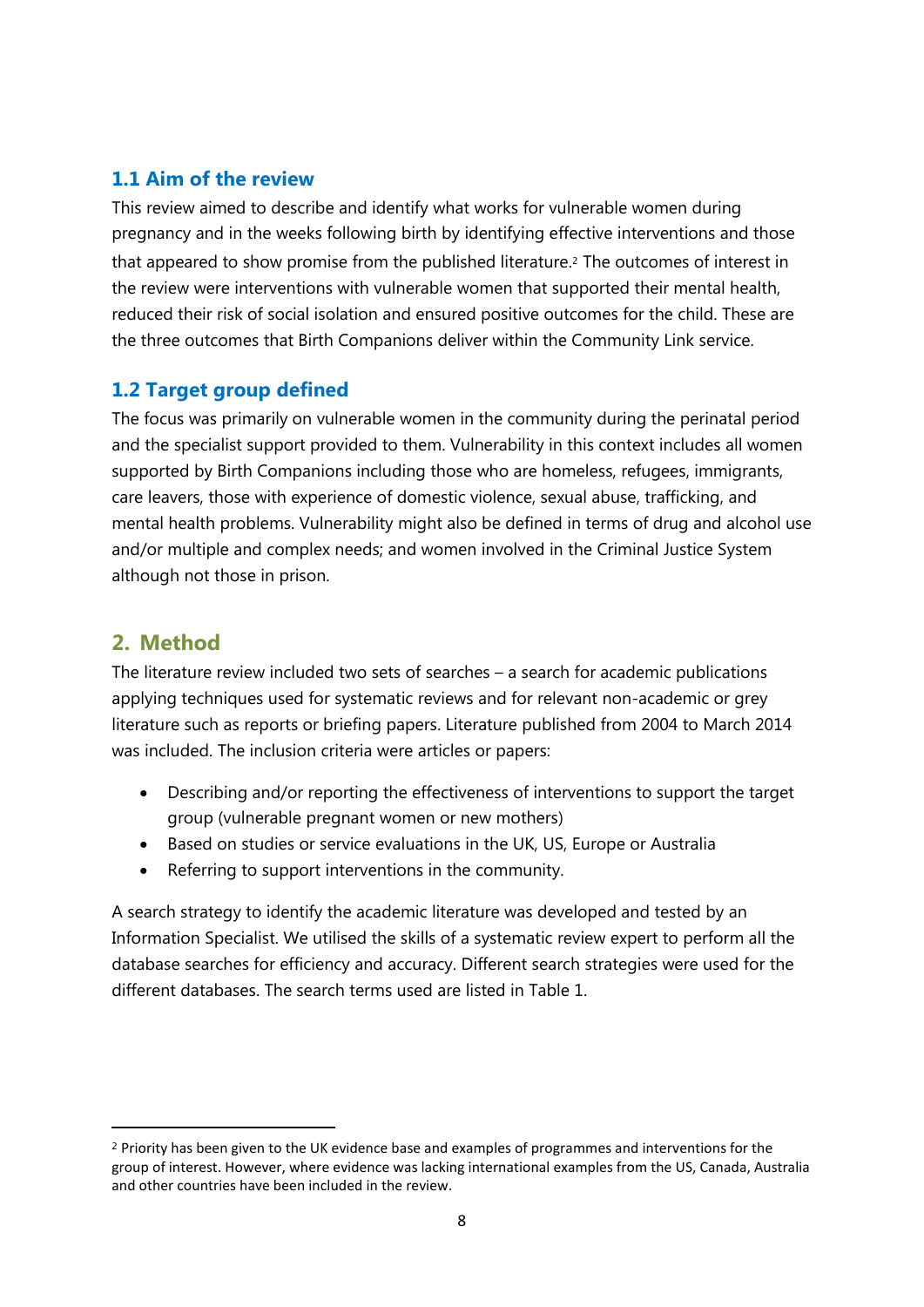#### **Search terms**

The main search terms were agreed with Birth Companions. They were selected to provide the study with a clear focus as the literature on maternity and motherhood for the general population was large. The review limited its search to articles that addressed vulnerable women and pregnancy – key terms are shown in table 1.

| <b>Key focus</b> | Area                    | <b>Situation</b>                      |
|------------------|-------------------------|---------------------------------------|
| Support          | Community               | Homeless                              |
| Service          | Vulnerable              | Refugee                               |
| Intervention     | Women                   | Immigrant                             |
| Model            | Antenatal               | Mental health and wellbeing           |
| Information      | Pregnant                | Post-traumatic stress disorder (PTSD) |
| Advice           | Pregnancy               | Mental illness (diagnoses)            |
|                  | Parenting (early weeks) | Domestic violence                     |
|                  | Child birth             | Sexual abuse                          |
|                  | Labour/complications    | Trafficking                           |
|                  | Hospital                | Drug/alcohol misuse                   |
|                  | Mother                  | Care leaver/ care experienced         |
|                  | Teenage                 | Sex worker                            |
|                  |                         | Emotional                             |
|                  |                         | Learning disabilities                 |

Table 1: Key search terms used to identify the academic literature

Other key search terms emerged through the process and included: birth mother, trauma, maternal stress, perinatal mental health problems, attachment, bonding, early intervention and woman focused or centred. Birth Companions works to achieve three objectives including improving outcomes for children. However, in the search for literature, less emphasis was placed on generating references for infant and/or fetus outcomes. This decision was driven by the need to focus the work, and the literature on outcomes for children was extensive.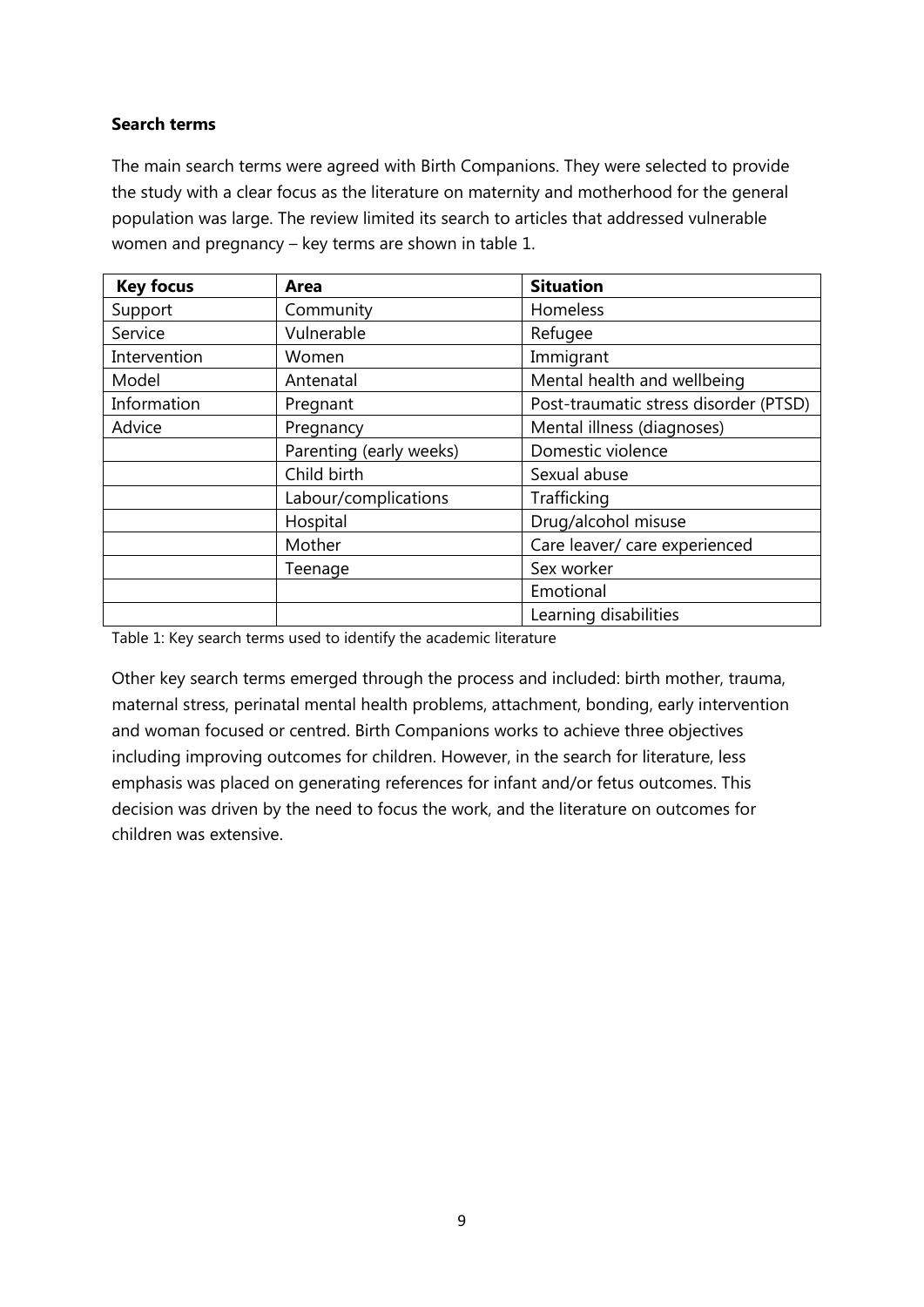#### **Search results**

Full searches were conducted using seven bibliographic databases. Table 2 below lists the databases and the results obtained.

| <b>Databases searched</b>                          | <b>Date</b> | <b>Number of results</b> |
|----------------------------------------------------|-------------|--------------------------|
|                                                    | searched    |                          |
| MEDLINE (OVID) 2004 to 7/3/14                      | 10/03/13    | 189                      |
|                                                    |             |                          |
| EMBASE (OVID) 2004 to 2014 March 7th               | 10/03/13    | 386                      |
|                                                    |             |                          |
| PsycINFO (OVID) 2004 to March week 1 2014          | 10/03/13    | 19                       |
| CINAHL (EBSCO) 2004 to March 2014                  | 17/03/14    | 203                      |
| Web of Science (ISI) 2004 to March 2014            | 18/03/14    | 43                       |
| Sociological Abstracts & Social Services Abstracts | 19/03/14    | 117                      |
| (Proquest)                                         |             |                          |
| Social Policy and Practice (OVID) 2004 to 10/4/14  | 10/04/14    | 18                       |
|                                                    |             |                          |
| <b>Total</b>                                       | 957         |                          |
| <b>After de-duplication</b>                        | 715         |                          |

Table 2: Details of the bibliographic databases searched for academic papers and number of hits

The process of selecting published titles (i.e. academic papers) was carried out in two main stages. Reference titles and abstracts were read in the first instance having been equally divided between three reviewers (VP, NC and CS). Those not meeting the inclusion criteria were excluded. Selected references were pooled and the full text papers retrieved. Further exclusions were made once papers were read.

Further searches were conducted using the internet to identify key papers that may have been missed by the database searches. Key papers already identified were cross referenced. Grey or unpublished literature was identified by searching 14 key websites suggested by Birth Companions, McPin Foundation and experts in the field (see below for a list of websites searched). Table 3 below summarises the process used and the number of references reviewed and selected at each stage.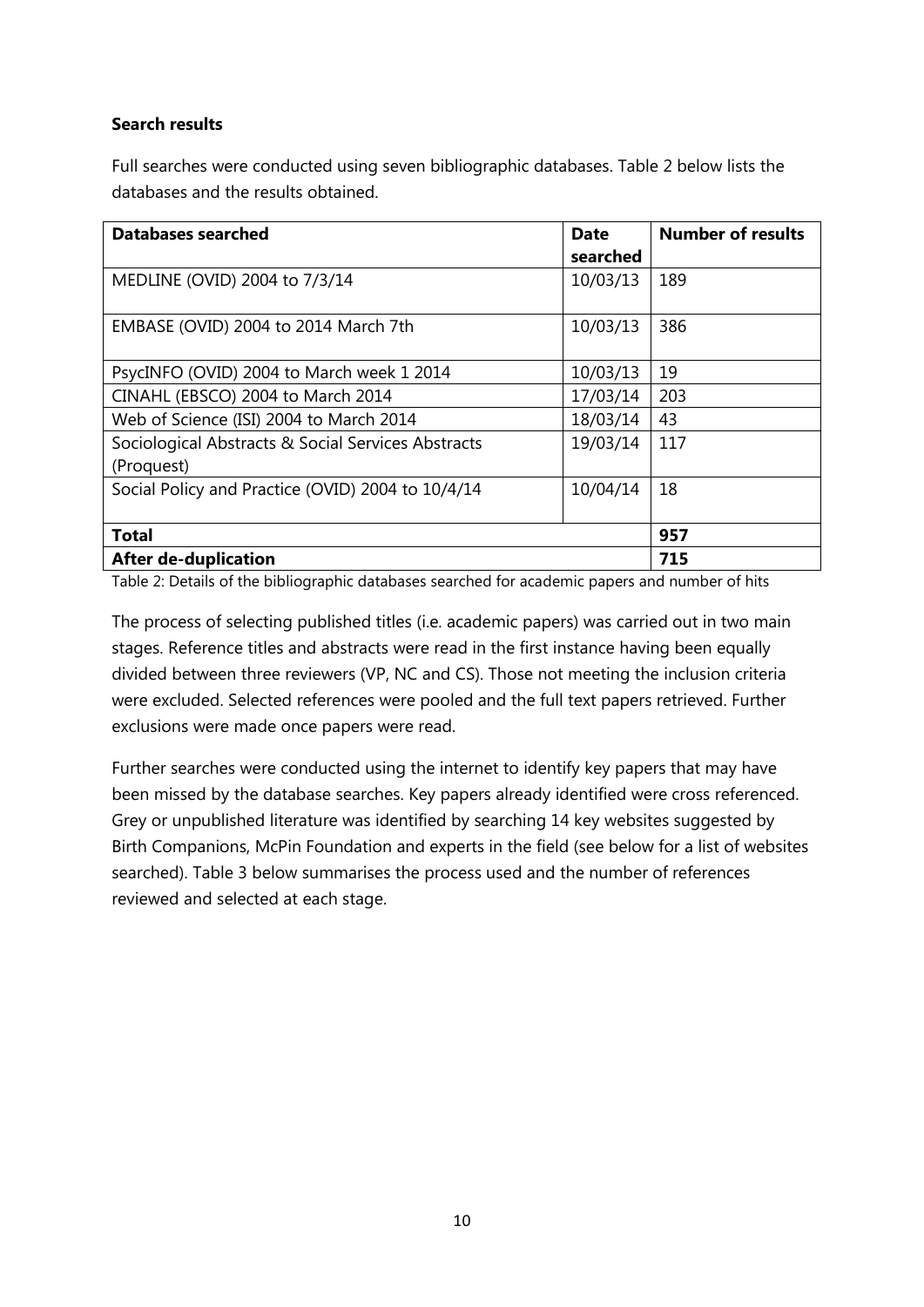| <b>Task</b>                                                                         | <b>Activity</b>                                                                                             | <b>Outcome</b>                                                                                                                       | Date (2014)   |
|-------------------------------------------------------------------------------------|-------------------------------------------------------------------------------------------------------------|--------------------------------------------------------------------------------------------------------------------------------------|---------------|
| Scope of the review<br>finalised                                                    | VP, NC and CS                                                                                               |                                                                                                                                      | Jan/Feb       |
| Develop and pilot<br>search strategy for<br>identifying peer review<br>publications | Initial search strategy<br>defined and tested by<br><b>Information Specialist (IS)</b><br>and later refined | Final search strategy ready<br>for full database searches                                                                            | Feb           |
| Bibliographic database<br>searches                                                  | Searches of seven<br>bibliographic databases<br>by Information Specialist                                   | 715 reference titles identified<br>for consideration                                                                                 | March         |
| Stage $1$ – selections<br>(peer review papers)                                      | CS, NC and VP review<br>references and make<br>selections                                                   | 72 references selected                                                                                                               | April         |
| Stage 2 - final<br>selections<br>(peer review papers)                               | Retrieval and review of<br>final text papers                                                                | 64 final selections made                                                                                                             | April/May     |
| Grey literature search                                                              | Search of 14 relevant<br>websites for reports and<br>other grey literature                                  | 35 reports and grey<br>literature publications<br>identified                                                                         | April/May     |
| Structure of review                                                                 | Initial review structure<br>developed                                                                       | Approved by VP and NC                                                                                                                | May           |
| Grey literature review                                                              | Reading of grey literature<br>identified                                                                    | 22 selections made                                                                                                                   | May/early Jun |
| Stage 3 - Cross<br>referencing and internet<br>searches                             | Further searches of key<br>papers not identified by<br>database searches were<br>conducted                  | Selected as appropriate                                                                                                              | June          |
| References<br>recommended by<br>experts in the field                                | Other important<br>references were identified<br>by experts in the field                                    | Selected as appropriate                                                                                                              | June/Dec      |
| <b>Final selections</b>                                                             | Following all stages of the<br>review                                                                       | A total of 115 references<br>included in the review:<br>43 -grey or non-<br>$\bullet$<br>academic reports<br>72 -academic references | June/Dec      |

Table 3: Summary of the process used and number of references selected

A total of 115 references were included in the review; 43 were non-academic reports and 72 were academic titles.

The data extracted from articles and reports included – the study population, type of support intervention, and the key findings. A narrative review was used to summarise and describe the information gathered. The literature was not assessed – or graded – for quality but where methodological limitations were found these were highlighted.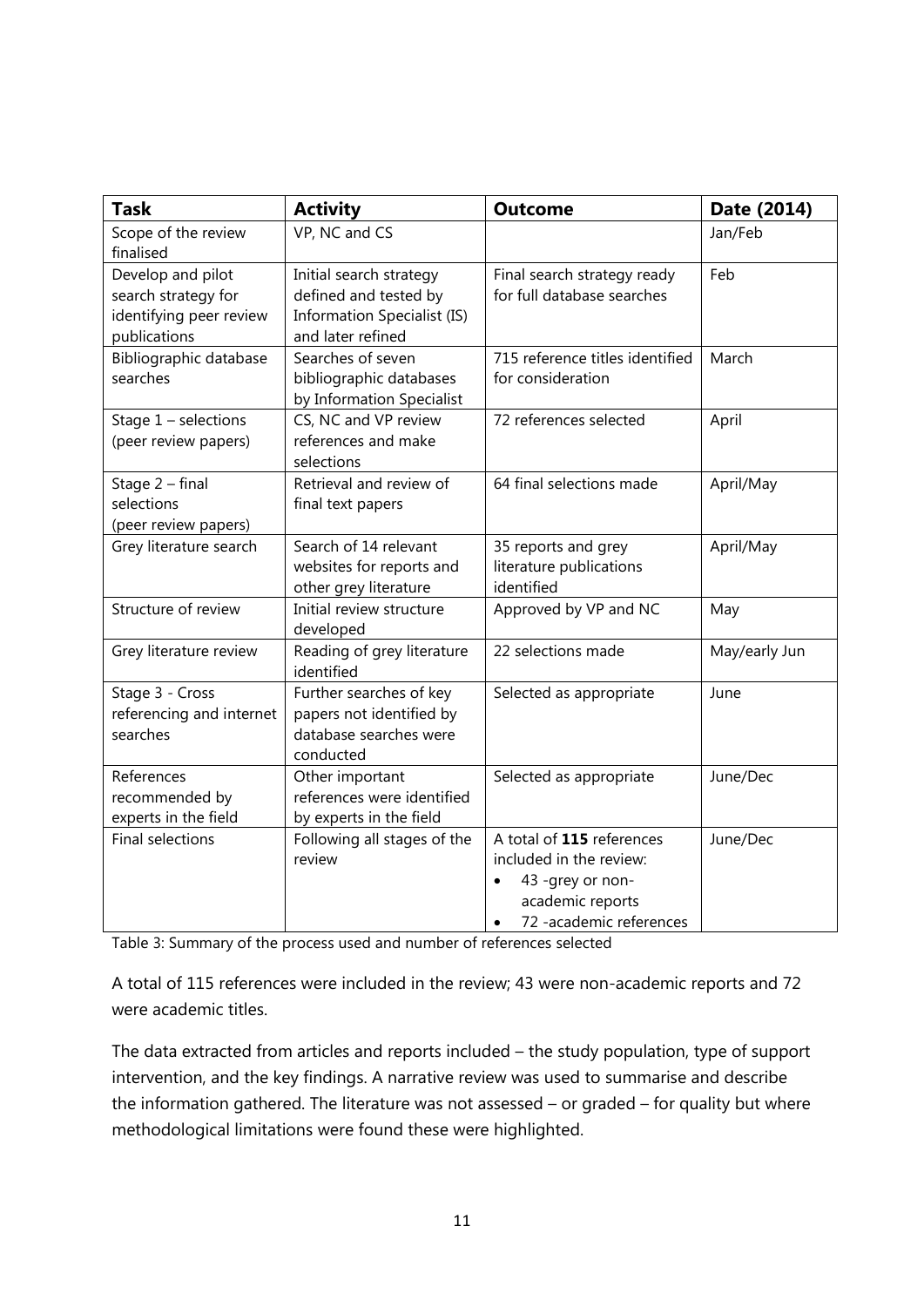#### **Searches for non-academic literature**

The websites of a number of third sector and other relevant organisations were searched for relevant reports, briefing or policy papers. Table 4 lists those accessed and searched.

| <b>Name of organisation</b>                         | <b>Weblink</b>                                    |
|-----------------------------------------------------|---------------------------------------------------|
| <b>Birth Rights</b>                                 | http://www.birthrights.org.uk/about-              |
|                                                     | us/publications/                                  |
| 'Bump Buddies' in the Homerton                      | http://www.hackneyicare.org.uk/kb5/hackney/as     |
|                                                     | ch/event.page?id=rMNp7CYrOKI                      |
| C4EO - early intervention for mothers and families, | http://archive.c4eo.org.uk/themes/earlyinterventi |
| children and young people                           | on/default.aspx?themeid=12&accesstypeid=1         |
| Doula UK - birth support                            | http://doula.org.uk/content/research-doulas       |
| Family Action Perinatal Mental Health project       | http://www.family-                                |
|                                                     | action.org.uk/section.aspx?id=13121               |
| Family Nurse Partnership (FNP) -intensive           | http://www.fnp.nhs.uk/research-and-               |
| interventions for under 20s                         | development                                       |
| Hestia - birth support to women in refuges          | http://www.hestia.org                             |
| <b>Maternity Alliance</b>                           | http://www.webarchive.org.uk/wayback/archive/     |
|                                                     | 20050828120000/http://www.maternityalliance.o     |
|                                                     | rg.uk/index.html                                  |
| Maternal Mental Health Alliance                     | http://maternalmentalhealthalliance.org.uk/       |
| 'Maternity Mates' in Tower Hamlets                  | http://www.whfs.org.uk/index.php/maternity-       |
|                                                     | mates                                             |
| NICE guidelines                                     | https://www.evidence.nhs.uk/search?q=specialist   |
|                                                     | %20midwife%20vulnerable%20wome                    |
| NSPCC (National Society for the Prevention of       | http://www.nspcc.org.uk/                          |
| Cruelty to Children)                                |                                                   |
| Royal College of Psychiatrists                      | http://www.rcpsych.ac.uk/                         |

Table 4: List of organisations and websites searched for non-academic literature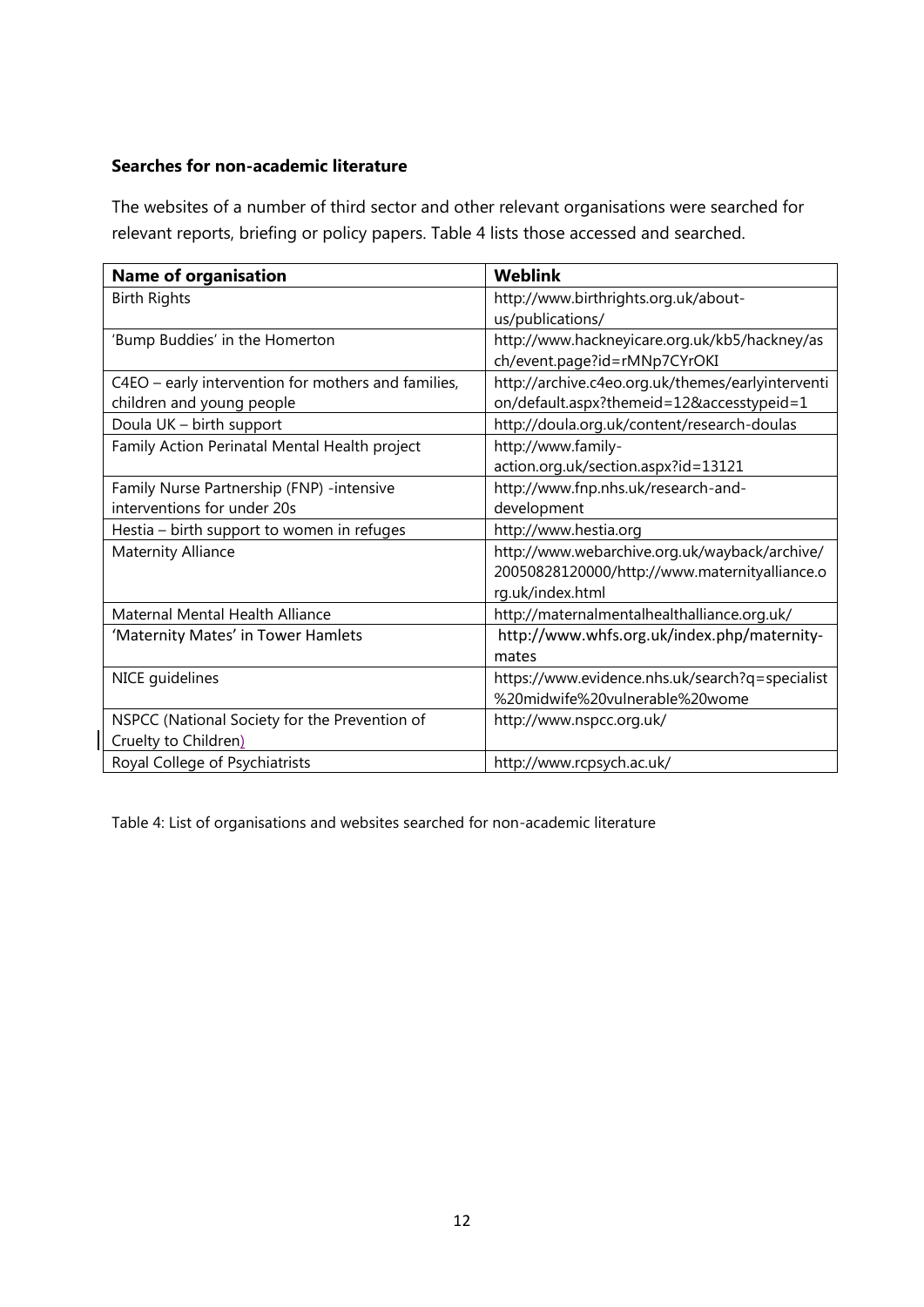### <span id="page-12-1"></span><span id="page-12-0"></span>**3. Findings**

### **3.1 General community interventions**

Midwives and health visitors play an important role in delivering the basic foundation for maternity and postnatal healthcare. Each year in the UK, over 700,000 women use statutory maternity services and in order for them to be effective they are interdependent on primary care, specialist services and early years' services in the community (National Audit Office, 2013). The outcomes and performance of maternity services are considered generally good (Tyler, 2012); although there was a high degree of variation across England in key indicators such as perinatal mortality - from 6 per 1000 in the South East to 9.1 per 1000 population in West Midlands (ONS, 2010 ). For the most part women appear satisfied with the care they receive; where 77% of around 23,000 surveyed felt they were involved enough in decisions about their antenatal care (CQC, 2013); and during labour and birth 84% of women reported receiving excellent care (National Audit Office, 2013; ONS, 2012).

#### <span id="page-12-2"></span>**Antenatal support**

Antenatal care was especially important, particularly for first time mothers and women with few social networks. On average, women in the UK receive around thirteen antenatal visits which compared favourably with Scandinavian countries who have very successful outcomes for child health and development (e.g. low infant mortality and high breast feeding rates) (North, 2005). Surprisingly, little was known about the main ingredients that make antenatal care effective. What was known, however, was poor antenatal care was linked to poor birth outcomes (North, 2005).

#### <span id="page-12-3"></span>**Support during labour**

A recent Cochrane review by Hodnett et al. (2012) examined the effects of continuous, one to one support during labour compared to usual care; using data from twenty-two trials involving 15,288 women from 16 countries. Continuous support was provided by nurses or midwives, women not employed by the hospital with some training/guidance (e.g. Doulas) or companions chosen by the women themselves (e.g. a relative, friend or partner). The authors found that women receiving continuous support were more likely to have a spontaneous birth, use less pain relief medications, slightly shorter labours, babies without a low fiveminute Apgar score, and appeared to lead to more satisfaction (Hodnett et al. 2012). The most beneficial continuous support was by a person solely there to provide support during labour, with experience of this and some training. In conclusion, the authors' note that continuous support during labour should be standard practice rather than the exception; and women should be encouraged to have a companion of their choice.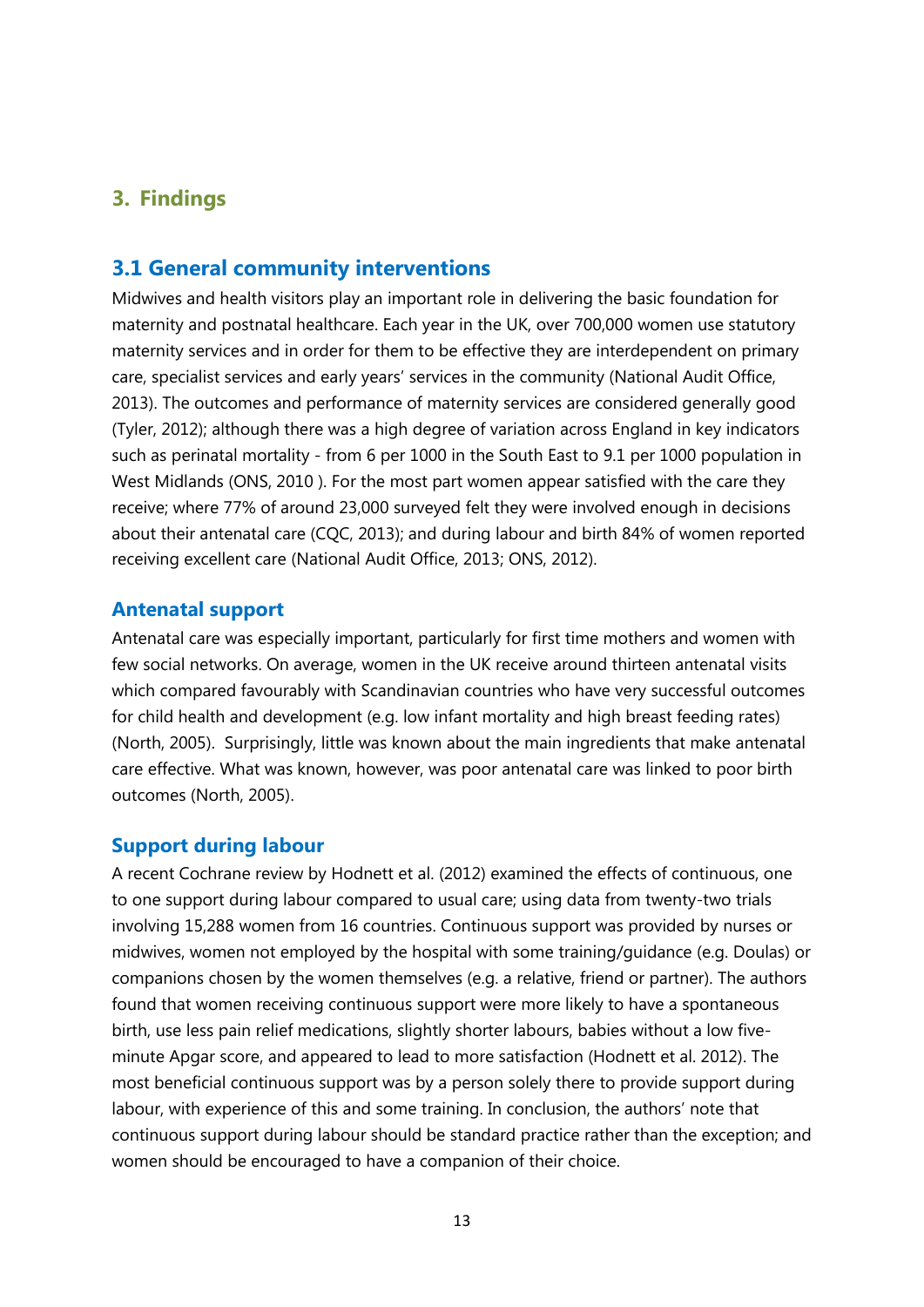### <span id="page-13-0"></span>**Experience of postbirth debriefing services**

A postbirth debriefing service was introduced around the mid-1990s to give women the opportunity to discuss their experience of childbirth. Emerging evidence by 2005 showed around a quarter of women had symptoms of psychological trauma following birth and some were actually experiencing post-traumatic stress disorder (PTSD) (Bailey, 2008). By 2005, 78% of maternity units provided a debriefing type of service, although concerns were raised as to whether debriefing sessions for postnatal women led by midwives were effective (Ayers et al. 2006).

In establishing the effectiveness of midwife-led postnatal debriefing, also provided in some areas as counselling services, Rowan et al. (2007) identified eight randomised controlled trials (RCTs) from Australia, England, Hong Kong and Sweden for midwife-led postnatal interventions addressing outcomes for anxiety, depression and PTSD. Only two studies included all women, most had inclusion / exclusion criteria. The interventions used varied and in the UK there exists confusion in policy and practice surrounding the term 'debriefing'. Of these eight RCT studies, some used structured debriefing, others allowed the women to structure the intervention. The authors concluded only two of the eight RCTs indicated an evidence of effectiveness using midwife-led service models, one with recruiting women who had only given birth once, the other recruiting women screened after birth. However, methodological limitations limit generalizability of findings. Service evaluations revealed that women valued having the opportunity to discuss their birth experience, although there was a gap in evidence regarding the content and timing of service provision and effectiveness (Rowan et al. 2007). A distinction also needed to be made between women who perceived their experience as traumatic and those who developed symptoms of PTSD (Rowan et al. 2007). This review also emphasised more research was needed to understand mental health needs of women from BAME communities.

A recent RCT by Meades et al. (2011) evaluated postnatal debriefing for 46 women with symptoms of PTSD who requested it. This group was compared to 34 women with symptoms of PTSD who had given birth during the same period and at the same hospital but did not receive debriefing. PTSD symptoms decreased overtime for both groups, but more so for women who had received debriefing. Debriefing also led to a reduction in negative appraisals of the birth, but had no effect on symptoms of depression.

### <span id="page-13-1"></span>**Home visiting after birth**

As with antenatal care, home visiting services after birth are important for maintaining maternal and child health. Establishing a trusting and confiding relationship between mother and home visitor, especially when attempting to identify and support mothers with perinatal mental health problems and other vulnerabilities was extremely important (North, 2005).

The UK specific evidence on home visiting services for the general population was limited (see below for studies on home visiting for vulnerable women). International research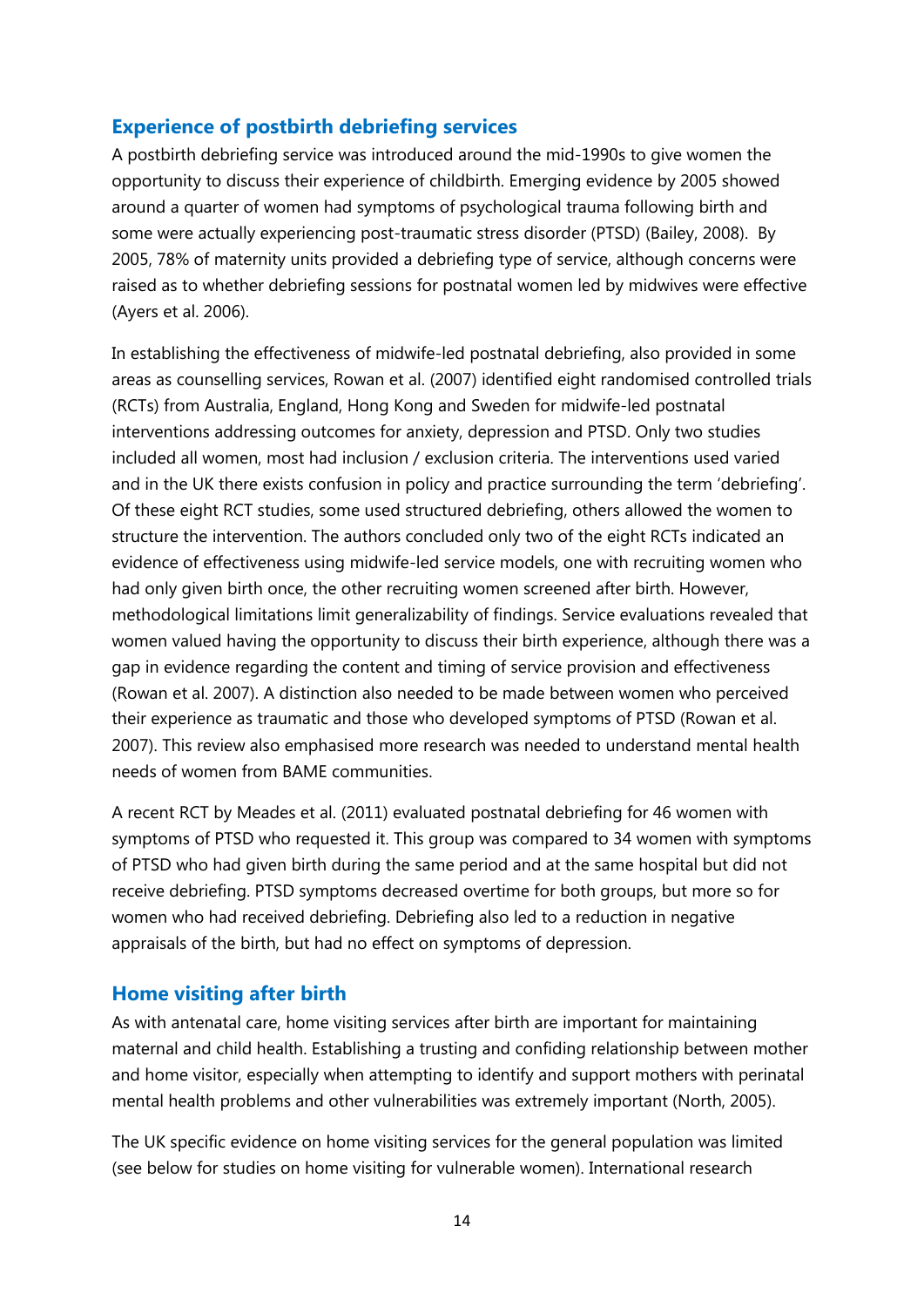showed support after birth can be much appreciated but for mothers with low level needs home visiting may be viewed as a negative experience. As one US study found, only mothers with babies discharged from newborn intensive care units who needed support benefited from home visiting, which increased their sense of competence, perceived control and responsiveness to the baby (Affleck et al. 1989). Similar findings were also found from another US based study where the benefits of a nurse home visitation programme were greater for families at high risk (Olds et al. 2002a); and when compared to paraprofessionals, nurses produced significant positive effects on maternal and child outcomes, such as longer intervals until next pregnancy and mother-infant interaction (Olds et al. 2002b).

The frequency and intensity of postnatal home visits have also been examined. A systematic review by Yonemoto et al. (2013) of 12 RCTs from across the world found no evidence that more intensive home visits (i.e. of more than four visits and up to 10) led to improved maternal psychological health, although intensive visiting was associated with increased maternal satisfaction with postnatal care.

#### *What can we learn from interventions delivered to the general public?*

*One to one continuous birth support led to positive outcomes for mother and baby more likely to have a spontaneous birth, use less pain relief medications, slightly shorter labours, babies without a low five-minute Apgar score, and appeared to lead to more satisfaction.* 

*Debriefing services can have positive impact for specific groups but evidence was weaker for benefits in general population. Debriefing should be targeted to women who express value in having the opportunity to discuss their birth experience.*

*Home visiting can be viewed as a negative experience for women with low level needs, and thus the provision would be best targeted particularly for higher intensity home visiting.* 

## <span id="page-14-0"></span>**3.2 Interventions for women with perinatal mental health problems and vulnerable families**

Perinatal mental health problems have become an important focus of attention for service providers, researchers, commissioners and policy makers. This was unsurprising as poor mental health during and after pregnancy can have a significant impact on women, the mother-infant relationship and subsequent social and emotional development of the child (Misri & Kendrick, 2008). The recognition and treatment of perinatal mental health problems was critical because suicide was a leading cause of maternal deaths in high income countries (Cantwell et al. 2011).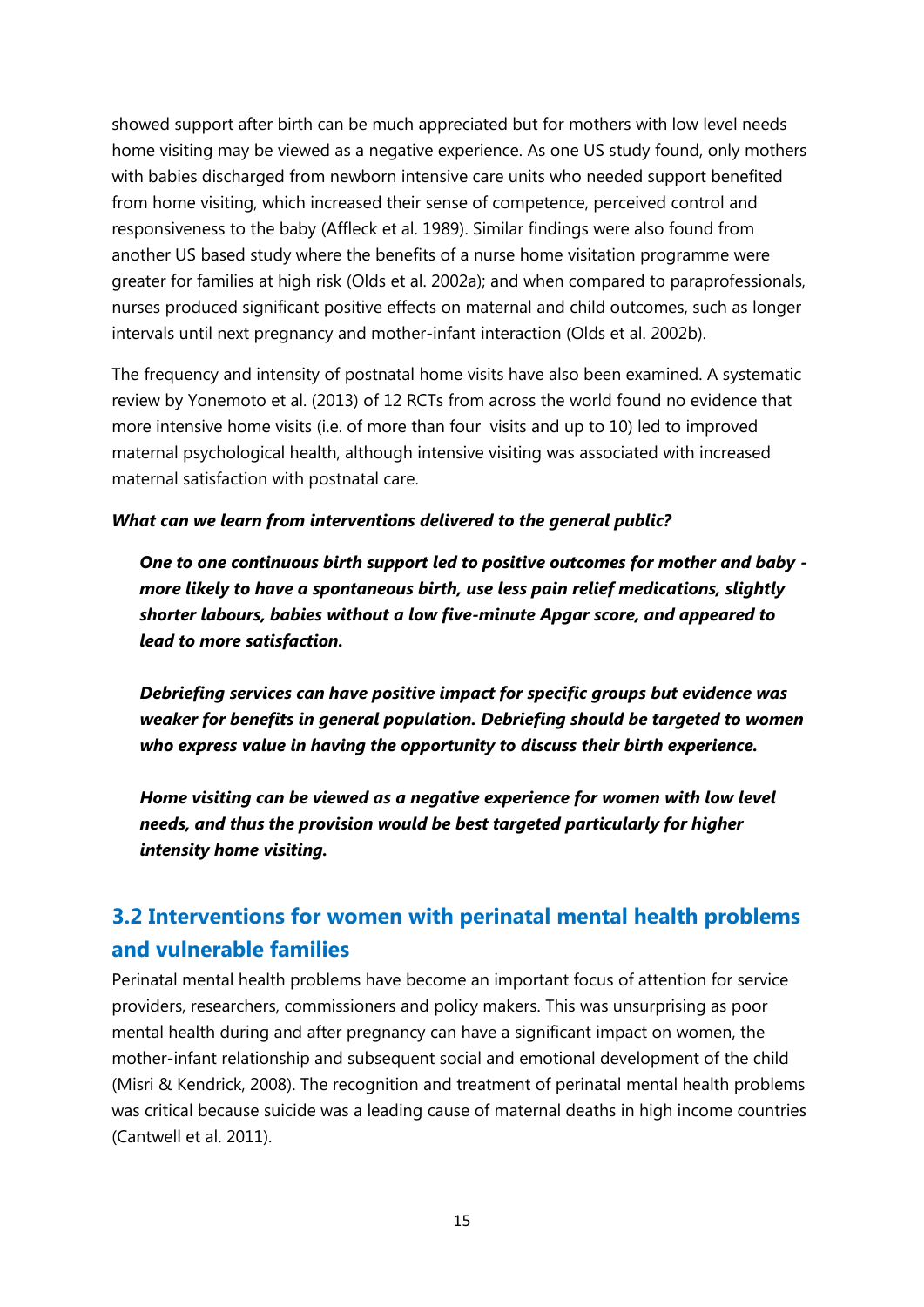The economic costs of perinatal mental health problems are high and taken together perinatal depression, anxiety and psychosis produce societal costs of approximately £8.1 billion for every one-year cohort of births in the UK (Bauer et al, 2014). This was equivalent to just under £10,000 for every single birth in the country. Almost three quarters (72%) of these costs relate to adverse impacts on the child rather than the mother.

The prevalence of perinatal mental health problems are relatively high with more than one in 10 women in the UK estimated to experience these health challenges after childbirth (NICE, 2007). An online survey of 1,547 women found almost half had experienced depression or anxiety during pregnancy and two-thirds reported having postnatal depression (Russell and Lang, 2013). Women attributed their mental health problems to trying to live up to unrealistic expectations and a lack of support. Around half felt their poor mental health was also due to isolation, and 30% were reluctant to talk about these feelings in depth and did not tell a health professional.

Mental health problems among new mothers also include:

- Postpartum psychosis or puerperal psychosis which is a severe mental health problem affecting around 2 in 1000 new mothers and unlike depression and anxiety is more likely to occur after childbirth (Oats and Cantwell, 2011).
- Post-traumatic stress disorder (PTSD) as a result of a traumatic experience which can either reoccur or worsen during or after pregnancy. Rates for PTSD in pregnant women have been shown to be higher than the general adult female population (Seng et al. 2009); where pregnancy was thought to trigger PTSD symptoms for women who have experienced complex trauma such as child or sexual abuse (Wood, 2011). Perinatal psychiatric and antenatal workers report that some women with schizophrenia received insufficient postnatal support (Wai Wan et al, 2008).
- Treatment of severe mental health problems in pregnancy was very limited. With psychosis, for example, few studies have been carried out looking at the use of antipsychotic medication during pregnancy or in the postnatal period (Webb et al, 2004). Research has shown that social isolation was a key challenge for mothers with Severe Mental Illness, as well as idealised images of motherhood which can leave women feeling inadequate (Jones et al, 2013).

There are few reliable markers for identifying a women's susceptibility to perinatal depression, although social deprivation, having a history of mental illness, isolation and young parental age provide some indication of susceptibility (Evans, 2012). There are good reasons for ensuring that services are well placed for identifying and supporting women at risk for depression and other mental health problems during the perinatal period. An emerging evidence base is developing to demonstrate the effectiveness of ante- and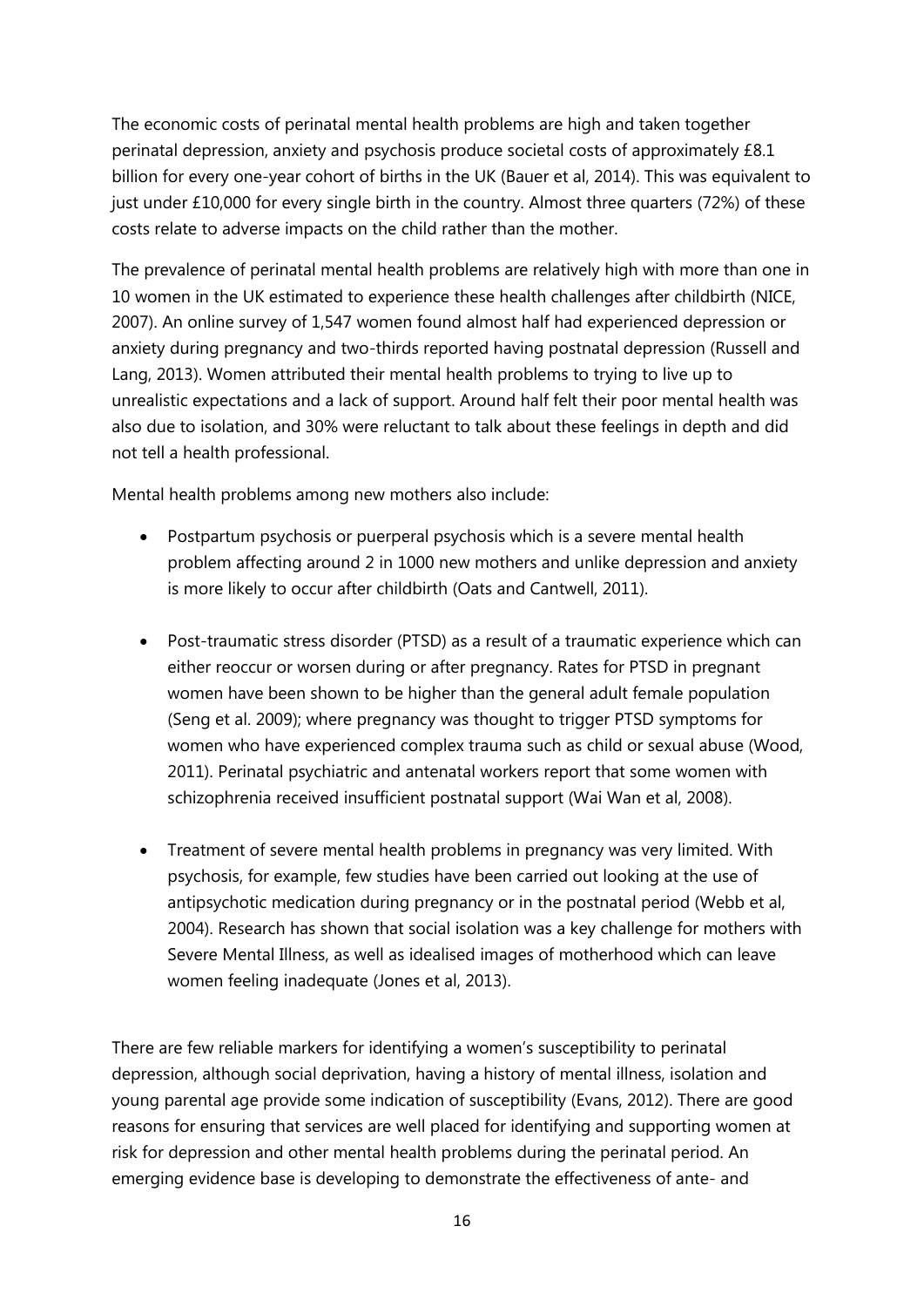postnatal interventions to prevent, screen, improve symptoms and support women with perinatal mental health problems.<sup>3</sup> We review these below.

### <span id="page-16-0"></span>**Home visiting for maternal depression**

A review by Ammerman et al. (2010) synthesised the findings of various US studies on home visitation and its impact on maternal depression. One of their findings suggested that most research in this area found little or no benefit and that maternal depression typically decreased over time in the perinatal period and up to the first year after birth for many mothers. In this context, the authors provided several possible additional reasons for the lack of positive impact including that the home visitors are not trained mental health professionals, that the approach was mostly focused on linking mothers to other relevant education services, or to attend to the child's needs and not on reducing symptoms of depression or adequately addressing mental health needs.

They concluded that: '(1) depression is prevalent among mothers in home visitation, (2) home visitation services alone are insufficient to bring about substantial improvement in depression, (3) depression can mitigate the effects of home visitation, and (4) promising approaches have been developed to treat maternal depression in the context of home visitation. Several questions are unanswered and there is a need for common approaches in measurement and design to facilitate replication and comparisons among studies.' (page, 199).

Despite lacking in evidence to support their effectiveness, the authors suggested promising interventions included delivering evidenced-based treatments in the client's home, in combination with a home visitation approach; and intensive nurse training in mental health issues and placing a Mental Health Consultant within a nurse home visitor team (Ammerman et al. 2010). The multi-intervention model is assessed in other studies, and is reported later in this review.

The Family Nurse Partnership (FNP) began in England in 2007, targeting vulnerable first-time young mothers. Based on the US programme developed by Olds et al (2002a and 2002b), it provided intensive structure home visiting by specially trained nurses to young first-time mothers aged 19 years and under, from early pregnancy until the child was two years old. This preventive programme was tested across 10 initial sites and included over 80 teams across 91 areas in England providing places to more than 11,000 families; a further 5,000 places to be established by 2015 (Family Nurse Partnership, 2013).

The evidence base for the FNP was predominantly from the US which had demonstrated improved positive outcomes in the short, medium and long term for: pregnancy health behaviours (e.g. decreased smoking during pregnancy and better antenatal diet), reduced

**.** 

<sup>3</sup> The UK evidence included in this section report scores for postnatal depression have been derived from the Edinburgh Postnatal Depression Scale (EPDS).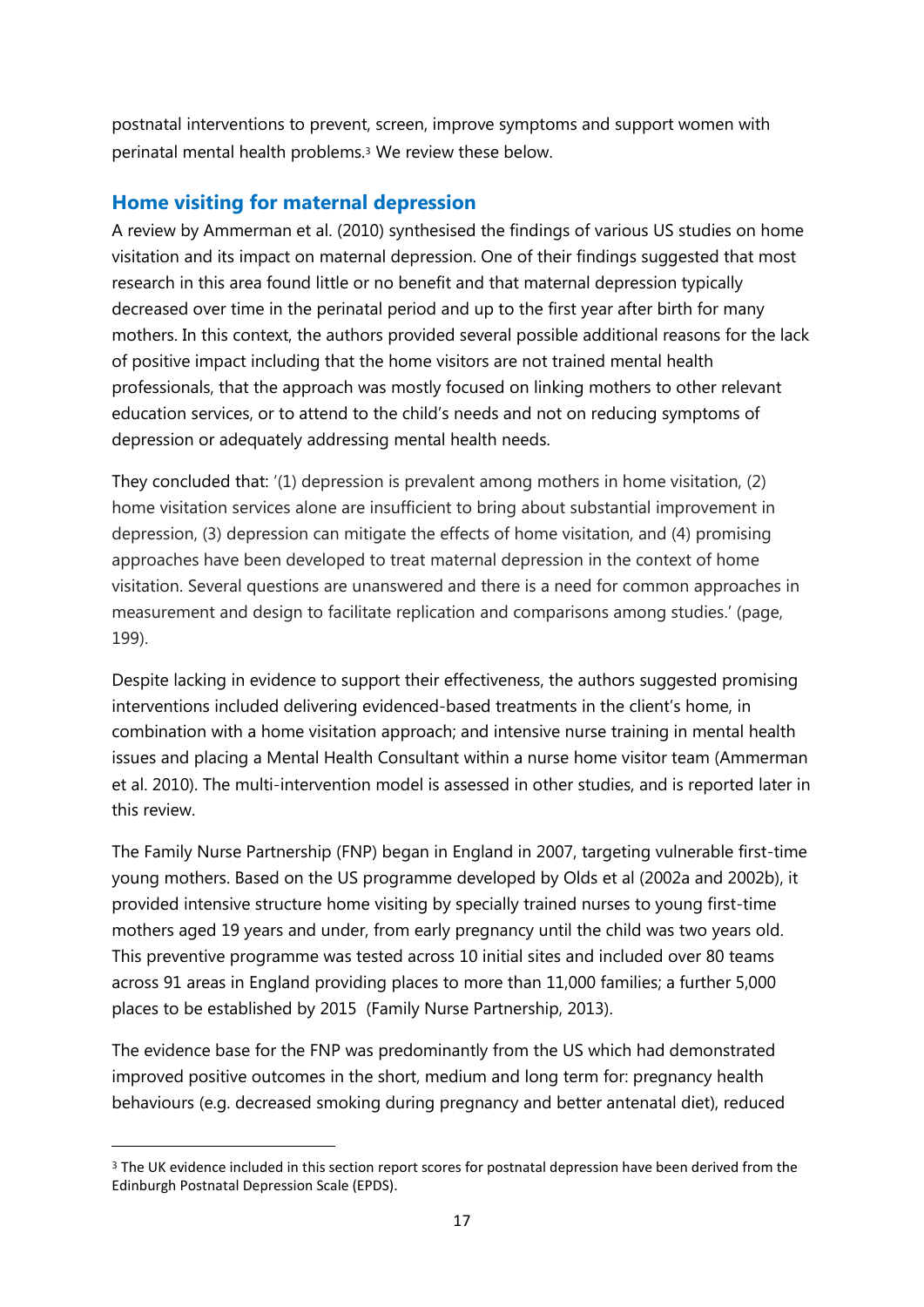child abuse and neglect, maternal life course (e.g. fewer subsequent pregnancies, greater employment participation), school readiness and academic achievement and emotional and behavioural development for FNP children (Olds 2006). Mothers who benefited most from the programme were those who were vulnerable, for example women on a low income, young and unmarried, with mental health problems, low self-efficacy or a low IQ.

Evidence on the FNP from the UK is emerging. Findings from a formative evaluation of the 10 initial sites suggested the implementation of the programme in England was carried out effectively (Barnes et al. 2008). Targets covered recruitment, attrition and delivery of the programme. Clients, families and staff found the programme acceptable and many mothers felt more confident about parenting. An RCT is currently underway to evaluate the effectiveness of the FNP compared to usual care for first-time pregnant women, aged 19 years or under. It aimed to recruit 1,600 participants from around England and included an analysis of whether the programme was cost effective (Owen-Jones et al. 2013). The goal was to report findings in 2015.

In the UK, Barlow et al. (2006) evaluated the effectiveness and costs of a home visiting programme to improve the outcomes of vulnerable families. Their RCT was conducted across 40 GP practices and involved 131 vulnerable pregnant women (for example, those with mental health problems or housing issues). Selected health visitors were trained to use the Family Partnership Model to promote parent-infant interaction and improve parenting and other skills. Parents allocated to the intervention received 18 months of weekly visits. At 12 month follow up women in the intervention group were significantly more sensitive to their babies, who were more likely to be cooperative. No other differences were found for the other outcome measures including maternal psychological health attitudes and behaviour and risk of neglect or abuse. The intervention cost was £3,246 per child. The investigators note that additional qualitative data gathered as part of the study suggested the intervention did make differences not captured by the quantitative measures; further research is recommended.

In a qualitative study by Kirpatrick et al. (2007) of vulnerable women's views of the home visiting intervention, it was found that some had initial concerns that they might be judged to be an unfit mother and risk losing her child. Many women expressed previous negative experiences of health visitors where they were perceived as inflexible and lacking time, and women felt they were being 'checked up on'. Views on the home visitors were nonetheless fairly positive and women described valuing their honesty, qualities (e.g. friendliness) and attributes (their expertise); and most of all the relationships that had been established.

Focused on young vulnerable first-time mothers aged between 17 and 25 years, the Malezi link worker project in Plymouth, rather than being a nurse-led home visiting programme, was reliant on paraprofessionals (health visitors or midwifery assistants) (Halliday and Wilkinson, 2009). The project aimed to build on existing family networks to improve health and wellbeing, inter-agency working, use of support services, breast feeding rates, reduce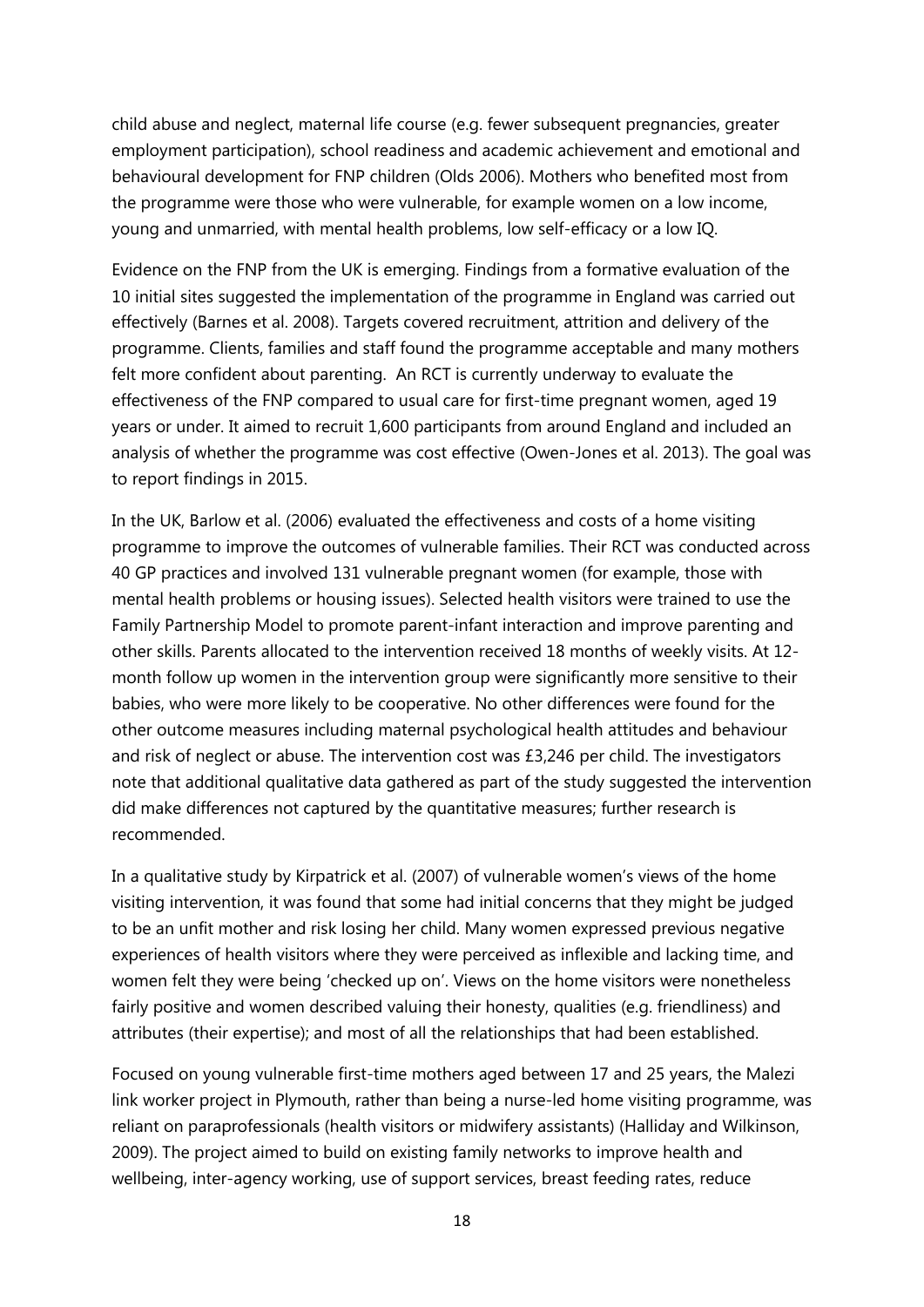smoking, and isolation. Five link workers received project specific training. Young first-time mothers could be referred if they were experiencing levels of stress that might impact negatively on their child's health and development. One-to-one support was given up until the baby was six months old to reflect the early intervention aspect of the project. Evaluated over its one year period the project had little or no impact on health and wellbeing (which were relatively good at the start of the project), smoking levels (although there was some increase in establishing a smoke-free home), or breastfeeding rates. The practical and emotional support was well received and link workers were able to establish a trusting relationship with clients.

Little is known about the lasting benefits of a home visitation approach. Kersten-Alvarez et al. (2010) in the Netherlands examined in a RCT the long-term outcomes of home visits to mothers with postpartum depression aiming to improve the mother-child interaction. Twenty-nine mother-child pairs were recruited and compared with 29 not assigned to the intervention. Mothers received eight to ten home visits, each lasting 60 to 90 minutes, from a prevention specialist when their child was around 6 months old. Visits were weekly initially and then tapered to every other week, with a follow-up visit at three months following the programme's completion. Mothers were followed up when their child was five years old. No lasting effects of the intervention were found overall.

#### <span id="page-18-0"></span>**Peer support interventions**

Peer support was another approach delivered to support vulnerable pregnant women and new mothers. Those with lived experiences can provide practical advice and coping strategies that health professionals may not be aware of, and a non-professional approach was considered important to helping people connect with their community (Mead, 2004).

In the UK, the evidence on peer support for women with perinatal mental health problems was limited and there was a lack of understanding of what constitutes a successful peer support structure. Jones (2013) reported the findings of a systematic review and metaethnography exploring the impact of peer support in relation to perinatal mental illness. The themes representing women's experiences of perinatal mental illness in the context of peer support include: isolation, seeking validation, the importance of social norms of motherhood and finding affirmation or a way forward. The review found access to peer support networks was hugely important, so too was the practitioner's role in nurturing these networks as part of perinatal care.

The Peer Supporters in the Pregnancy, Birth and Beyond (PBB) model targeted vulnerable parents early on in pregnancy, childbirth and up to three months after birth. It aimed to provide dependable and easily accessible one-to-one support for vulnerable parents across 12 sites in the UK. Flexible, emotional and practical support was offered to first-time expectant parents or those with children already. Casey et al. (2013) reported evaluation findings on both the training provided and the community volunteer schemes. Peer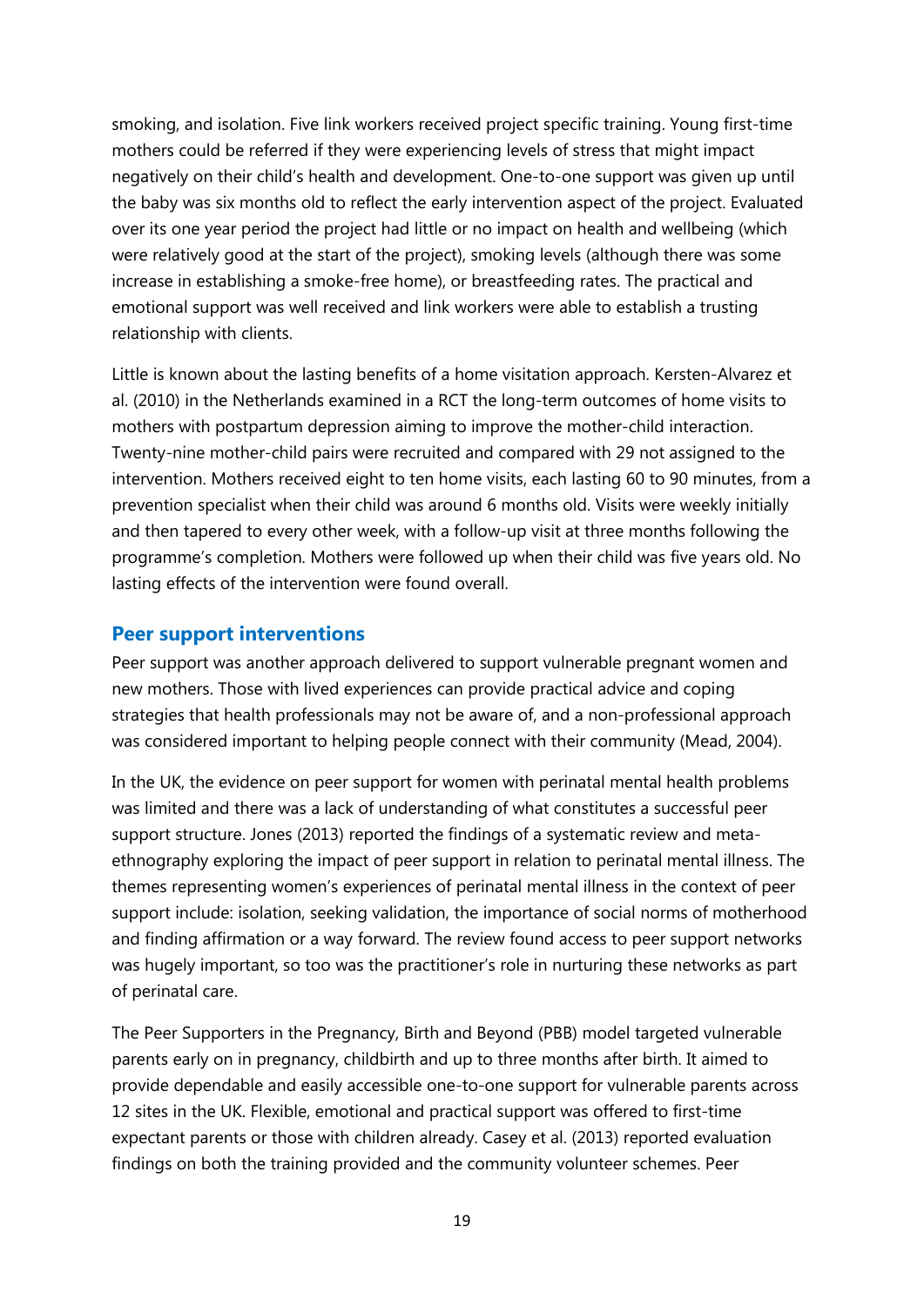coordinators and 154 peer supporters of the PBB scheme valued the training toolkit and the improved knowledge and understanding it gave them, particularly in relation to couple relationship distress. Findings on the impact of PBB service were not known.

One on-going study in Warwickshire and Coventry is piloting and testing Mums 4 Mums - a telephone peer support intervention that targets women experiencing postnatal depression and delivered by trained peer supporters over a four month period (Caralau et al. 2011). The pilot RCT is evaluating the feasibility of this support and aiming to recruit a total of 30 women to the trial. Women are excluded if they were at risk of suicide or a risk to their children, if they were not able to speak English, or not accessible by telephone.

In Canada, a RCT of telephone peer support to prevent postnatal depression among women at high risk was undertaken (Dennis et al. 2009). The study included a total of 701 women in the first two weeks postpartum. Women assigned the intervention were matched with peer volunteers based on residency and ethnicity. Telephone support commenced within 2-3 days after randomisation and peer supporters were asked to make a minimum of four contacts and interact with mothers as necessary. On average participants in the intervention group received eight visits. Women were followed-up at 12 and 24 weeks postpartum. Those receiving peer support were at half the risk of developing postnatal depression at 12 weeks compared to controls. There were no differences between groups on outcomes for loneliness or use of health services at 12 weeks; and no differences at 24 weeks for all outcomes – depression, anxiety, loneliness and health service use. Over 80% of women, however, were satisfied with the intervention.

### <span id="page-19-0"></span>**Listening visits by health visitors**

Experiences of listening visits offered to women with postnatal depression across 26 primary care practices were explored in a qualitative study by Shakespeare et al (2006). Thirty-nine women with postnatal depression were interviewed to understand what factors affected their experience of listening visits. Four themes were highlighted that made this service a positive experience for the women interviewed. These included: agreeing with the medical model for postnatal depression; having a good relationship with the health visitor; being offered choices about their treatment; and a clear and flexible approach for the visits. Listening visits are provided routinely to women with postnatal depression and enhancing the service may include a programme of more structure explorations and tasks, such as problem-solving or cognitive behavioural therapy (Shakespeare, et al. 2006).

## <span id="page-19-1"></span>**Integrated-interventions: volunteer befriending, drop-in centres, parenting classes,**

There were a number of programmes that built upon previous work and extended single interventions to create complex programmes. In the UK, Harris (2008) carried out a randomised controlled trial of the Newpin Antenatal and Postnatal project. The project was based in South London between 1999 and 2003 and targeted women with mild to moderate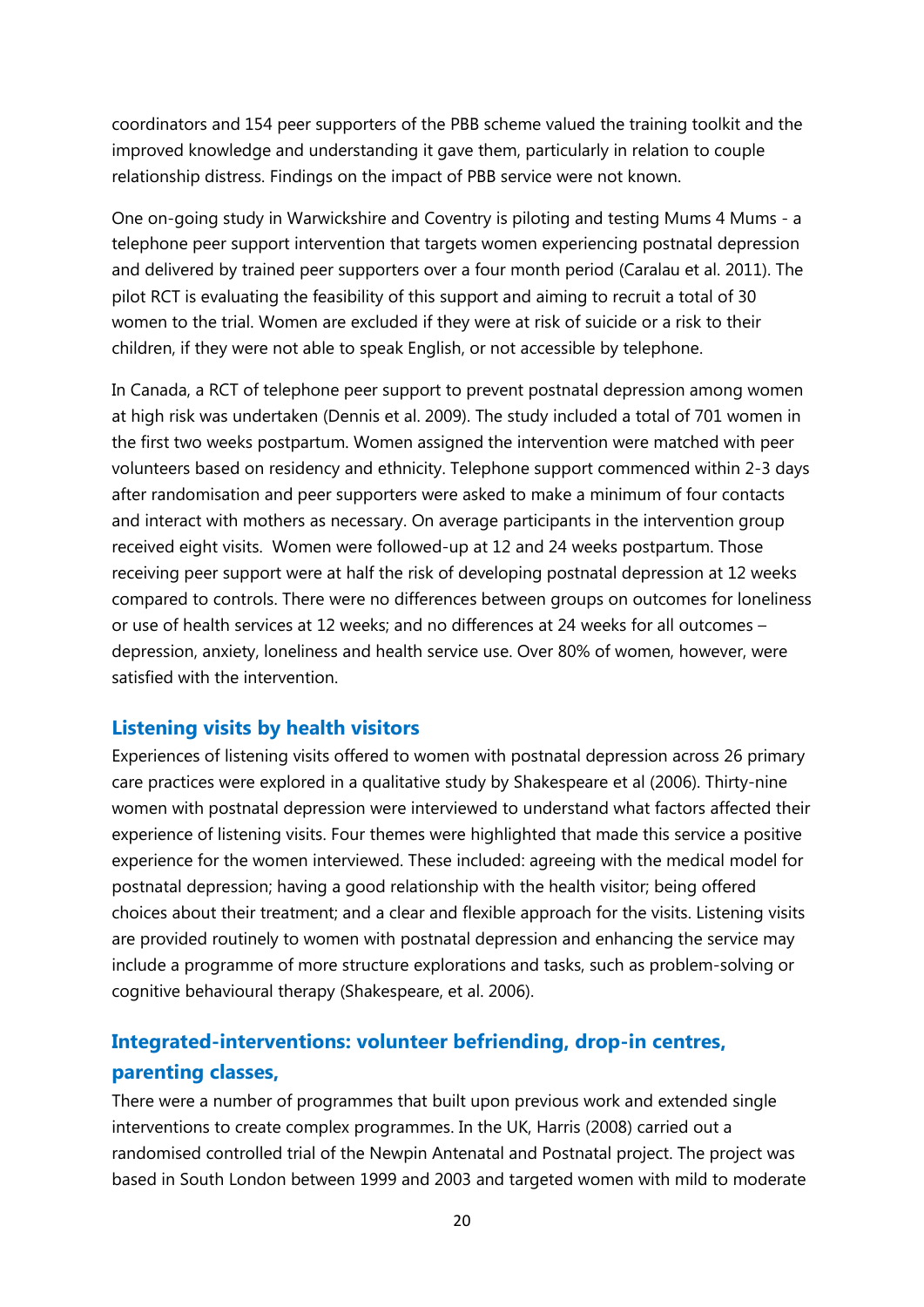perinatal depression. The intervention comprised support from a volunteer befriender together with access to a drop-in centre. The study aimed to investigate the preventive impact of the Newpin combination of one-to one befriending and the psycho-educational experience of attending the drop-in centre. Thirty women were randomised to receive the Newpin intervention and 35 to the control group. Women allocated Newpin workers were visited when their pregnancy had reached seven months. Women with psychosis or not fluent in English were not included and referred to another service. The intervention succeeded in reducing the onset of major depression by half compared to the control group (27% vs 54%). An interesting feature of the study was that the difference in depression scores between people who received support from the Newpin project as compared to the control groups only held among those who had experienced at least one stressor during the follow up period. Importantly the study highlighted the way befrienders listened to mothers and their reactions to new stressful experiences and offering support to deal with it.

The Family Action Newpin Perinatal Support Project (PSP) was introduced as a two year pilot in 2006, emerging from the early Newpin project (Harris, 2008) described above. The project targeted women with an existing mental health problem, those identified as vulnerable to postnatal depression, teenage mothers with identified risk factors, mothers who were refugee or seeking asylum and fathers/partners of women identified. Lederer (2009) describes the PSP and its outcomes following an evaluation. The service included an assessment of new families; regular home visits offering practical and emotional support by the Project Coordinator and a befriender during pregnancy and one year after birth; weekly peer-support group for parents at the Family Action Southwark Newpin Centre; training and regular supervision for the Newpin Antenatal Volunteer Befrienders; a parenting group for young parents; and liaison with hospital staff including the perinatal mental health and special care baby unit.

The PSP received 46 referrals during the pilot where the majority (39%) were from midwives. Many were under the age of 25 years (42%), single parents (67%), Black Africans (40%), pregnant (46%), and had English as a second language (40%). Forty-seven percent of referrals were for mental health reasons with 26% using mental health services and 22% with a mental health diagnosis. Of the 46 women referred, 33 engaged with the PSP, two of whom had refugee status and 16 no recourse to public funds. Contact with the project increased over time, particularly for the adult and child drop-in and befriender service. Feedback from members using the service was positive on the whole. Having a nonprofessional befriender was seen as a key element of the service and their own experience was considered particularly important. Before and after scores for depression/anxiety revealed that 10 parents had some reductions in these symptoms and there was a very slight reduction in the maternal social support index scores for two very isolated members. Befrienders gained from their experience as volunteers with PSP.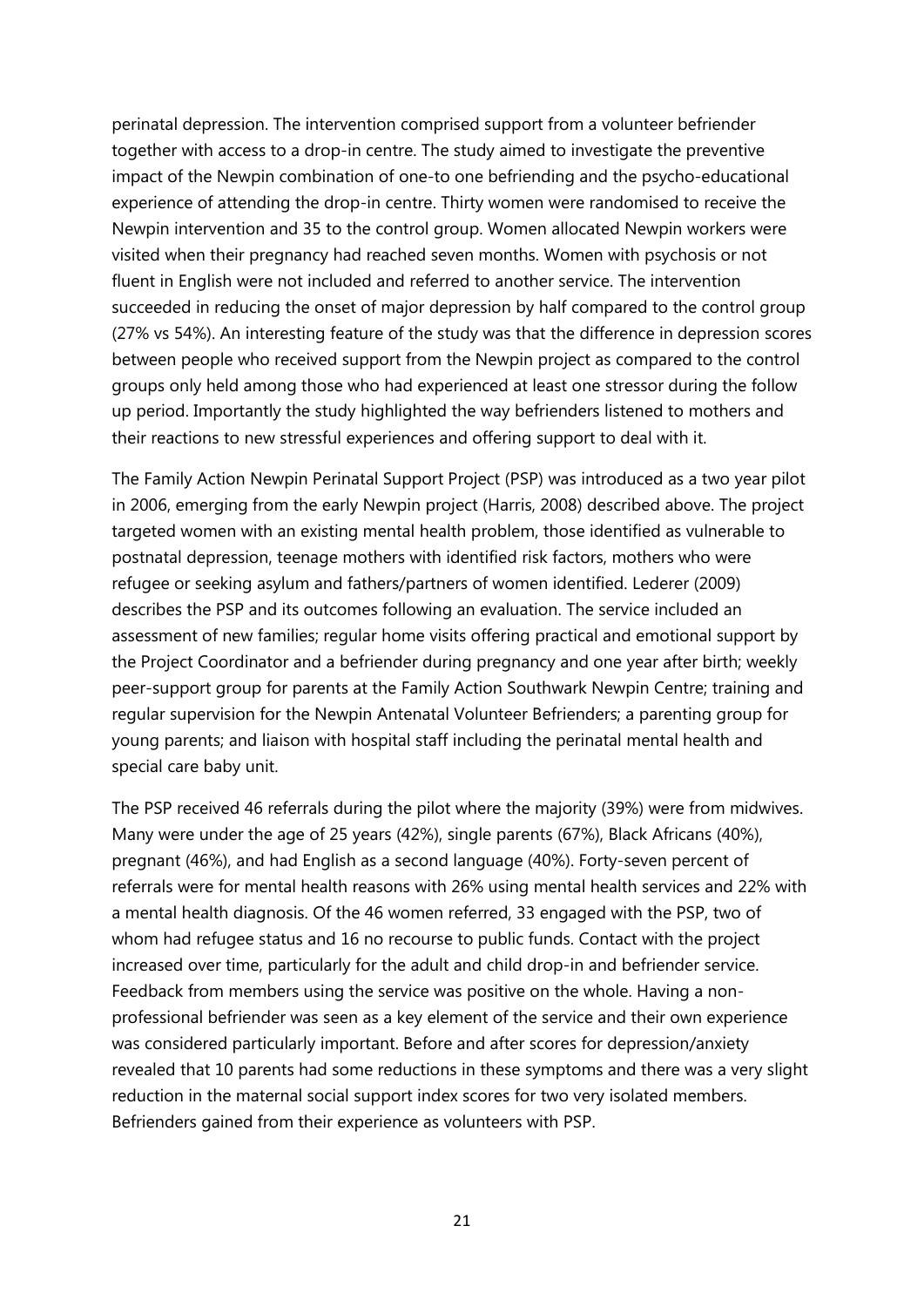Coe and Barlow (2012) evaluated an extended PSP established in July 2010 across four areas in the UK – Hackney, West Mansfield, Swaffham and Oxford - for a three year period. PSP aimed to: improve the mental health of participants, attachment between mothers and infants, self-confidence of participants and volunteers and reduce social isolation. Women were eligible for the project if they had mild to moderate mental health problems. Those with severe mental health issues were not offered the service. Eighty-six volunteer befrienders were recruited and trained, each working with around 2-3 families in total during the study. The service was provided to approximately 189 women, in which over two-thirds were from 'no wage' households, one-third were single parent families and up to 11% with child protection issues; suggesting the PSP was reaching women with complex needs. Twenty percent of women refused the offer of the service.

PSP was evaluated looking at pre- and post-intervention scores for anxiety and depression, social support and self-esteem as the key outcomes; and the views, perceptions and experiences of the PSP. The average number of home visits and attendances at the support groups were not reported. Data on pre- and post-intervention outcomes were available for one-third of women. Mean scores for anxiety, depression, mother and infant relationship (warmth), social support and self-esteem were significantly improved. There was no control group in the study making it difficult to know if the outcomes identified would have occurred without the benefit of the intervention. Interviews with various stakeholders showed that midwives and health professionals highly valued the service which appeared to fill in a gap for women with mild to moderate perinatal depression. Service users expressed their gratitude towards the service they received. Many felt the accepting and nonjudgemental approach of volunteers was important. PSP also revealed an effective partnership between the voluntary and statutory agencies, which included successful information sharing and joint assessments. There was, however, further scope for the PSP to work with women even earlier in their antenatal period and focus more on promoting the mother-baby relationship, establish better processes of working (e.g. more support for the Project Coordinator), finalising the PSP training manual and improving data collection and monitoring (Barlow and Coe, 2012).

The US intervention, Young Mothers and Babies Wellness Programme delivered intensive, inhome services for young women under the age of 24, who were either pregnant or young mothers with a diagnosed mental health problem and comorbid drug and alcohol problem (Love et al. 2008). The programme targeted pregnant young women or those parenting a child from antenatal to three, and prioritised those discharged from probation or Child Welfare systems. It aimed to promote the mental health of the young women and improve mother-infant relationships. Mothers received tailor made mental health treatment and support in a convenient and comfortable setting including the mother's home until their baby was two years old. Each participant was provided with a mental health therapist who led the mother's treatment team and was encouraged to attend one or more group interventions including Cognitive Behaviour Therapy (CBT) for postnatal depression, trauma

22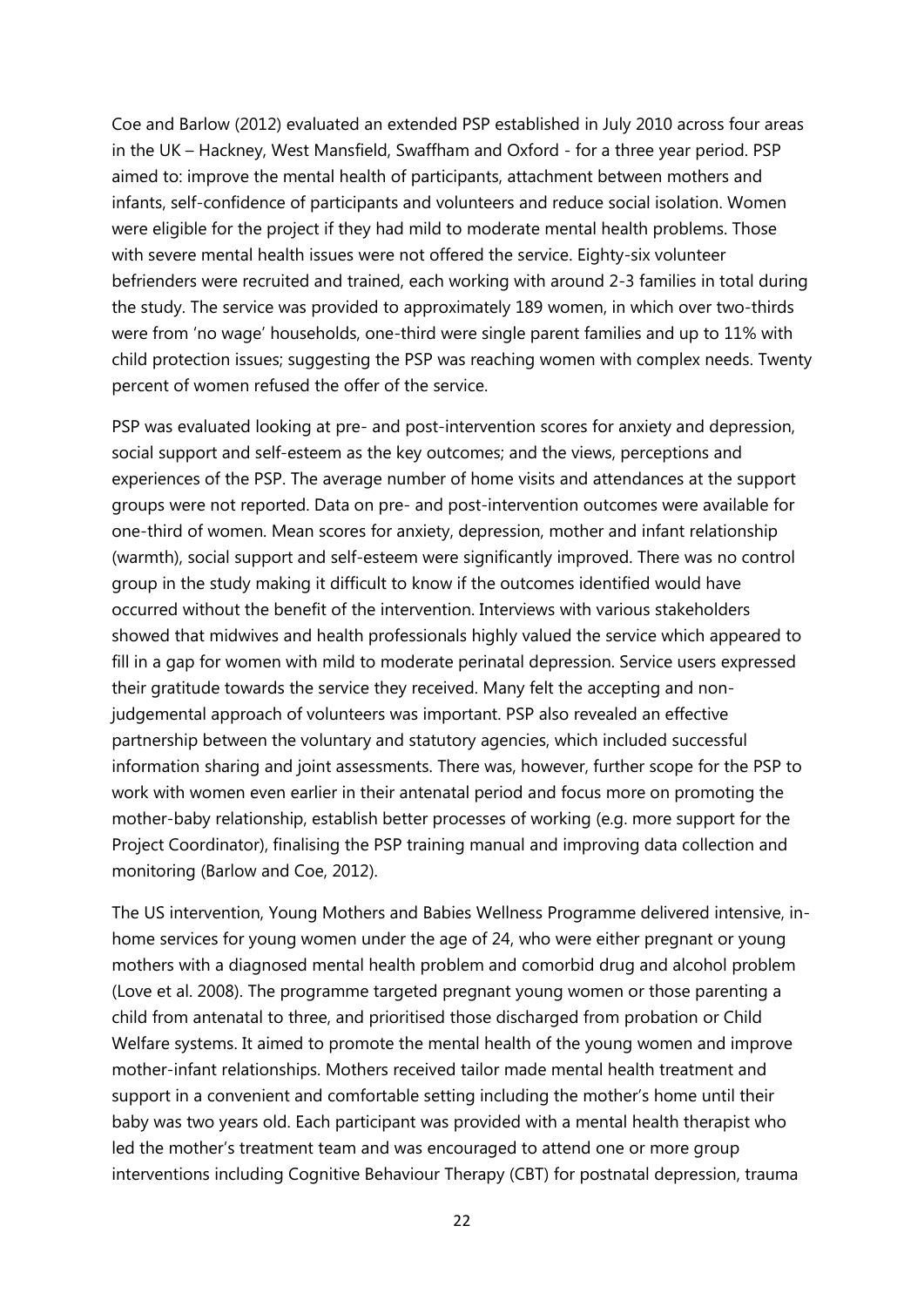and drug and alcohol CBT; and a psycho-educational support group. The group of young pregnant women were assigned a peer-mentor. The mentor was a crucial member of the treatment team. The group of young mothers were also assigned a peer mentor, selected for having a similar life experience to provide support and guidance to the mother and support the goals and objectives set by the Young Mothers and Babies Wellness Programme child development specialist staff.

This intervention was being evaluated to assess its impact on anxiety, depression, bulimia and borderline personality disorder, and drug and alcohol use, although no findings have been published as yet.

### <span id="page-22-0"></span>**Psychosocial interventions**

Cognitive Behavioural Therapy (CBT) was recommended in the treatment of postnatal depression and anxiety disorders (NICE, 2007). In a large study in Trent, England, Morell et al. (2009) evaluated the benefits of two psychologically informed interventions delivered by health visitors in 101 general practices using a prospective cluster trial design. Health visitors were trained to identify symptoms of depression six to eight weeks postnatally and provide eight, one-hour psychologically informed sessions based on cognitive behavioural or person-centred principles. A total of 2,749 women were allocated to the intervention group and 1,335 to the control. The intervention was effective in reducing depressive symptoms at six weeks and in all women receiving the intervention; and provides relatively robust evidence to demonstrate the effectiveness of this approach.

The Positive Steps Group, delivered by Sure Start staff in West Lothian Community Health Centre and Care partnership utilised CBT for mothers with postnatal depression (Marrs et al. 2013). Seventy-eight women, between the ages of 16 and 40 years were referred to the study, with 36 completing the eight sessions delivered. Pre- and post-scores on the Adult Wellbeing Scale showed significant improvements for symptoms of depression and anxiety, and inward and outward directed irritability. Although these findings are fairly positive having no control group and a relatively low completion rate mean caution must be taken when interpreting them.

Elliot et al. (2000) attempted to reduce the three month period prevalence of postnatal depression in first and second-time mothers identified antenatally as vulnerable to depression in a controlled trial. 'Preparation for parenthood' and 'Surviving parenthood' for mothers comprised group meetings run by a psychologist and a health visitor. Five monthly meetings were arranged antenatally, commencing around 24 weeks of pregnancy; and six monthly meetings took place after birth. Groups were designed to encourage discussion. Input from the group leads was reduced over the course of the group sessions so that they functioned more as support groups. Women were also provided a telephone number and were able to contact the group lead twice a week during office hours. The intervention was designed to support the transition to parenthood – 47 women were allocated to the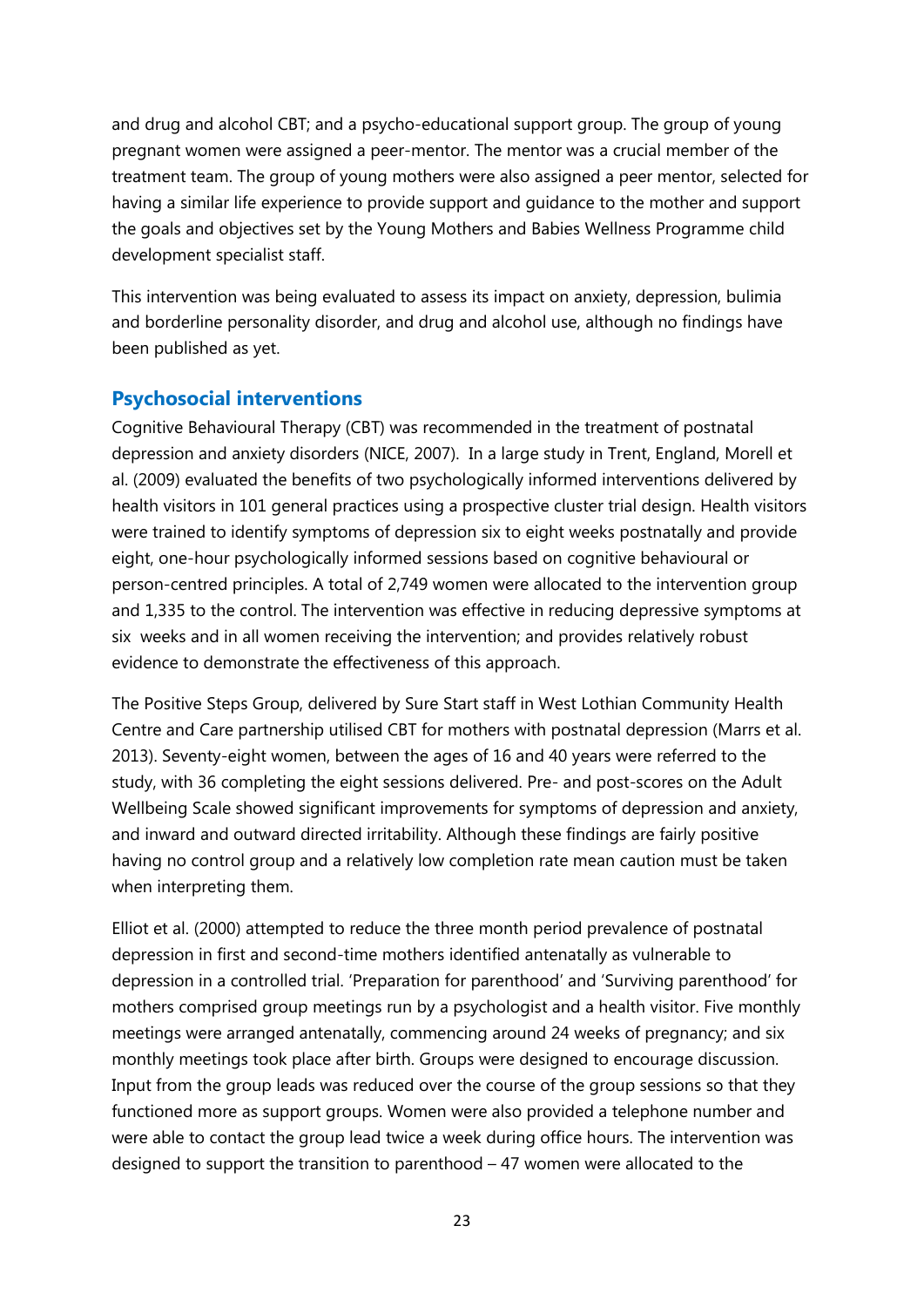preventive intervention and 52 to the control group; 88 were designated to a 'less vulnerable' group. Data were available for the 99 'more vulnerable women' receiving the intervention compared to 'less vulnerable' and 'more vulnerable' women not in the intervention group. Positive outcomes on postnatal depression scores were found for firsttime but not for second-time mothers at three month follow-up. There were no differences in the diagnosis of depression between the intervention and control groups.

A postnatal counselling and early intervention service for mothers based in Greenwich, London was able to alleviate symptoms of postnatal depression (Donaghy, 2012). Located in two children's centres, counselling was provided by an experienced perinatal psychotherapist. Referrals were made by local health visitors, GPs and other staff from the children's centres. Up to 11 sessions of counselling based on the Interpersonal Psychotherapy (IPT) model which has been shown to be effective in reducing symptoms of postnatal depression (O'Hara et al. 2000). Twenty-seven mothers were seen by the service, most of whom had two or more children. Many were described as having complex needs and receiving medication for mental health problems such as anxiety or depression. Twenty-one mothers were White British or White Other. Using a pre-and post-design, a significant reduction in the mean score for symptoms of postnatal depression was found for all women completing the counselling sessions; although it was unclear from the evaluation how many women this included. Scores for confidence and stress were also improved, and satisfaction with the service was very high.

An alternative approach to treating women with postnatal depression was developed by Morton and Forsey (2013). My Time My Space was an arts-based group in the south west of England that aims to improve mood by reducing social isolation and using creativity to increase self-esteem. Referred by a health visitor, a GP or a family support worker the group runs for about 10 weeks and was co-facilitated by a socially engaged artist, a children's centre family support worker and a health visitor. Pre- and post-scores for postnatal depression were obtained from a small pilot of eight participants which revealed a positive reduction in symptoms but no statistical tests were performed. The qualitative findings highlighted how this approach appeared to be successful in working collaboratively with a creative community development charity (Creative Works), the children's centre and the health visiting service. Participants of the group enjoyed the opportunity to engage in an arts-based activity.

Not all approaches produce significantly positive outcomes. One preventive intervention based in Reading, England offered counselling, with specific support improve mother-infant relationships, to women at high risk of postnatal depression found a non-significant reduction in the mean number of months without depressive symptoms and an increase in the costs for health and social care, although this too was non-significant (Petrou et al. 2006).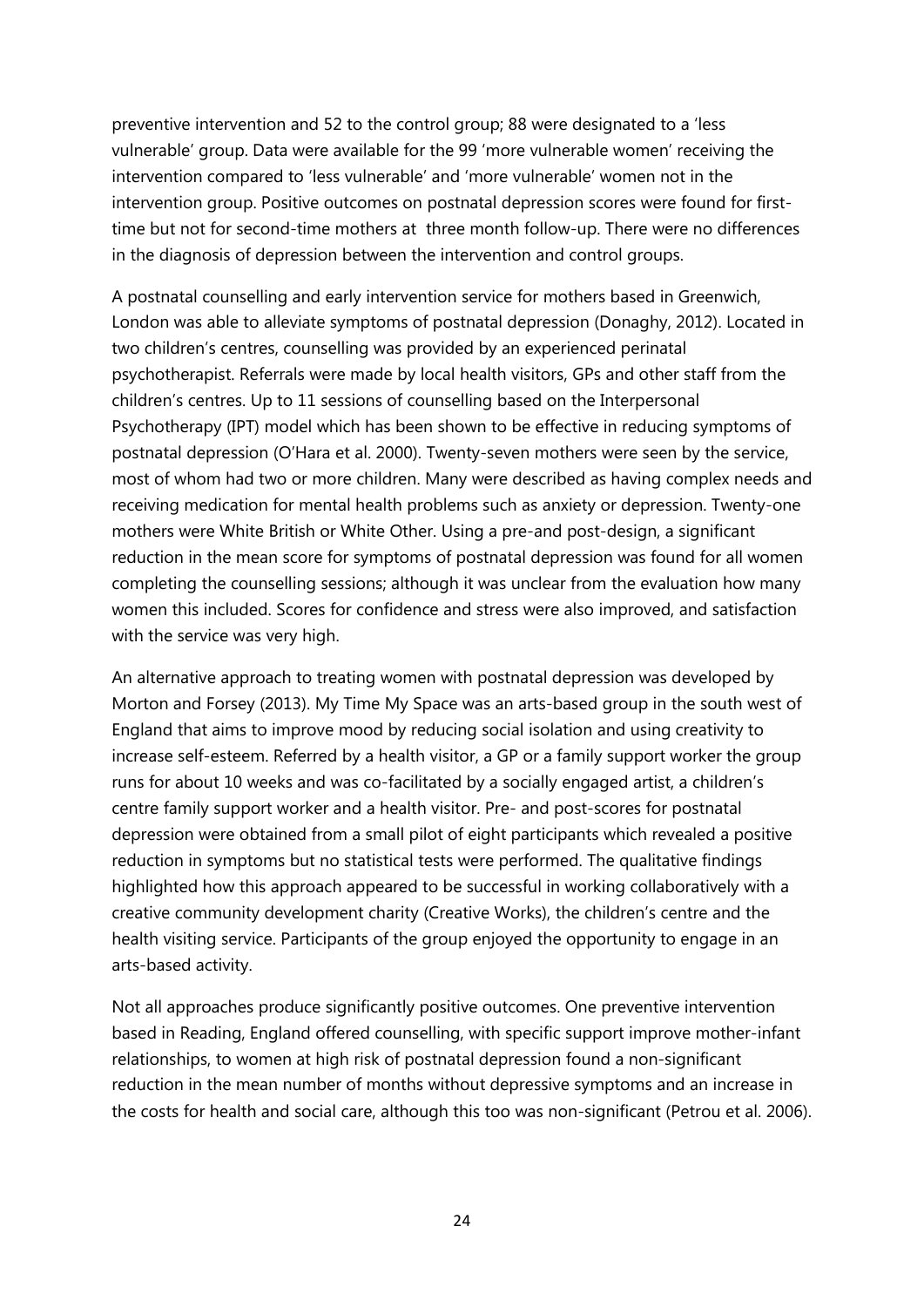## <span id="page-24-0"></span>**Organizing integrated perinatal mental health care services: drawing upon evidenced based approaches**

'Saving Mothers' Lives' by the Confidential Enquiry into Maternal and Child Health (Lewis, 2007) and the NICE (2007) guidance on antenatal and postnatal Mental Health have helped focus attention on identifying women at risk of perinatal mental health problems. NICE evidence has shown how with the right support and appropriate management strategies outcomes for pregnant women and mothers can be improved. Previous barriers to improved identification and care for women with perinatal mental health problems included the complexity of service provision, the fragmented nature of maternity services and funding across the health sector (Rowan et al. 2008).

There was some evidence for psychosocial and psychological treatments for antenatal depression, such as interpersonal therapy, culturally relevant brief interpersonal psychotherapy, and CBT (Dennis et al, 2007; Grote et al, 2009); and other interventions such as massage, acupuncture, bright light and omega-3 oils (Dennis and Dowswell, 2013). However, the findings are not always consistent.

In 2011, the Infant Parent Perinatal Service (IPPS) in Oxford, England was developed in an effort to establish a partnership model of working to ensure firm pathways across service providers (Warringer, 2011). This good practice model brought together mental health services, health visiting and GP services, commissioners, voluntary organizations and lay representatives which agreed and commissioned the IPPS to support women with moderate perinatal mental health problems. During a one-year period, 172 referrals were made and outcomes data were collected which suggested that mothers seen by the IPPS had a significant reduction in their pre- and post- symptoms of depression scores.

More recently at national level, specialist mental health midwives have been created and have a strategic role, operating as local champions and working closely with local professionals and service commissioners to raise awareness about perinatal mental illness and ensure integrated pathways for women affected by these problems. However, they are not a replacement for specialist perinatal mental health care. Minimum standards and expectations have been outlined and training in perinatal mental health expanded to enable specialist staff to be available at every birthing unit by 2017 (NSPCC, 2013).

A full description of the core perinatal mental health support that should be available in the UK was outlined by Hogg (2013). This included that:

- Universal services should identify issues early and that all women receive the support they need
- Psychological support must be available in a timely manner to all expectant and new mothers with mild to moderate mental health problems
- Access to specialist perinatal mental health teams and inpatient units should be available when necessary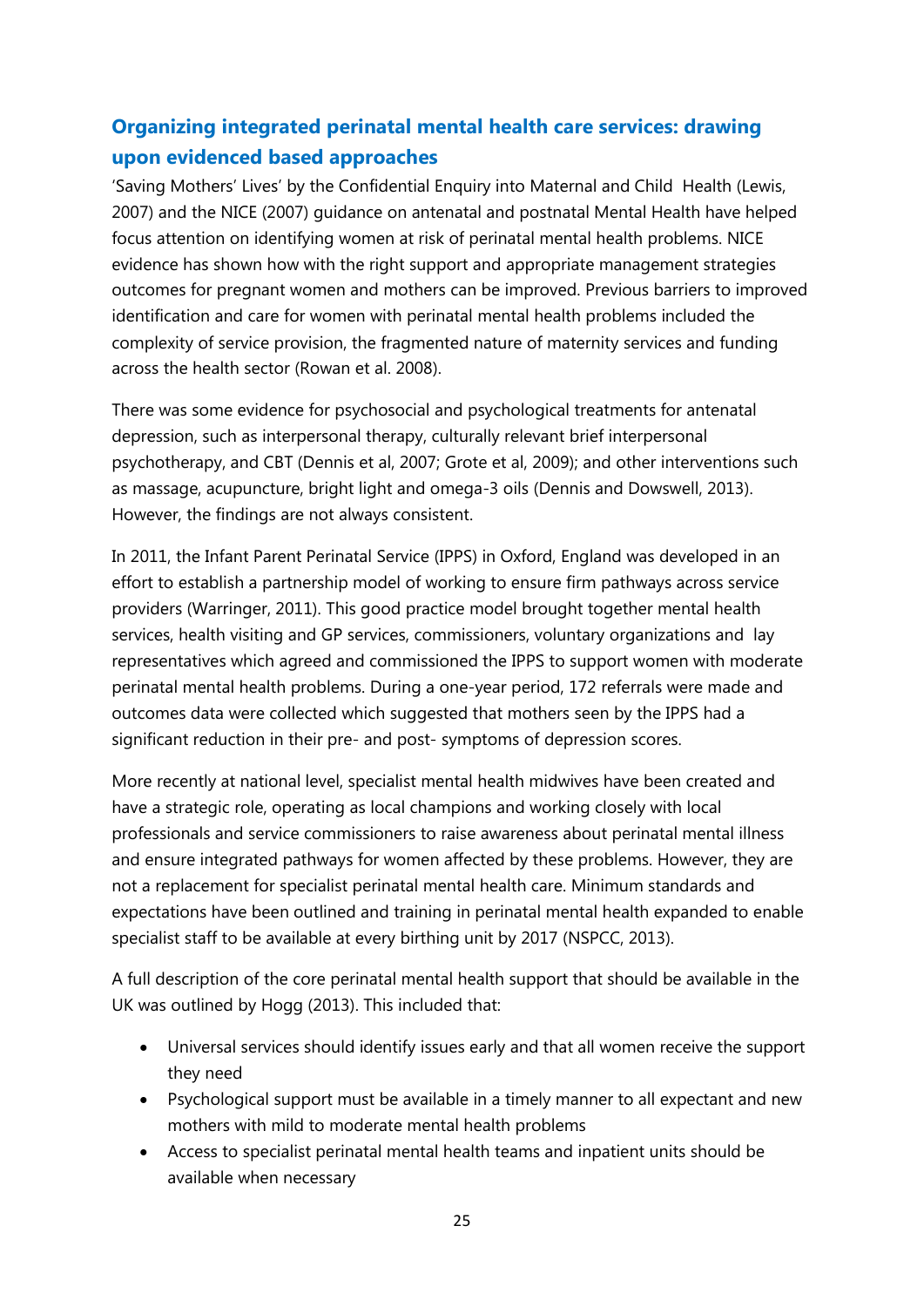- Services should address the impact of perinatal mental health problems on other family members
- Strategic commissioning of perinatal mental health care should be based on need.

The predominant use of medication for treating depression has also been scrutinised given the potential harm it may cause to a baby during pregnancy or breast feeding. No trials to examine pharmacological treatments have been carried out with women with perinatal mental health problems, except for postnatal depression. One survey suggested 70% of women with postnatal depression were taking medication (Bounty – featured in 4Children, 2011). The over reliance on antidepressants in this context is seen as a cause for concern by some and it is important that access to alternatives such as CBT and other psychological therapies is improved (4Children, 2011). Also, fathers and partners need recognition of the support they provide and that they too can experience paternal depression.

The postnatal support needs of six mothers with an intellectual disability were explored in a study by Wilson et al. (2013) in Scotland. Family members were found to be the main support during the postnatal period for mothers with an intellectual disability. Support from professionals either by midwife or a health visitor after birth was valued by mothers but this was secondary to the help received from family members. How support was delivered was another important theme from the study and being told what to do was perceived as disempowering. Mothers were more likely to follow professional advice if support was offered in a more collaborative manner. Feeling judged and scrutinised negatively seemed to evoke resistance to professional support, whereas being judged positively offered reassurance that mothers were fulfilling their role.

### *What have we learnt from interventions for women with perinatal mental health problems and vulnerable families?*

- *The evidence base has explored the impact of a wide range of interventions, the most robustly assessed are the Family Nurse Partnership model from the US and UK, as well as Newpin Perinatal Support Project in the UK*
- *Considering perinatal mental health interventions, we found evidence was not always consistent. There was no one approach that will support vulnerable women presenting with mental health problems in the postnatal period. For example, home visiting was valued by women for the relationships forged but no long term outcomes are yet recorded. Psychosocial interventions such as CBT and Interpersonal counselling have been shown to reduce depression. Partnership models appear to be favoured implementation service configurations.*
- *It is often difficult to compare studies – elements of similar interventions may vary such as pregnancy outreach workers being volunteer befrienders or health visitors or lay workers. The range of expertise offered also varies with housing and benefits advice offered in some services, and family education in others.*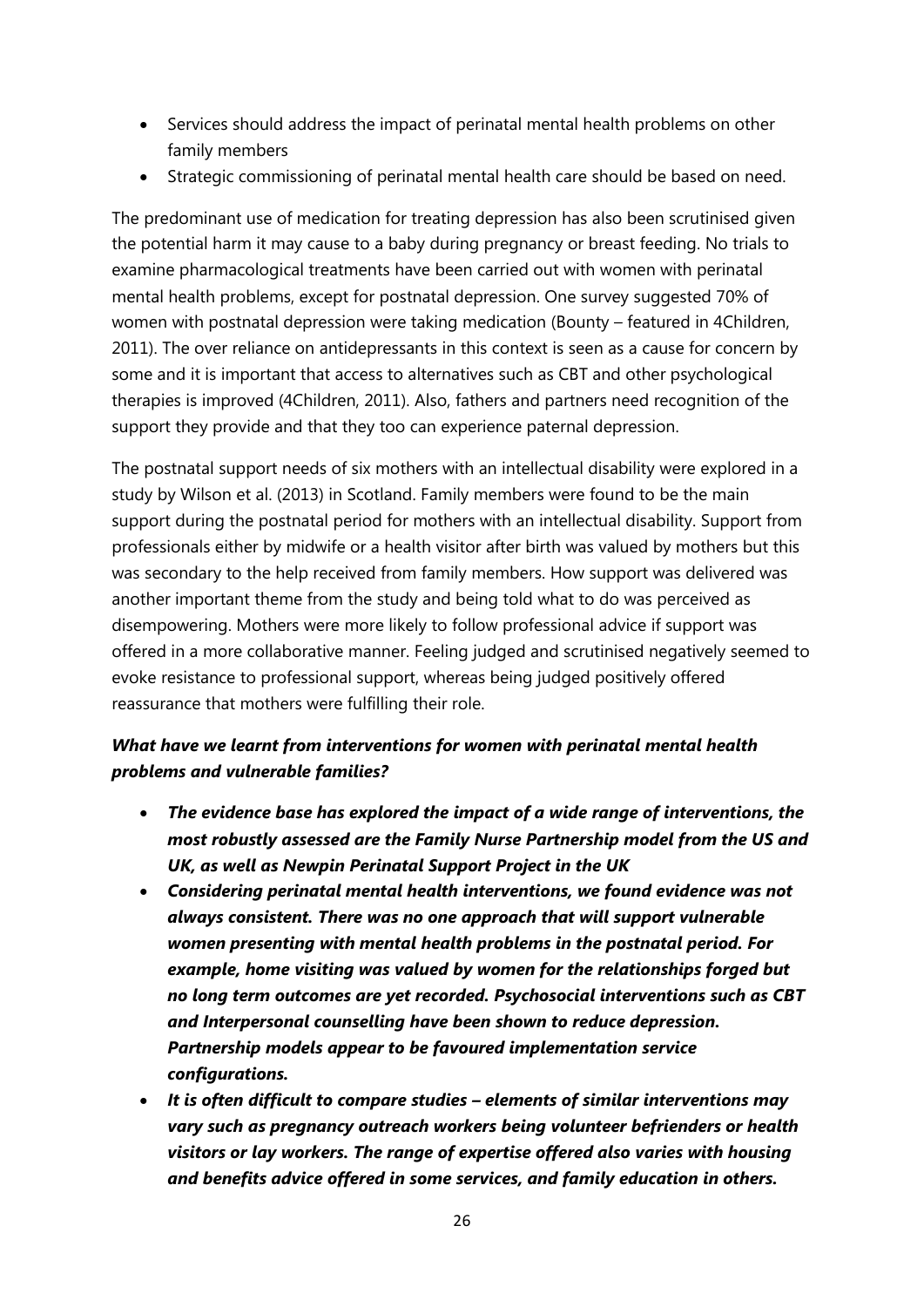*Not all studies use a control group. Thus the evidence base is wide-ranging and challenging to summarise.* 

- *Peer support is developing an emerging evidence base in mental health and peer mentoring and telephone peer support featured in the studies reviewed, although evaluations are at a pilot stage. A meta review concluded peer support was important and practitioners must ensure these networks are valued nurtured and encouraged.*
- *The impact of medication on women, particularly women with severe mental illness both during pregnancy and the postnatal period is under researched***.**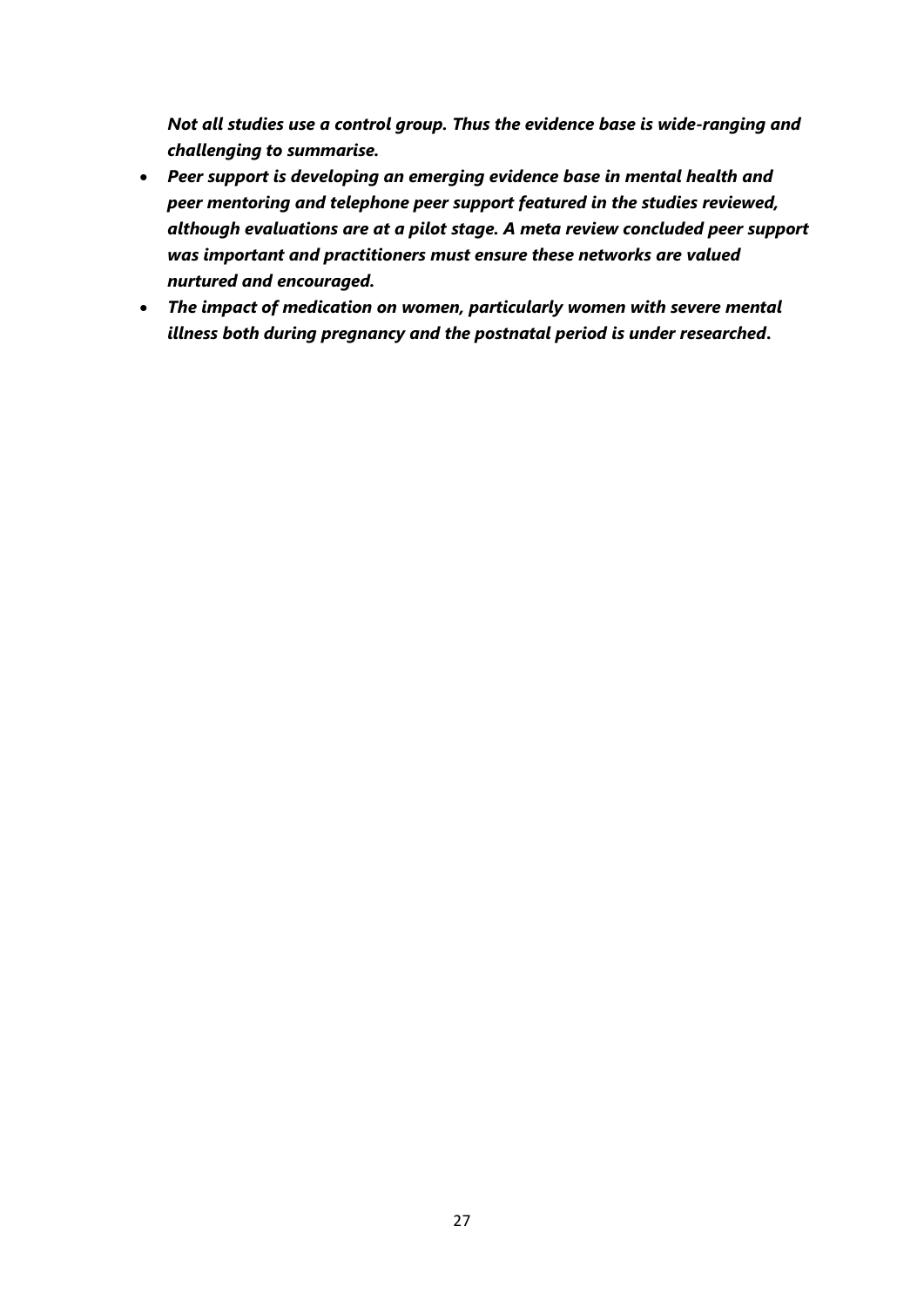### <span id="page-27-0"></span>**3.3 Interventions for complex needs**

NICE (2010) produced evidence based guidelines recommending what support antenatal services can provide for pregnant women with complex social needs. Four groups were identified for particular focus - women who misuse substances (drugs and/or alcohol); recent migrants or asylum seekers or refugees; women under 20 years; and those experiencing domestic violence. In essence, care should be 'woman-centred' in which women are able to make informed decisions about their care and treatment in partnership with healthcare professionals. Very few studies report outcomes of the programmes they are investigating. There is more evidence on satisfaction with the approach developed, and understanding rationale for working in this way through qualitative investigation of the components of women centred and culturally appropriate services.

#### <span id="page-27-1"></span>**Women with substance misuse issues**

Access to care and treatment was a particular issue for this group. Some women may be reluctant to seek help for fear of losing custody of their children, being coerced into treatment, criminal prosecution, have a coexisting mental health problem, lack treatment readiness or feel guilty, embarrassed or in denial about their substance use (Corrarino et al. 2000). Attitudes of health care professionals can sometimes be stigmatising and deter women from accessing services; some lack the knowledge and skills to identify and manage substance misuse (Niccols and Sword, 2005). There have been some promising developments in relation to service provision and what works for parents who misuse substances (Rayns et al, 2013).

Much of the available evidence in this area comes from the international literature and has been synthesised in a number of systematic reviews published recently. Turnbull and Osborn (2012) in their Cochrane review identified seven studies to assess the effectiveness of home visits for this group. Many of the studies had methodological weaknesses, which limit the conclusions that can be drawn about what works. With this caveat in mind, the authors note that during pregnancy women with an alcohol or drug problem are at increased risk of miscarriage, infections, postnatal depression and their babies having a low birth weight, withdrawal symptoms or impaired development. Home visits from health professionals or trained lay people after birth can increase the engagement of women in drug treatment services but it was unclear whether these improved the health of the baby or mother.

A series of other systematic reviews have looked at the effects of integrated programmes for maternal mental health, birth and parenting outcomes for women with substance misuse issues. A meta-analysis of 23 studies found small but positive effects on maternal mental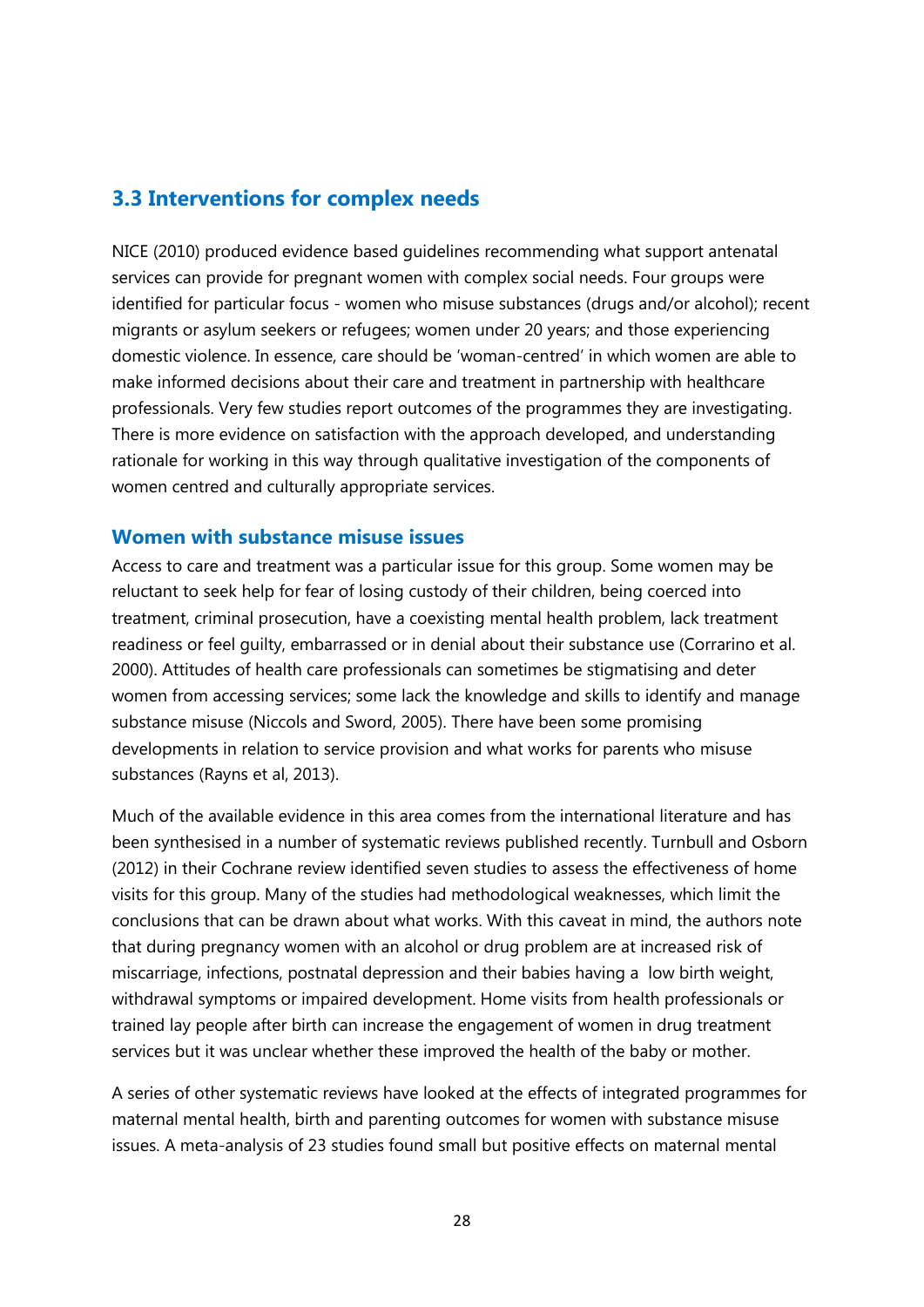health from an integrated programme that included pregnancy, parenting or child-related services (Niccols et al. 2010).

Integrated programmes are also associated with positive effects on birth outcomes – notably on infant birth weight, head circumference, fewer birth complications, and screens for toxicology (Milligan et al. 2010).

In relation to parenting outcomes, Niccols et al. (2012) examined 31 studies, four of which were randomised trials. One found no differences in the percentage of women with substance misuse issues involved with child protection services following receipt of an integrated programme that comprised antenatal care, maternal health care, parenting education and support, and children's services. Another study evaluated standard treatment (addiction counselling, methadone and case management for legal and social needs) plus a relational psychotherapy mothers' group. At the end of six months of treatment, mothers had much improved affective interaction scores compared to those receiving standard care. Although positive findings were found their effects on parenting outcomes were relatively small.

A meta-synthesis of qualitative studies has also shown that integrated interventions enable women with substance misuse issues gain insight into intergenerational influences on parenting, form stronger emotional bonds with their children and to use positive discipline techniques (Sword et al. 2009).

Other models of care for this group have been highlighted. Scully et al. (2004) described a specialised drug liaison midwife (DLM) service for pregnant opioid dependent women. This service based in Dublin, Ireland, built effective working relationships with the women and the Obstetric and Drug services involved in their care. This was done with a considerable amount of time by the DLM. Emphasis was on stabilising women's drug use and they were encouraged to remain on oral methadone during their pregnancy. There was no pressure to detoxify although the option was available after the first trimester, as was inpatient admission to a special drug dependency unit if stabilisation was an issue. During a one year audit of the service, 111 referrals were made. The mean age of women was 23.8 years, with the youngest being 17 and the oldest 32 years. Eighty-five women (75%) received methadone at the time of delivery and 40 infants (47%) were diagnosed with Neonatal Abstinence Syndrome (NAS). Analysis of their findings showed that neonatal withdrawal was associated with women taking a high dose of methadone (between 51-95 mg). The level of prematurity was lower than quoted in the literature and obstetric outcomes of the population appear to have improved.

DLM services were also established in Manchester in 1995, jointly funded by maternity and drug treatment services (Macrory and Boyd, 2007); and Nottingham which showed promise following a service audit that included the outcomes of 33 women seen (Prentice and Watts, 2004).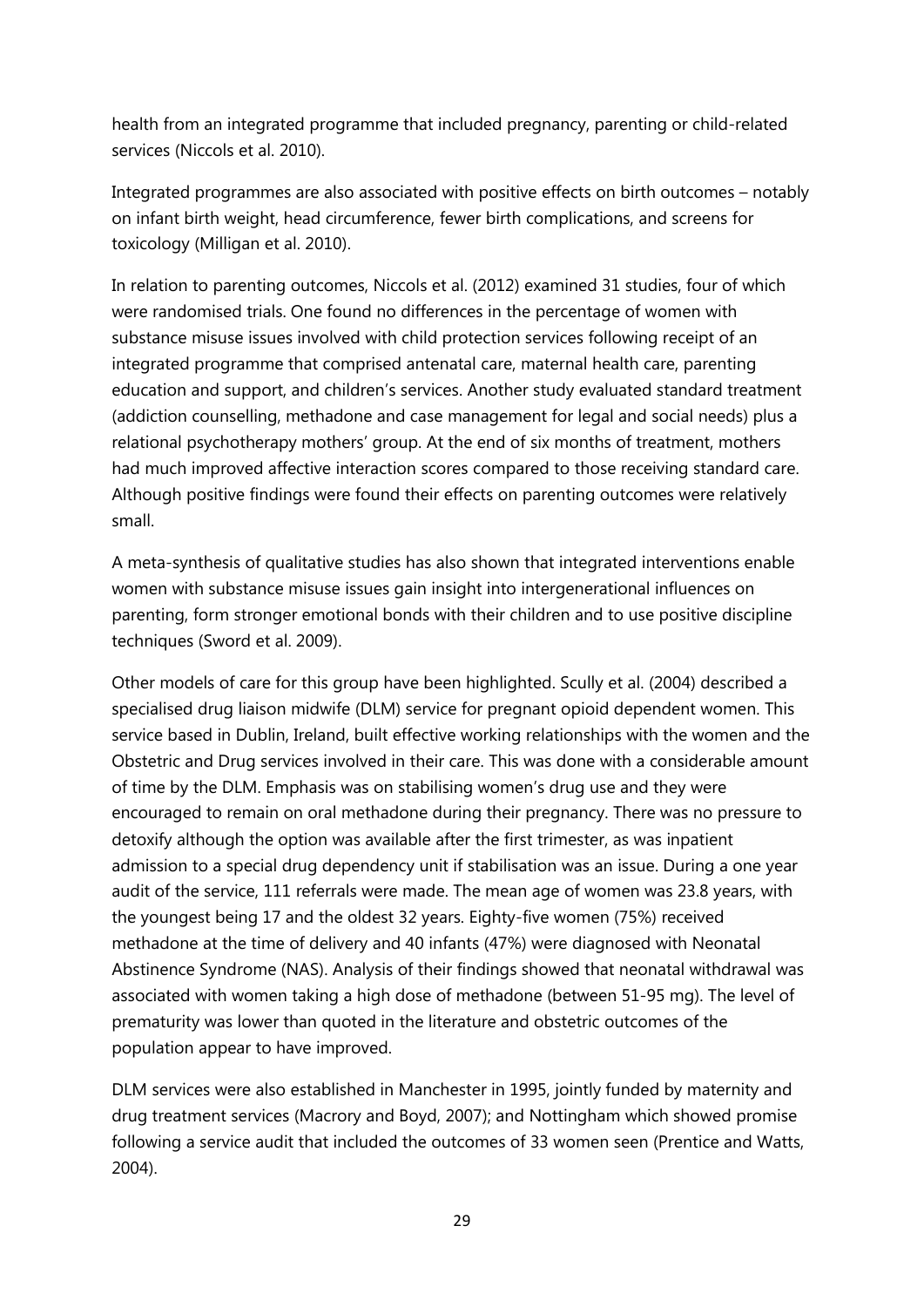An enhanced midwifery support service within a multidisciplinary team aimed to assess the impact on pregnancy outcomes for women with substance misuse issues in Fife, Scotland (Legate, 2008). Around 324 pregnant women over an eight year period were offered intensive support from specialist midwives from early pregnancy to around three months after birth. Illicit drug use increased over the period of the study, although pregnancy outcomes - gestation, birth weight, neonatal abstinence and breastfeeding rates – had improved in some cases. Social issues such as homelessness, criminality and poverty were challenging and important for practitioners to address when developing care plans for the women supported.

Another specialist service developed a multidisciplinary clinic (one-stop shop) for pregnant women using drugs. Although no evaluation findings were provided on the service's effectiveness, a qualitative study found women preferred this to traditional antenatal care within General Practice (Hall and van Teijlingen, 2006). Non-judgemental staff attitudes, a high level of support, consistent staff, reliable information and multi-agency integrated care were considered very important to the women. This one-stop shop approach was also favoured by child and family health nurses and registered nurses at opioid treatment clinics in Australia, who echoed important themes such as building a trusting relationship between the woman and the child and family health nurse, maintaining continuity of care and a multidisciplinary/interagency approach (Harvey et al. 2012).

#### <span id="page-29-0"></span>**HIV and depression**

Depression in HIV pregnant women can increase their risk of HIV progression, make women more vulnerable to suicidal thoughts and have a negative impact on adherence to antiretroviral therapy and prevention of mother-to-child transmission (Bangsberg et al, 2001; Ekama et al, 2012). An RCT conducted in Tanzania evaluated the effect of an interactive group counselling intervention for HIV positive women on antenatal depression and disclosure of HIV status (Kaaya et al, 2013). The intervention was developed using a problemsolving framework and experience from a larger open support group for women with psychological distress; and the group facilitated by a trained social worker/psychiatric nurse. Women allocated to the intervention received six weekly group counselling sessions. The group size was between six to eight women. The initial session dealt with the challenges of being HIV positive, whom to disclose to and prevention and support methods when planning for the future. For the 97 women receiving the intervention, compared to 91 controls, positive outcomes were found for depression scores using a 15-item depression subscale of the Hopkins Symptom Checklist-25. No significant increases in disclosure were found but the findings suggested a trend towards higher disclosure numbers for the intervention group. Women also appeared better prepared in anticipating and coping with their partner's reaction to their disclosure.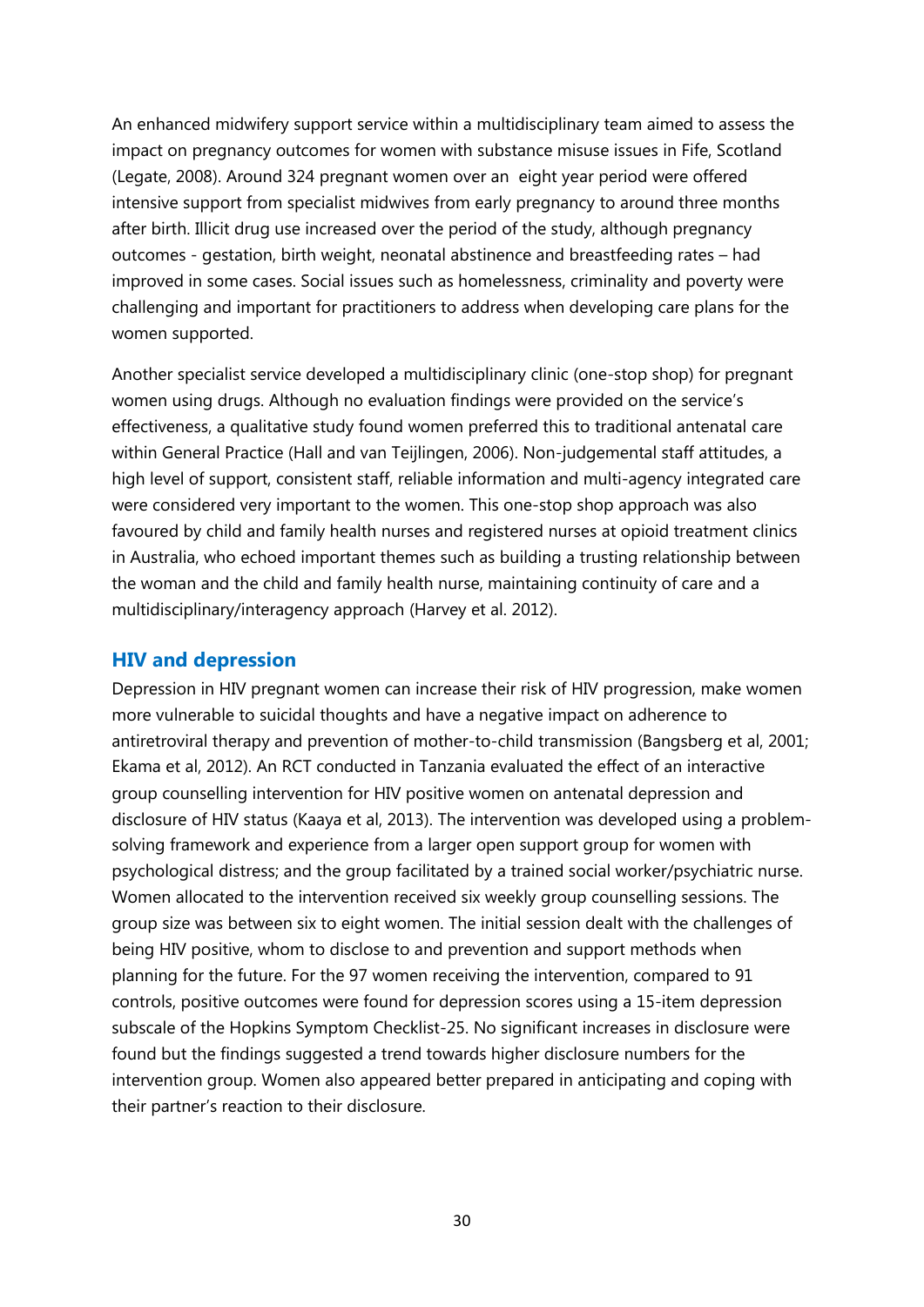### <span id="page-30-0"></span>**Asylum seekers, refugees, migrant and BAME women**

The amount of available evidence for perinatal interventions for asylum seeking, migrant and black and minority ethnic women was very limited. Much has been published highlighting the needs and lack of access to maternity services, but very little appears in the literature outlining effective or good practice approaches for these specific groups. Some recommendations and guidelines are available.

#### *Asylum seekers and refugees*

The needs of asylum seeking and refugee women are highly complex. Many will have experienced sexual violence, marital rape, domestic violence, female genital mutilation, forced abortion or sterilisation, and/or human trafficking (ICAR, 2007). A major issue for organisations in the UK was the detection of pregnancy in refugee women and the inadequacy of care for pregnant and nursing women in detention (McLeish et al. 2002).

A UK-wide needs analysis of pregnant asylum seeker/refugee women and refugee/asylum seeker mothers detained in immigration removal centres was carried out by Williams (2008) on behalf of Birth Companions. The findings of this analysis are shocking – facilities for washing baby's bottles, breast feeding and weaning were very limited and in some cases mothers were not allowed to breast feed their babies. Women found the experience of being detained traumatic and the lack of emotional support whilst having to look after a baby in stressful conditions was very difficult.

Such distress was heightened further during dispersal or relocation. The timing of this was another critical factor in the provision of ante- and postnatal care and some recommendations suggest that no pregnant woman should be dispersed, especially after 34 weeks gestation (Feldman, 2013). Very often any continuity of care was likely to be interrupted, accommodation at the new location may well be inappropriate and women usually require help with registering with a GP.

Some literature outlines the perceptions and experiences of pregnant asylum seekers of maternity services while in emergency accommodation in the UK. Nabb (2006), for example, found favourable perceptions of maternity services; women regarded these highly reporting them to be organised and appropriate. However, the author noted that appropriate routes to accessing healthcare professionals for this group needed to be made known, and women simply 'received' services rather than worked as partners in planning them. Other studies also report the high need for support, explicit hostility and racism from maternity services and the social isolation pregnant asylum seekers often experience (McLeish, 2005).

There was a great deal of scope for organisations, several of whom were already working within detention centres, to support the women detained, particularly in terms of their emotional and health needs. The policy of detaining pregnant women has been considered unacceptable and in one study of 20 women recommendations have been made to end this practice (Medical Justice, 2013).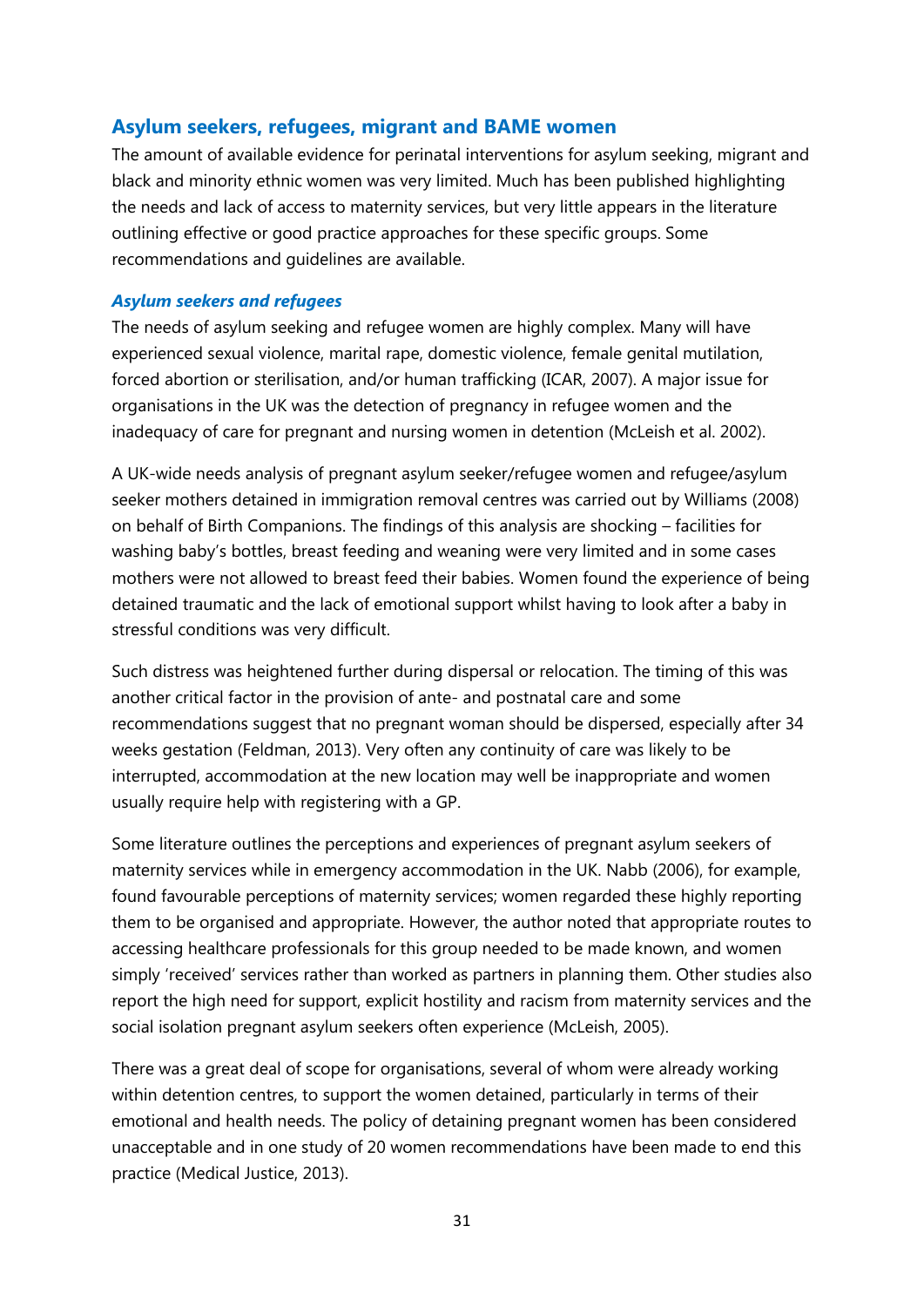#### *Migrant women*

For migrant women a key issue was the low take-up of maternal mental health related services (Latif, 2014). Reasons for the lack of access to such services was often linked to cultural (eg. negative attitudes of migrant communities towards mental health issues); and practical barriers (e.g. language difficulties), although there was a huge gap in understanding how these impact on maternal mental health problems (Latif, 2014).

A review by Phillimore and colleagues (2010) of West Midlands maternity services, explored the experiences of migrant women. Around three quarters of the women interviewed (67 of 82 migrant women) were able to access these services before 12 weeks gestation and most had a positive birth experience. A quarter of women were unable to access maternity services because of not having enough information on what was available or that it was not translated, and not knowing they were pregnant. Several women mainly South Asian felt unable to access services due to being under the control of relatives (husbands, partners or in-laws), especially if they were not allowed out of the house unaccompanied by a man such as their husband or brother.

#### *BAME women*

A review by the National Perinatal Mental Health Project of the literature and service provision for perinatal mental illness in black and minority ethnic (BAME) women undertaken between 2009 and 2010 suggested that some BAME women experience much higher levels of psychological morbidity during the perinatal period than the majority population (Edge, 2011). This could become chronic and was usually associated with other health problems. Importantly, these issues may also be linked to unmet need as few women access care and treatment, according to a number of studies among Pakistani or Black and Caribbean women (Rahman and Creed, 2007; Edge and Rogers, 2005). Of the 48 maternity services surveyed in England, Scotland and Wales, just over half (53%) reported they had no services specifically for women from BAME backgrounds, although some (13%) were hoping to develop these (Edge, 2011). Where these services did exist they focused mainly on overcoming any language barriers which was too narrow a perspective to understand important ethnic and cultural issues (Edge, 2011).

#### *Interventions for asylum seekers, refugees and BAME women*

Hillingdon maternity services explored how they could adapt their provision to respond to the needs of a large number of unaccompanied asylum seeking women and children in transit through Heathrow airport. Following a needs assessment, rather than an evaluation of the services impact, several key issues were identified including: healthcare staff should not refuse anyone presenting to services; communication was a key challenge and the use of translation, interpreting and advocacy services was patchy; services were under resourced and so 'overstretched' in addressing the needs of these women who were by definition 'high risk'. Women interviewed reported good practice where services had assistants or advocates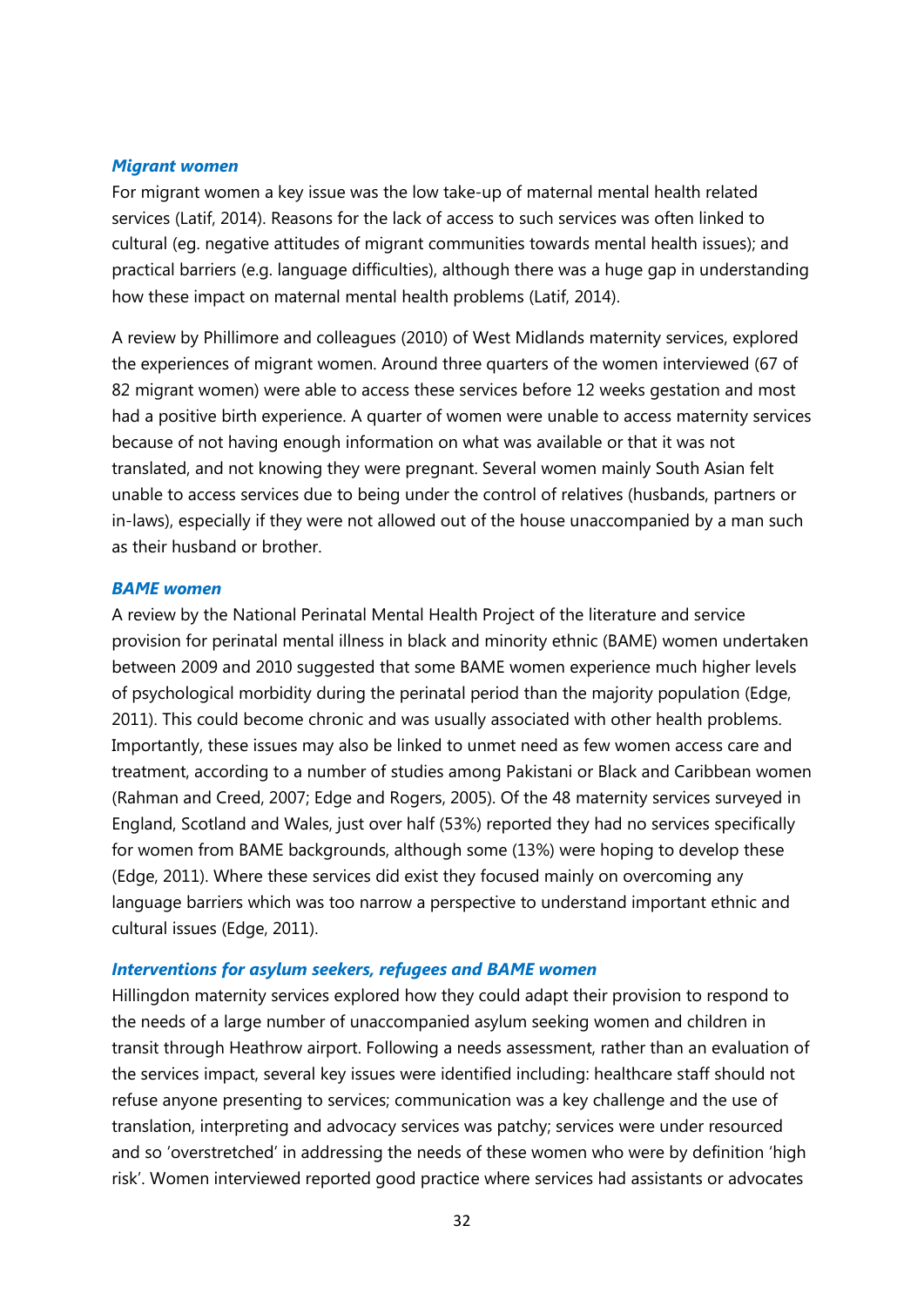and staff who demonstrated cross cultural competence and compassion (Gaudion and Allotey, 2008).

A service developed in East Kent, England in 2003, sought to provide appropriate, acceptable and accessible maternity care for pregnant asylum seeking women in the community. Harris et al. (2006) described this service in which lead midwives spend their time flexibly, often in addition to their usual caseload and hospital work. With a caseload of up to 15 women, the lead midwife will provide much of the ante- and postnatal care for this group, often through drop-in sessions or visits to the emergency accommodation. Women can be accompanied to obstetric reviews, meetings and other related appointments. Screening for other health problems, such as tuberculosis is also carried out. All asylum seekers are given their own personal health records and any found to be pregnant are referred to the specialist midwife who aims to provide full antenatal care. Women over 36 weeks' gestation or those with an obstetric problem are not dispersed until after delivery which was negotiated between the medical team and the Migrant Helpline charity that oversees emergency accommodation. One-to-one parent education was also offered to women not dispersed – including the process of labour and pain relief. Midwives contact other services (e.g. GPs, the nursing team and health visitor within the emergency accommodation centre). Language and problems with translation present a major challenge for the service and in response the team have developed a picture book to describe the care provided. They are also useful for explaining healthy eating and taking exercise.

In a community consultation with 92 participants, Thomson et al (2012) explored the experiences, attitudes and knowledge of perinatal issues among vulnerable population groups in the North West of England who expressed that universal antenatal services do not address their needs. Vulnerable groups included teenagers, asylum seeking, victims/survivors of domestic/sexual abuse, substance problems, living in poverty, specific ethnic minority groups, travellers, homeless/living in temporary accommodation, lone parents, learning/physical disabilities and known to child protection. Four areas of consideration were highlighted: participants' attendance at antenatal care (the need for more flexible access); the frequency of antenatal appointments (e.g. additional appointments to monitor progress when needed); the location of antenatal care (to be based in the community and close by) and the provision of risk information (having this explained in person rather than being handed information leaflets).

#### *Befriending*

A befriending project based in Northern England targeted pregnant asylum seeking and refugee women (McCarthy and Haith-Cooper, 2013). The three year project set up a health befriending network in four areas of England. Befrienders were English speaking women, many of whom were asylum seeking and refugee mothers, who received four half days of training in preparation for supporting the target group. Support lasted from early pregnancy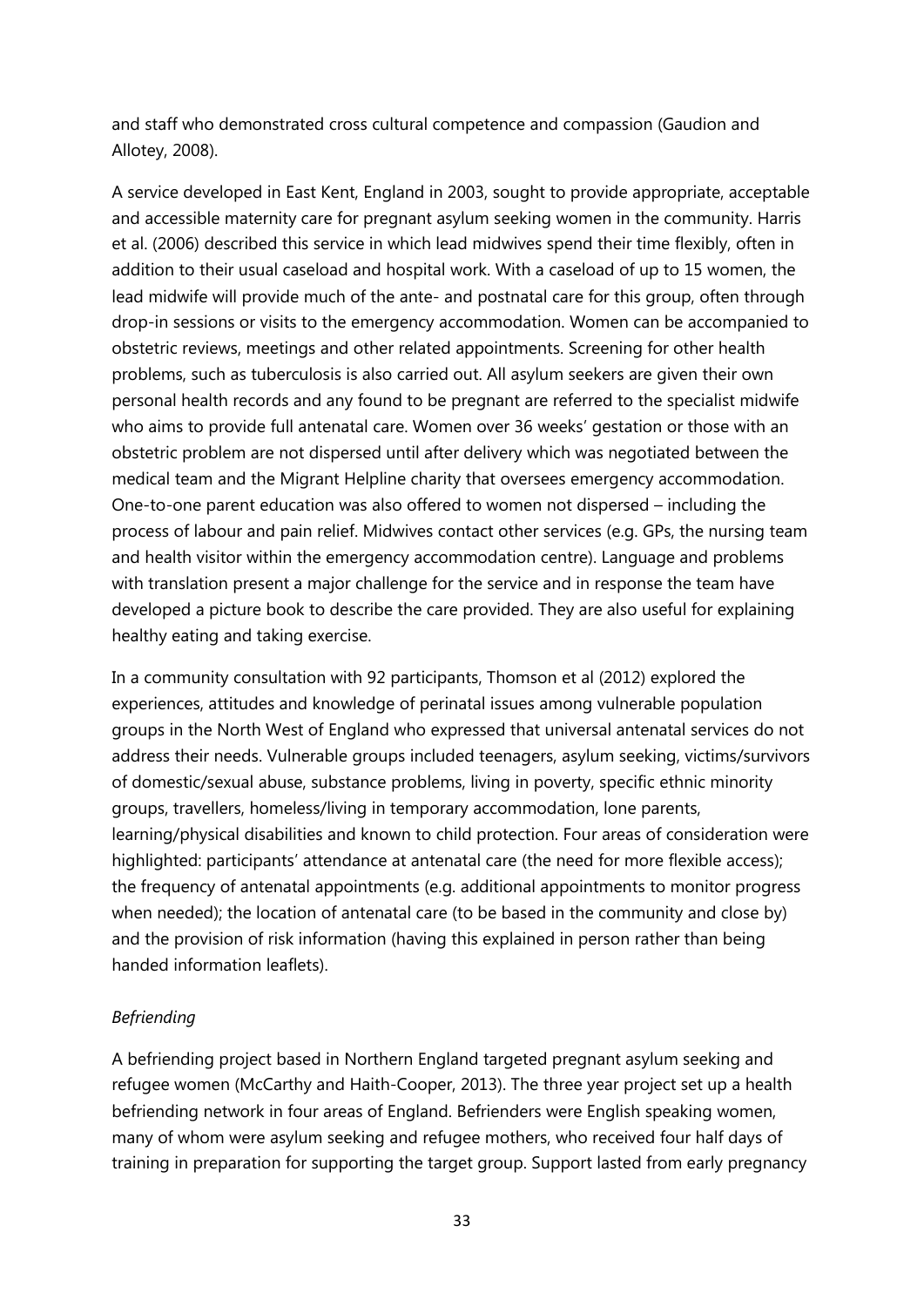until two months after birth, and clients were seen for up to three hours a week. Befrienders supported women by listening, signposting to relevant services to meet health and social care needs, and accompanying them to appointments if required. Befrienders received support from their peers and supervision and debriefing sessions from the project coordinator. Fifty-one women, speaking more than 30 different languages volunteered as befrienders and broadly matched to 83 clients; many of whom were pregnant and some had children already. Preliminary qualitative findings suggested the project was valuable for clients and befrienders. Developing a trusting relationship was key and clients were more able to reveal difficulties that they might not have otherwise disclosed.

#### *Casework*

Therapeutic Casework was an approach developed by the Refugee Council for women seeking asylum affected by rape or sexual violence (Keefe and Hage, 2009). Although not formally evaluated the project was assessed on six aspects of good practice, for example, using a holistic approach which offers integrated programmes of social, emotional and psychological help, receptivity towards culture, and enhancing refugees' own capabilities (Watters, 2008; cited in Keefe and Hage, 2009). The approach combines counselling skills, practical advice and advocacy which are culturally sensitive and described in a good practice guide. The project supported 153 women, of whom 15% were pregnant and 76% experienced trauma-related psychological distress. Women who were pregnant after rape often describe conflicting feelings of joy at being pregnant and horror that it was the child of the rapist. Some women will not talk about the pregnancy and others show difficulties at bonding with the baby after birth or develop postnatal depression. The authors suggest caseworkers should explore women's perceptions about how her culture views the incident and do so sensitively, and ask how she was feeling and if appropriate refer the client for a more formal mental health assessment.

#### *Specialist workers*

A Sure Start midwife with a special interest in refugees and asylum seekers described an onsite antenatal service for this group who lived in emergency accommodation and were awaiting dispersal (Ukoko, 2005). Based on one midwife's experience of working with this group suggestions were made for other midwives on how to understand the main challenges, explore the needs of pregnant asylum seeking women, enable them to access GP services, and strive to improve the quality of maternity services for disadvantaged and vulnerable pregnant women.

Another service model was the Pregnancy Outreach Worker (POW). Kenyon et al. (2012) aimed to recruit over 1,300 women to receive a lay POW, from four areas of Birmingham with high levels of deprivation and identified by the midwife through routine assessment as being at social risk. Working together with community midwifery teams, the POW aimed to support pregnant women with complex social needs and from a multi-ethnic population in an effort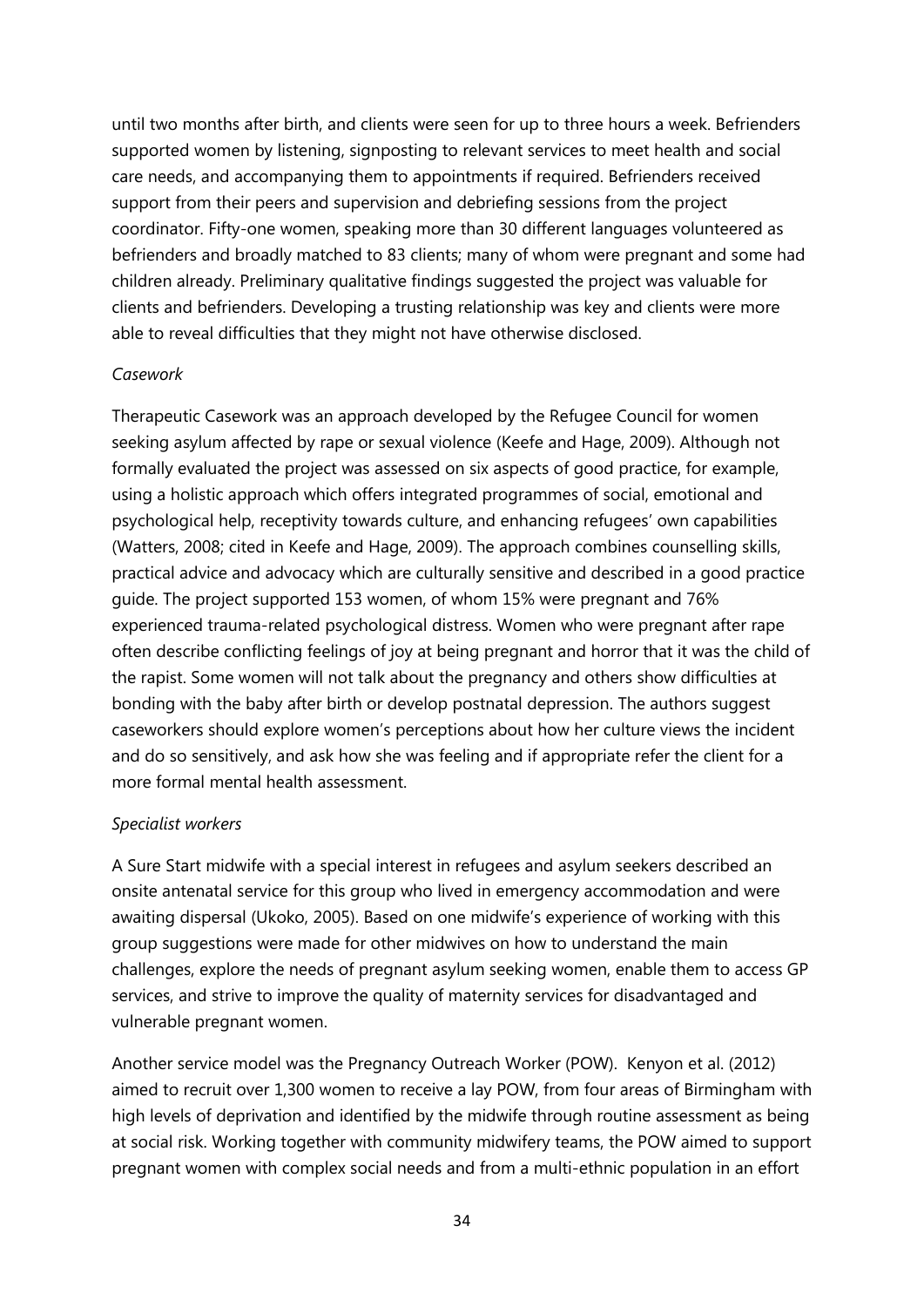to improve maternal and infant outcomes. Support from lay workers started before 28 weeks gestation until six weeks after birth. The women were from a variety of ethnic groups (Pakistani, Bangladeshi, Indian and European), including recently arrived mothers, refugees and asylum seekers. The POW service was compared to usual care using an RCT design but the evaluation findings are still to be published. The intervention comprised individual case management to ensure women attended antenatal appointments and engaged with care (e.g. take prescribed medication, make appropriate lifestyle changes such as smoking cessation). The POW service also provided social and practical support to deal with any issues concerning benefits, housing and mental health problems. POWs received level three National Vocational Qualification (NVQ) and are given access to supervision. Lay workers provide similar support to Family Support Workers (FSW), based in Children Centres. There was some concern among the investigators of the POW service that many of the women eligible for the study will also receive FSW support which may impact on the study's recruitment of women and affect the findings.

#### <span id="page-34-0"></span>**Interventions for domestic violence**

Identifying domestic and child abuse forms an important part of maternity services and related support. Domestic violence (DV) was estimated to affect one in four women and every week two women are killed by former partners in England and Wales, often witnessed by children (Office for National Statistics, 2013; DH, 2003). Compared to hospital midwives, community midwives appear to encounter more suspected and definite cases of domestic and child abuse, but a 10% gap was found between reporting and identifying definite cases in one UK study, partly accounted for by the lack of training (Lazenblatt, 2010).

A safe-house for women and children experiencing domestic violence located in West London was established by Refuge over 40 years ago. DV has been shown to increase at the point of pregnancy and associated with higher rates of miscarriage, low birth weight and foetal injury/death (DH, 2004; Mezey, 1997). Refuge's mission to develop innovative services led it to set up the independent domestic and sexual violence advocacy (IDSVA) based within a hospital maternity unit to respond quickly to pregnant women experiencing DV (Horley, 2014). Since the service started in 2011, 158 women and 146 children had been supported and over 300 midwives and other health professionals have received training. After exiting the service 52% women felt safer. Using the CAADA-DASH domestic violence indicator toolkit, the service appeared to reduce the average risk by 32% for every woman.

Doula UK members, in partnership with London housing and support charity Hestia, provide free birth and postnatal Doula services for women affected by domestic abuse. Women are supported with accessing antenatal care and education or other resources they are not able to afford, are accompanied when attending appointments, Doulas stay with the client during labour and after birth, help with baby's first feed and provide practical and emotional support postnatally (Middlemiss, 2013). No evaluation of this support appears to have been carried out.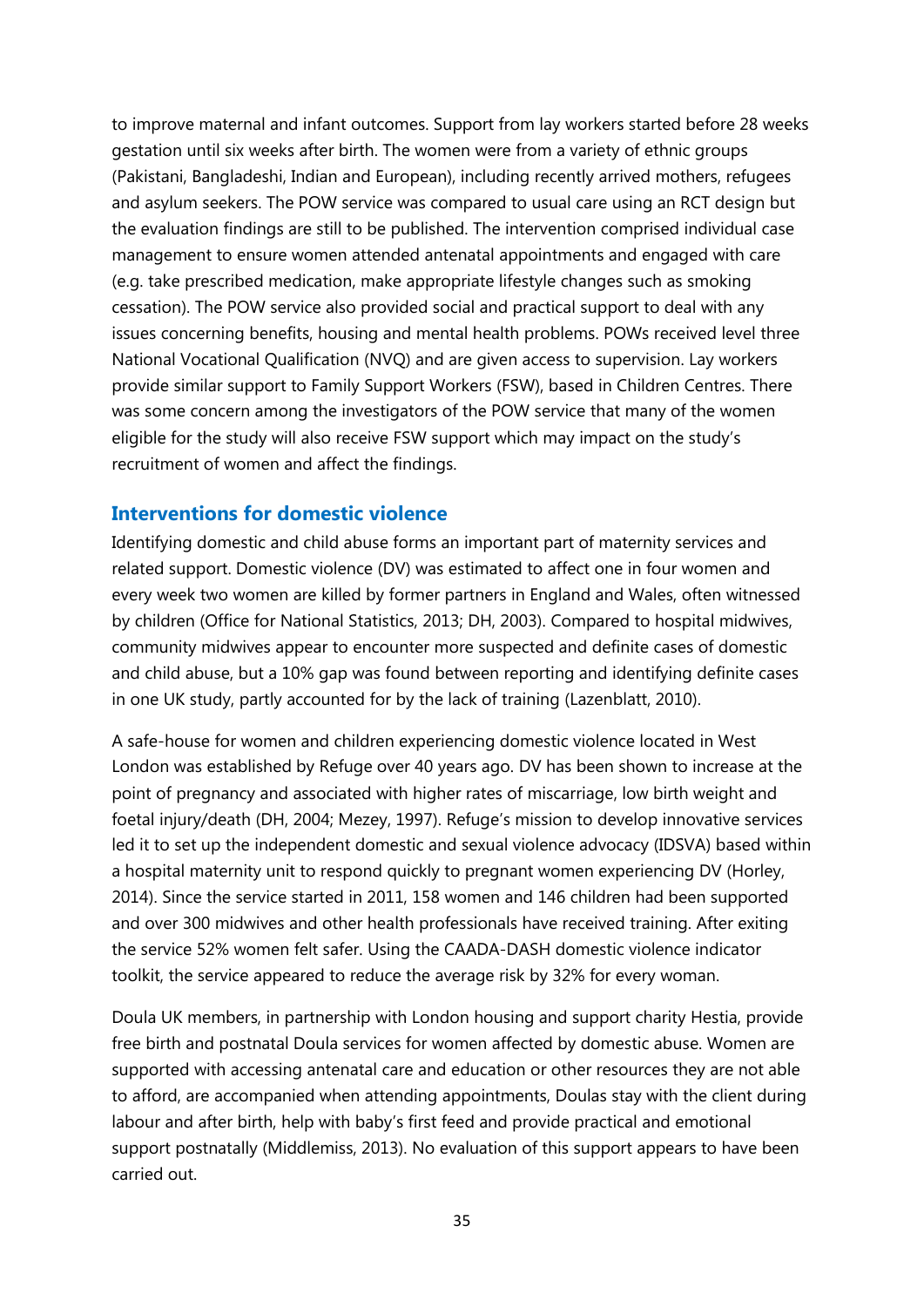### <span id="page-35-0"></span>**Social deprivation**

Reducing health inequalities in mothers and their young children became a central focus of attention in the last Labour Government (North, 2005). A systematic review identified the best available evidence on effective interventions to reduce infant mortality, or one of its major causes (sudden infant death syndrome, congenital anomalies or preterm birth). The interventions included the delivery and organisation of antenatal care for women who were socially disadvantaged, vulnerable or at risk for adverse birth outcomes (Hollowell et al, 2009). No evidence was found for antenatal interventions that had an effect on mortality from sudden infant death syndrome and there was limited evidence on reducing congenital anomalies and preterm birth in this particular target group.

Cupples et al. (2010) developed a tailor made peer-mentoring programme for first-time mothers living in socially deprived communities in Northern Ireland to improve maternal health and infant development. Peer mentoring was delivered fortnightly by lay support workers during pregnancy and monthly for a year after birth. This was based on the client's wishes through home visits and/or telephone contacts and provided in addition to usual care. The intervention was assessed using a RCT design, where 343 women and their children completed the outcome assessments -140 received the intervention and 152 were the controls. No positive findings were found for the intervention. Qualitative data revealed both women and mentors gained from the intervention. The women valued the advice given within the context of the mentor's personal experience of child-rearing. Mentors gained in terms of health-related knowledge, personal skills and new employment possibilities.

Two types of postnatal social support were offered to culturally diverse mothers living in a disadvantaged inner city area. Two intervention groups of 731 women received either a year of monthly supportive listening home visits by a support health visitor focused on the mother when their baby was about 10 weeks old; or a year of support from community groups providing drop in sessions, home visiting and/or telephone support; or usual care (controls). These interventions were evaluated, using a RCT design, to assess their impact on maternal and child outcomes – child injury, maternal smoking and maternal depression (Wiggins et al, 2004a; 2004b). At 12 and 18 month follow-up, very little positive impact was found compared to controls on the main outcomes measures. Support from the specialist health visitor led to a reduced use of GPs and an increased use of NHS health visitors. There was a low uptake of the community group support intervention, where participants much preferred home visiting support by community groups.

Raymond et al (2009) conducted a qualitative study looking at women's experiences of antenatal depression and what they found helpful in terms of community support and services during pregnancy. This north London based study was part of a Sure Start Local Programme for socially disadvantaged families with children aged between 0-4 years. Participants came from different cultural and ethnic backgrounds and had a baby of more than six weeks, but less than one year. Emotional isolation and loneliness were commonly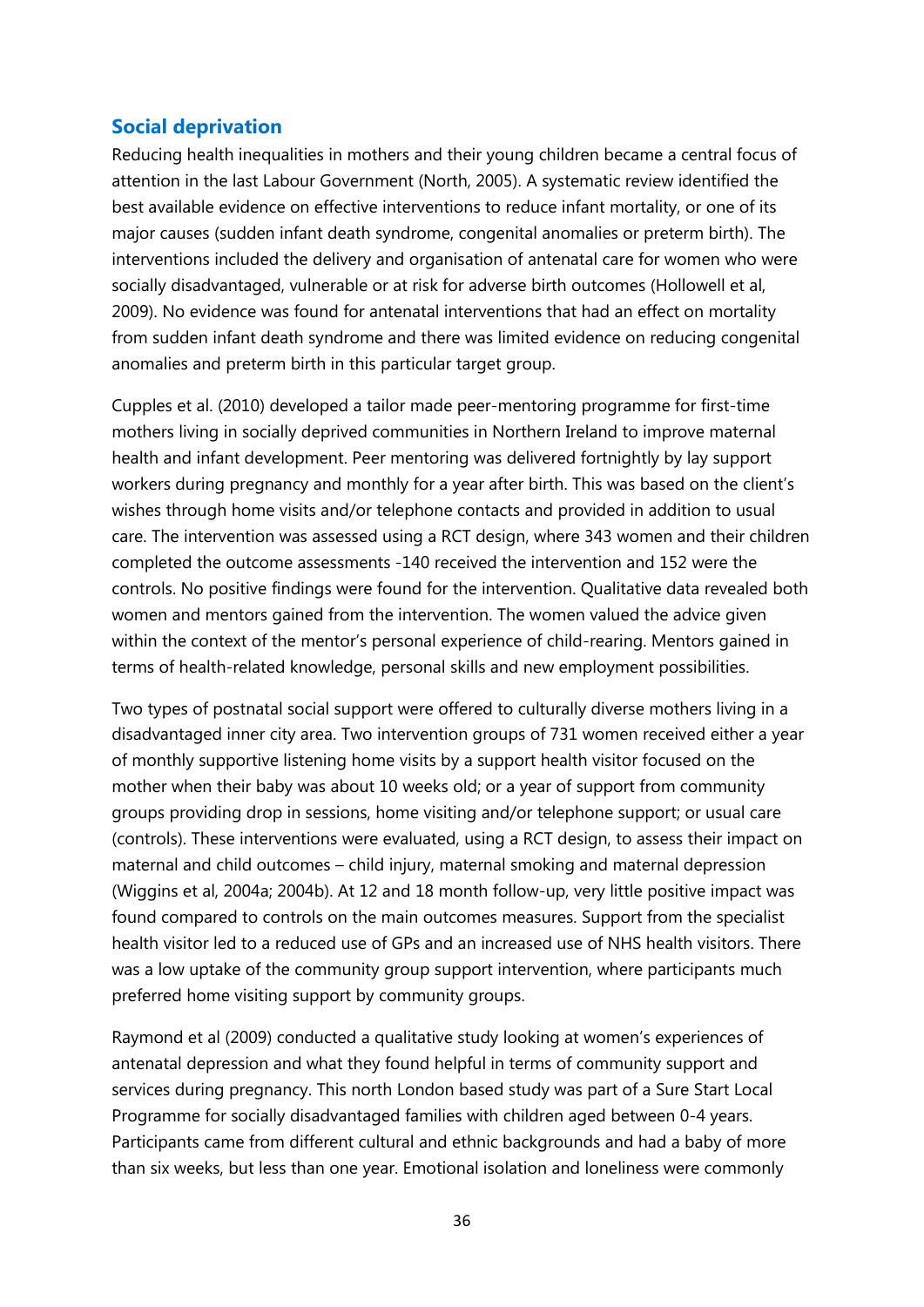described by participants and it was difficult for women to disclose their feelings of depression during pregnancy. Partner support, or the lack of this, appeared crucial to women's psychological well-being during pregnancy. Other helpful mechanisms for support were connecting with other women and having the opportunity to meet others during pregnancy. The authors conclude that 'low tech' interventions, for example peer support, massage, practical skills development and exercise were useful as well as more sophisticated support including access to web-based support groups. Creating a safety net for women with antenatal depression was perceived as important.

### *What do we learn from interventions delivered to vulnerable women with complex needs?*

- The policy quidance talks about the importance of woman-centred care which *fits with the research that shows how different women need different things.*
- *There is not enough research yet to guide targeted interventions for women with substance use issues or women with postnatal depression. Complex problems require person centred solutions.*
- *The evidence base is thin, with few studies reporting outcomes data, and there are also problems of generalizability of individual study findings because of varied methods used and different populations sampled.*
- *Working with vulnerable women requires agencies to build relationships based upon trust but women's distrust of services is a barrier to engagement as many women have a strong fear of losing their child*
- *Models for working with women with substance misuse problems included home visiting services, integrated health care programmes, specialist drug liaison midwives and a one stop clinic. Modest positive impact was found on maternal mental health, birth outcomes of child, parenting skills and increased engagement with services.*
- *Models for working with asylum seekers and refugees are supported by very limited research evidence. Those being investigated include befriending programmes building local networks where clients and befrienders report wellbeing benefits and the importance of a case work approach involving culturally sensitive counselling, advocacy and practical advice. Where targeted maternity services are offered staff with cross cultural competence and compassion were important as well as flexibility around health support provided extending beyond maternity provision to screening for TB***.**
- *Models for working with women from socially deprived backgrounds – peer mentoring, health visitor support, community drop- in and telephone support found no differences in maternal or child outcomes compared to usual care. Women's feedback on peer mentoring was positive, valuing the advice provided. Women valued having the opportunity to meet others during pregnancy.*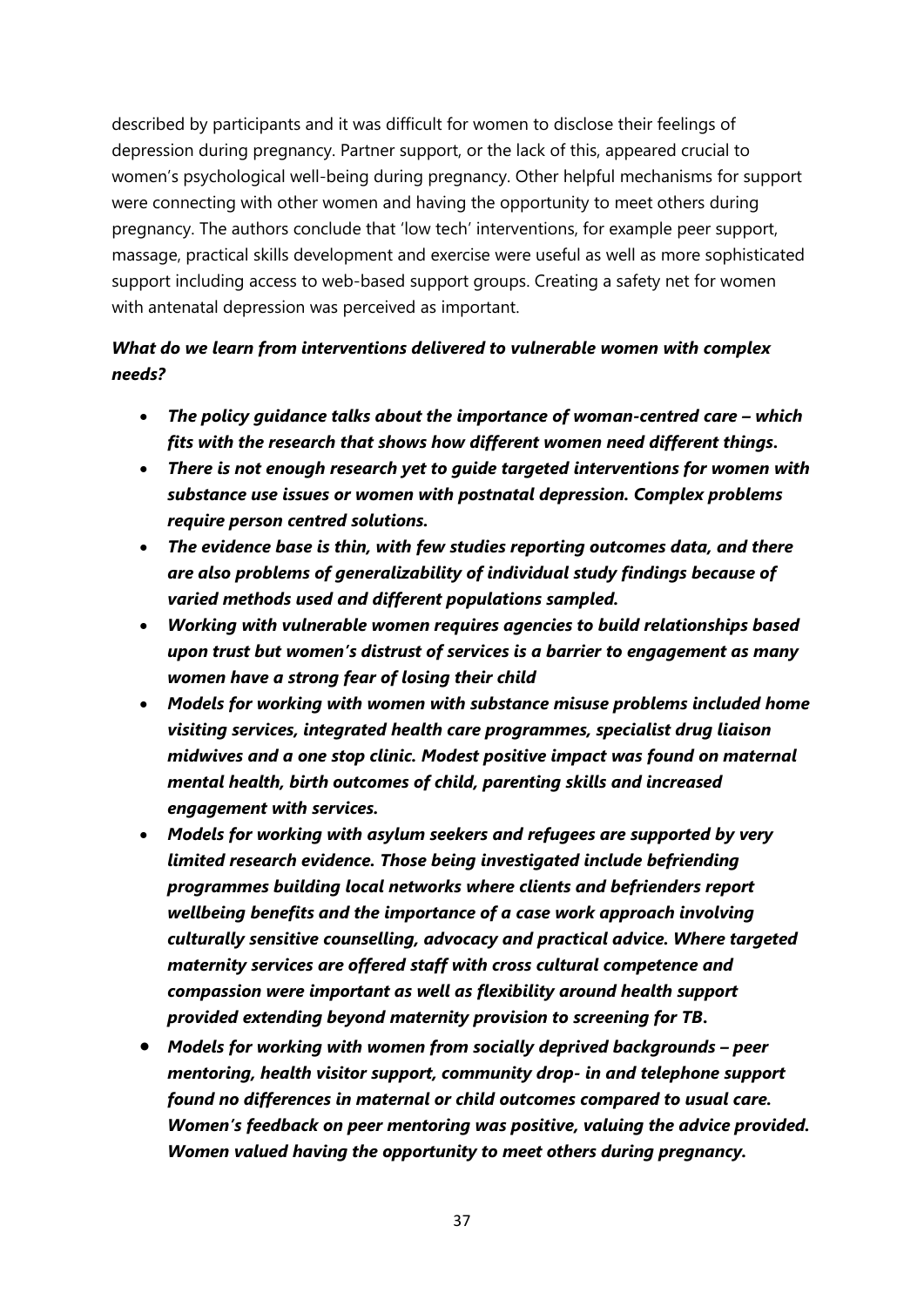### <span id="page-37-0"></span>**3.4 Family support and parenting interventions**

This literature review did not search for parenting interventions. However, literature on interventions for pregnant women including policy guidance referenced the important of family support and parenting skills. There was a growing evidence base on improving outcomes for children under the age of 18 years. The first few years of life are particularly important for future mental, social and emotional development; so too was the quality of parent-infant relationship for determining outcomes (Stewart-Brown and McMillan, 2010).

Many interventions offering family support to vulnerable families aim to prevent problems such as family breakdown and to improve the health and wellbeing of children. Building an effective relationship with vulnerable parents and professionals was considered key to achieving positive outcomes for children (Crowther and Cowen, 2011). We summarise below a small number of evaluations. This is not comprehensive but highlights key issues that feature in policy guidance, that relate to the evidence base explored in this review.

#### *Key approaches for working with vulnerable parents*

An evaluation of the support provided by Action for Children found that what worked well in working with parents included: consistency in approach; flexible and non-prescriptive delivery; facilitating multi-agency services and supporting service accountability (Crowther and Cowen, 2011). Family Action was another organisation providing a service of intensive family support called Building Bridges to deal with a range of serious family difficulties (MacLeod 2010). The target group included families where an adult has severe and enduring mental health issues or families with complex serious family relationship and behaviour problems. The service was tailored to the needs of families using a holistic, goal oriented and problem-focused approach. Data was collected on 2,147 families, with more than 4,300 children, seen by the service between 2004 and 2010. Before and after evaluation data obtained from 848 adult users of the Building Bridges service revealed that the proportion of adults with a significant problem in family relationships decreased from 50% to 32% of the sample. Prior to receiving this service almost a third of younger children were likely to be depressed (measured using clinical tools); and by the end of their involvement with Building Bridges this decreased to one in five children.

Ten Community Mothers Parent Support Programmes (CMPs) operating across England, Wales and Scotland were evaluated to assess what worked well and under what circumstances and how this programme could be changed to improve its effectiveness (Suppiah, 2008). CMP was delivered by a local experienced mother providing parents with young children a semi-structured home visit. This aims to intervene early to prevent problems and enable parents to support their children's health and wellbeing. A key component of the CMPs included its informality, peer support and a strong community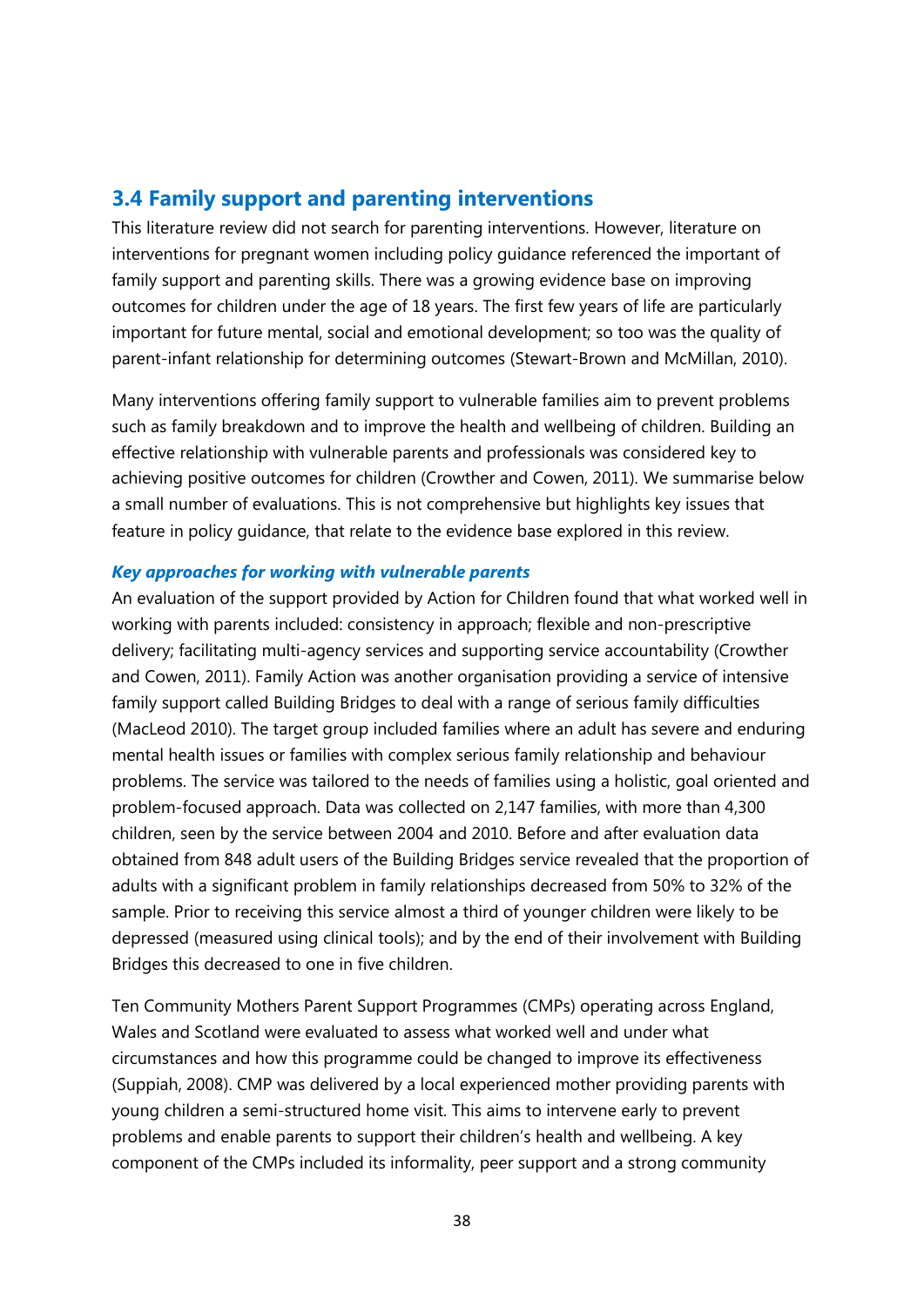focus. Around 456 parents with children up to the age of four years took part in the evaluation. Most were White British (85%) and aged between 20 and 30 years. The majority were unemployed (75%) and 35% were lone parents.

Parents experiencing high levels of disadvantage benefited most from this semi-structured home visiting programme. Before and after data for 114 parents who had received eight ongoing home visits showed significant improvements for: access to emotional support and information about parenting; feeling confident about handling children's behaviour and choosing healthy food for them; having time in the day to eat properly and for meeting other people. Improving the effectiveness of CMPs included engaging parents early in pregnancy; working flexibly and adapting the CMP to suit the needs of parents; and promoting multifaceted pathways to enable to the most disadvantaged parents access the support of a community mother.

Supporting Families in the Foundation Years (Departments of Education and Health, 2011), a government initiative, to put in place a framework for families, from pregnancy to the age of five was focused on promoting children's development and supporting all aspects of family life. A 0-2 Special Interest Group explored how best to promote effective implementation of the principles set out in Supporting Families. In providing guidance for service commissioners and decision-makers the Wave Trust (Department of Education, 2013) outlined how maternal stress, diet, alcohol or drug misuse can interfere with a child's future psychological and neurological development. Breastfeeding was highlighted as being of particular benefit, so too are good hygiene, home safety, immunisation and early intervention in reducing the adverse effects of abuse and neglect.

#### *Recommendations for perinatal parenting programmes*

A systematic review of home and community based parenting support programmes and interventions by Stewart-Brown and McMillan (2010) examined those that have been implemented and evaluated in Europe and those that showed promise. The interventions examined were those that targeted the general population around the time of birth; prevention and treatment of postnatal depression; manualised parenting programmes including those targeting high risk groups or families where children were showing early signs of problem behaviour; and programmes for highest risk families (for example, where child abuse had been documented and where parents were misusing drugs and/or alcohol). Examples of recommended programmes to benefit families were perinatal programmes to:

- Promote infant-mother bonding through abdominal self-massage during pregnancy, skin to skin care, kangaroo care where infants are carried for much of the day, infant massage, developmental guidance (e.g. the Brazelton Neonatal assessment scale);
- Prevent and treat postnatal depression using psychosocial approaches offering practical and emotional support focused on demographically and clinically high risk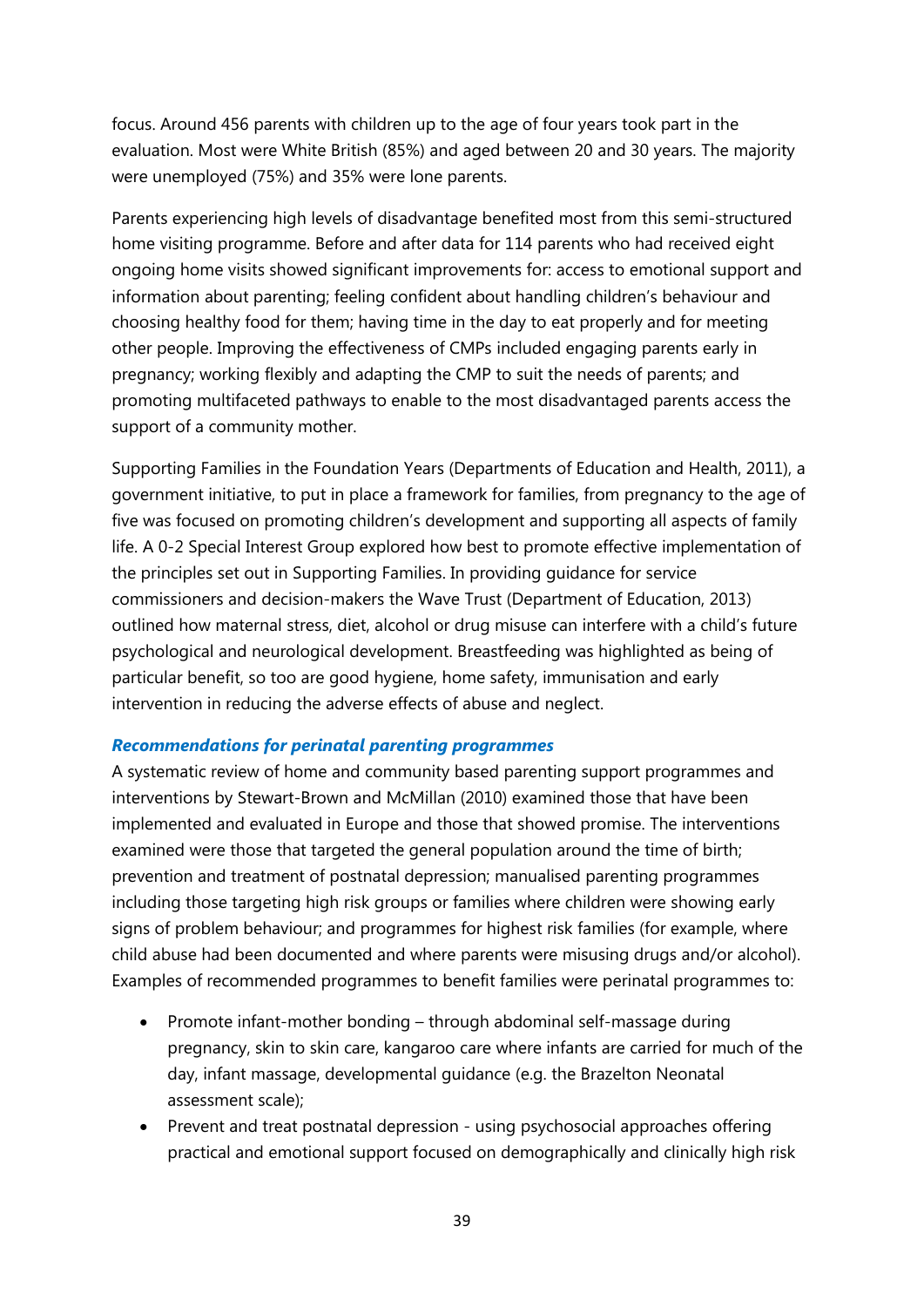groups and treated with cognitive behavioural approaches, interpersonal psychotherapy and non-directive counselling which are all equally effective;

 Parenting support in infancy and early years – using around six sessions of short sensitivity focused interventions starting when infants are approximately six months old, multicomponent long-term home visiting programmes with a focus on parenting with weekly visits starting in the antenatal period and applying a strengths-based empowering approach to enhance mother-infant interaction and enjoyment;

Parenting programmes for the prevention of behavioural problems in children – using manualised parenting programmes for at risk populations such as group based behaviour management programmes (e.g. Incredible Years and Triple P) and group based relational programmes.

### <span id="page-39-0"></span>**4. Conclusions**

#### **Overall aim for the review**

This review aimed to provide a comprehensive overview of the literature on what works to support pregnant vulnerable women and new mothers with the range of problems they experience. The focus of the overview was on interventions delivered in the community. It included the academic and other published literature in an attempt to describe both existing and emerging evidence, such as ongoing evaluations, promising interventions and good practice. The evidence reviewed was not graded as with a systematic review; no assessment of the quality of individual studies was provided.

#### **Limitations**

It is important to emphasize the limitations of the review. This was a small scale piece of work, commissioned with a limited budget. With that in mind a narrow focus was imposed upon literature search terms, agreed with Birth Companions' staff, to extract learning from published literature to support the development of the Community Link service. There was insufficient capacity in the project to 'grade' the literature found which is a limitation. The review does not therefore judge whether a study was robust and of scientific merit on a graded scale from poor to excellent quality of evidence. Instead a narrative approach was taken and studies that provided evidence of interventions supporting vulnerable pregnant women and new mothers are detailed. These fall into a number of categories: interventions where evaluations have found positive associations with outcomes; interventions where evaluations did not suggest outcomes improved, though women may report satisfaction with the services received; interventions without an evidence base but have robust evaluations in progress.

#### **Evidence base assessed – what works to improve maternal and child outcomes?**

The evidence base was small, particularly when the information searched for was maternal and child outcomes. There are very few meta analyses of completed RCTs to provide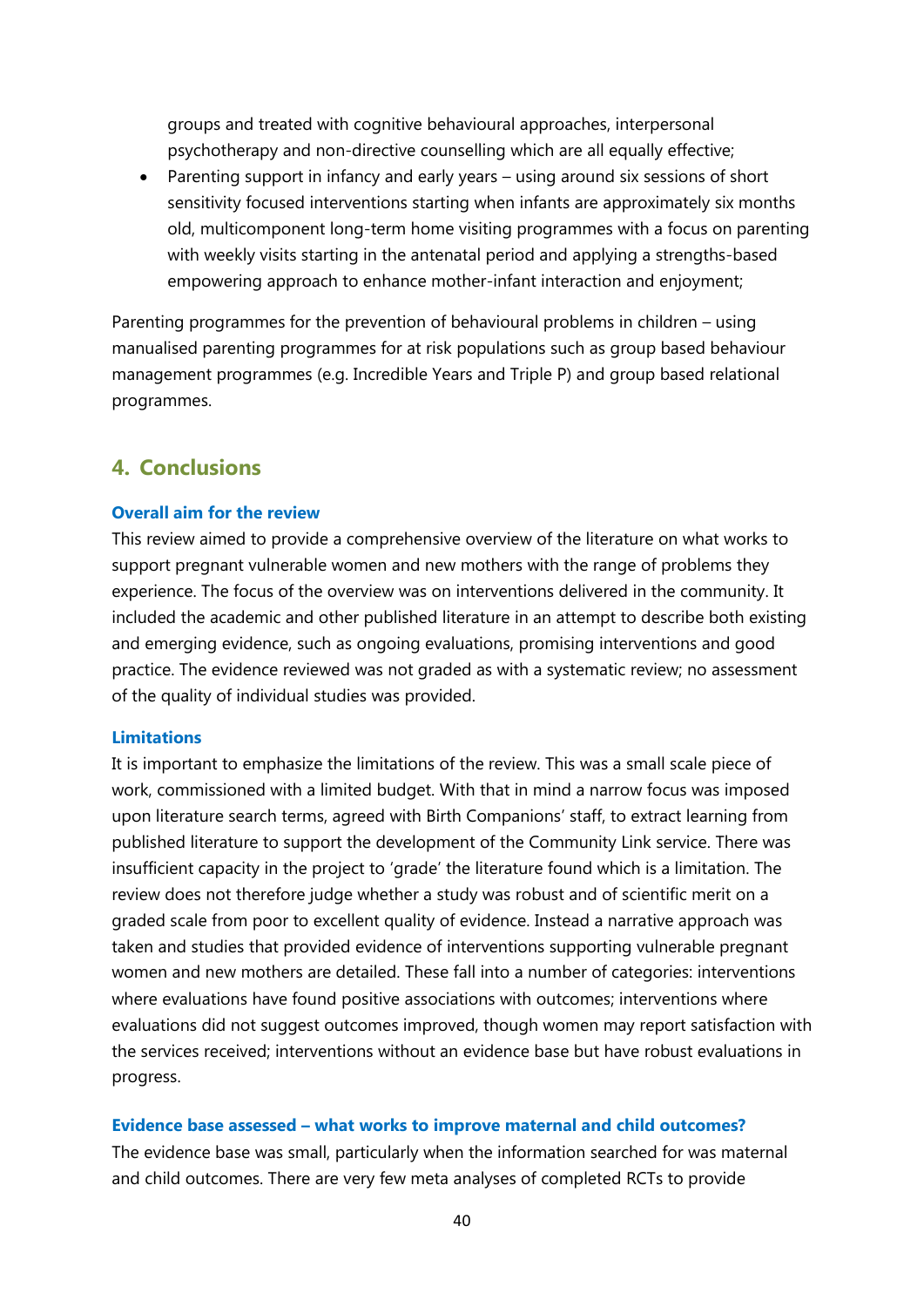confidence that an intervention has a robust evidence base. We found that satisfaction with services was reported without outcomes data in a number of areas explored. We cannot link service satisfaction with outcomes based upon evidence reviewed, however, we recommend further work investigates these associations.

A summary of the evidence is provided in a table format in appendix 1. There was a relatively large body of literature relating to women with perinatal mental health problems and the effectiveness of psychosocial interventions for postnatal depression, particularly CBT. Integrated programmes and those with multiple interventions were also shown to reduce depression. These all include home visiting, which alone has a poor evidence base but in combination with other approaches may prove effective. For example, home visits during pregnancy for women with substance misuse issues appear not to be effective in reducing drug or alcohol use, the potential for child abuse or infant death but they do help keep this target group engaged with services. Peer support and befriending programmes can be effective in improving symptoms of depression in new mothers. Debriefing has some evidence but only for those with high needs.

Less evidence exists to demonstrate the effects of interventions targeting pregnant asylum seekers, migrants and BAME groups. This was an area that urgently requires evaluative research to understand whether volunteer befriending programmes or specialist midwifery services can improve the health and social outcomes of this target group. This was also the case for literature on homeless pregnant women and new mothers which was extremely limited and no references were identified. There are a small number of interventions described in the literature for pregnant women and new mothers who are victims of domestic violence. Again this was another area that should be prioritised for further research to evaluate what works, particularly free birth and postnatal Doula services for this target group. There are pilot services working with these groups, and evaluations tended to look at service satisfaction. This may reflect the challenges of research into complex interventions with vulnerable populations.

Standard antenatal services have a developed evidence base. It was known that poor antenatal care was linked to poor birth outcomes. However, surprisingly, little was known about what works with antenatal care and the main ingredients that make it effective, nor how other factors such as poverty impact on effectiveness of standard antenatal services. Continuous support during labour by a dedicated companion with some training such as a Doula and chosen by the woman was highly beneficial. Positive outcomes such as spontaneous birth delivery, less pain relief required, shorter labour, good Apgar score for the baby and more satisfaction have been found. The evidence was relatively strong and continuous support during labour should become standard practice.

Across all interventions the quality of the interaction was found to be critical – be that a midwife, volunteer befriender or paraprofessional. Being listened to and being treated with kindness were themes that have been highlighted in a number of qualitative studies,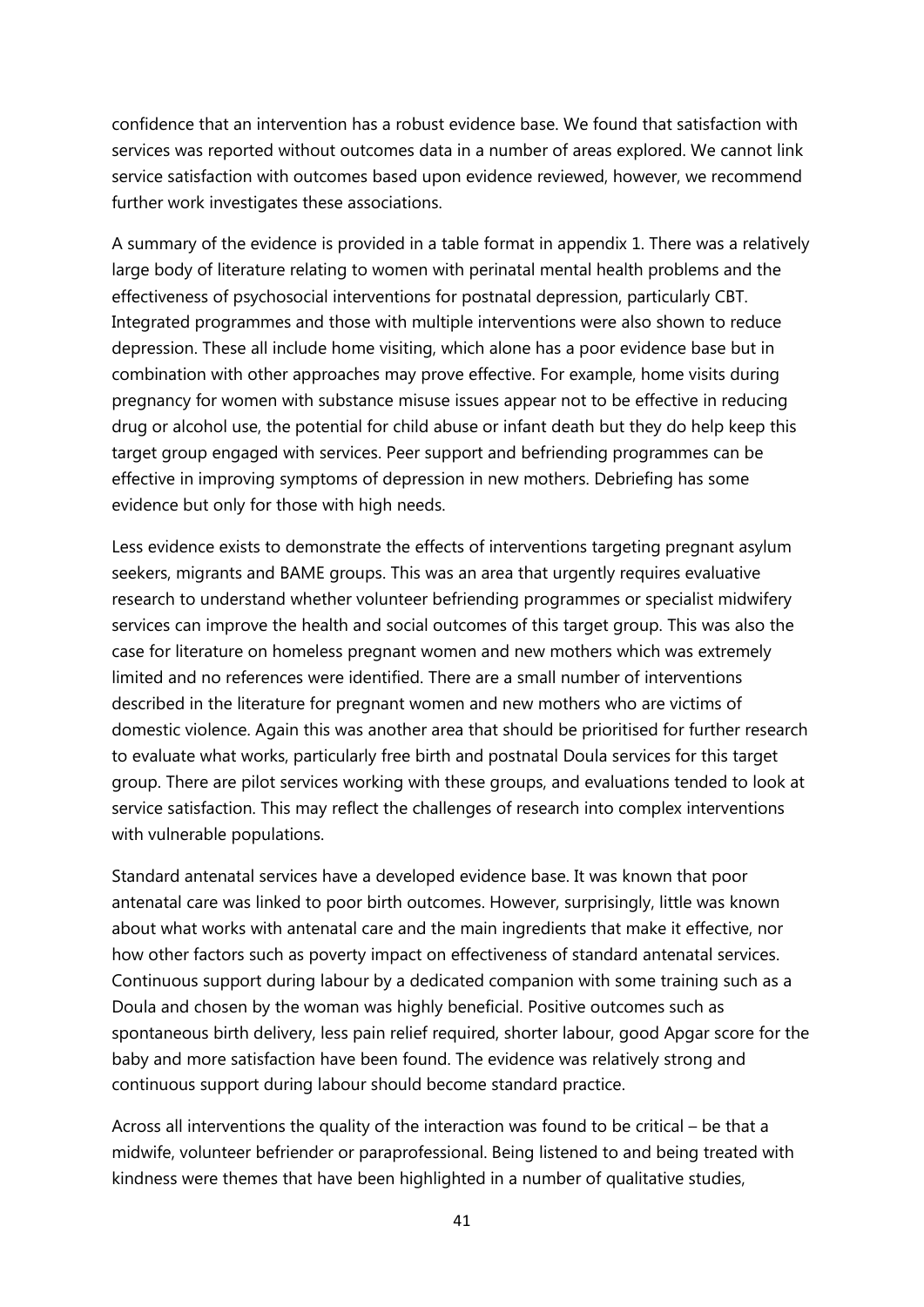particularly for women with postnatal depression and those with an intellectual disability. Developing a good relationship with a health visitor or support worker was key. The opportunity to meet with other pregnant women was a simple but important mechanism of support. It was important to keep these factors in mind when developing interventions for vulnerable pregnant women and new mothers.

### <span id="page-41-0"></span>**5. Key recommendations**

There is much to learn from the existing literature. The following recommendations are written for a general audience, as well as for Birth Companions specifically. Key recommendations of the review are to:

- o Deliver an **integrated programme** of support that adopts a women-centred approach, recognising individual needs and preferences for how support is received, drawing on home visiting, debriefing, counselling, and peer support as appropriate.
- o **Work alongside other agencies** helping to build trust of women during antenatal period, working to build a platform for improved birth outcomes: signpost and engage women appropriately. Integrated programmes, linked to other agencies is what the Birth Companions' Community Link service seeks to achieve and the research evidence suggests this is likely to have a positive impact on service engagement.
- o Make **continuous support during** labour standard practice. This includes identifying suitable voluntary sector support when friends and family support cannot be found. This is a core support that Birth Companions provide to vulnerable and isolated pregnant women.
- o Provide vulnerable pregnant women and new mothers **access to psychological interventions** which have the strongest evidence base for impacting on maternal depression. Birth Companions does not currently provide this support, but signposts to other agencies.
- o Ensure services are **culturally aware and sensitive to women's fears** particularly of losing their child when social services become involved in their care. Birth Companions' flexible and women-centred approach ensures this is experienced by the women who engage with them.
- o **Generate further research** into understanding what post-natal interventions work for vulnerable pregnant women and new mothers, particularly asylum seekers, refugees and victims of domestic violence and those in unstable housing conditions. We particularly need to develop a stronger post-natal evidence base so that interventions can be effectively targeted addressing not only the experience that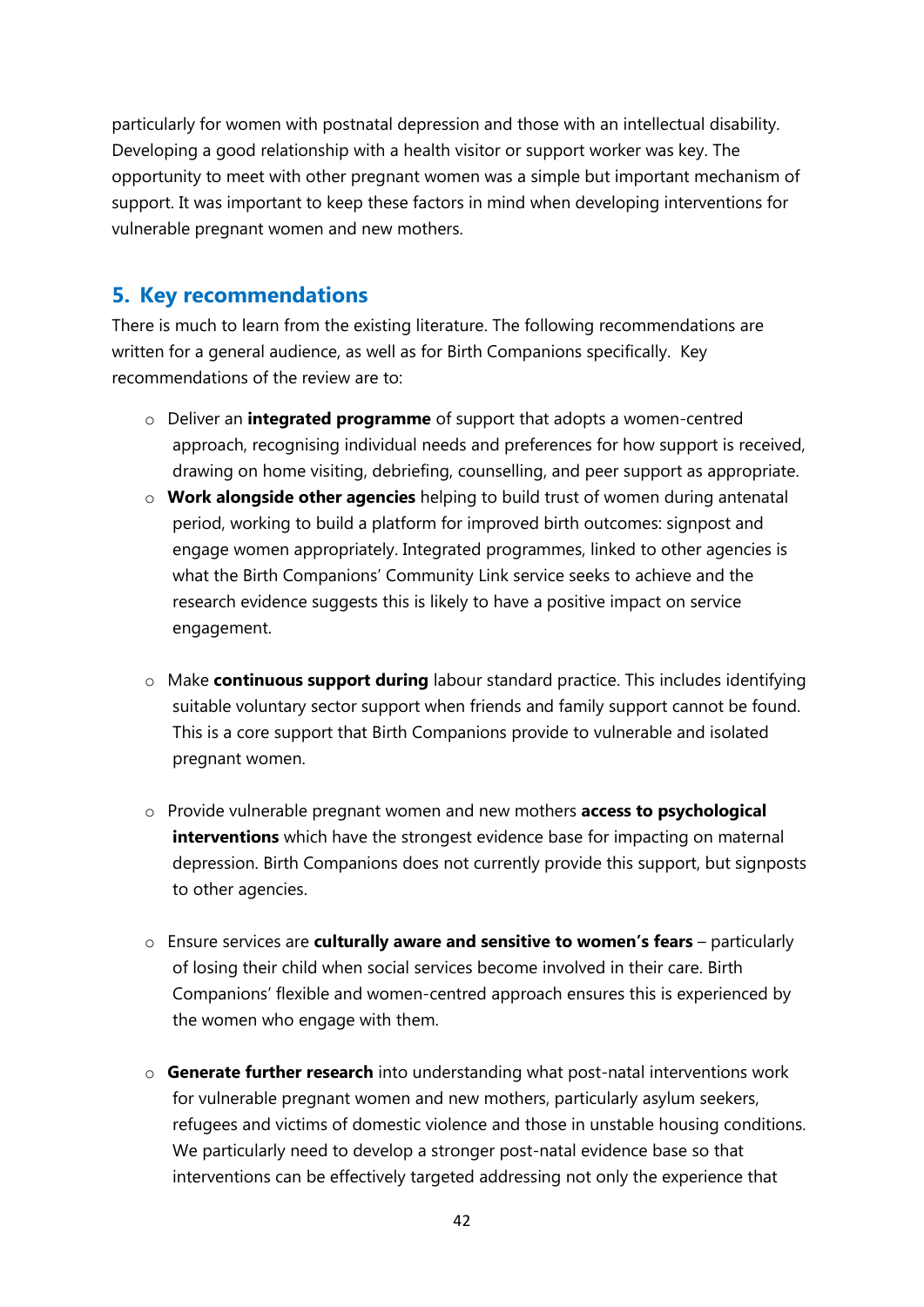women have with services but longer term outcomes for mother and baby as well. Birth Companions can continue to contribute to the evidence base by advocating for the importance of research and encouraging the development of new research studies.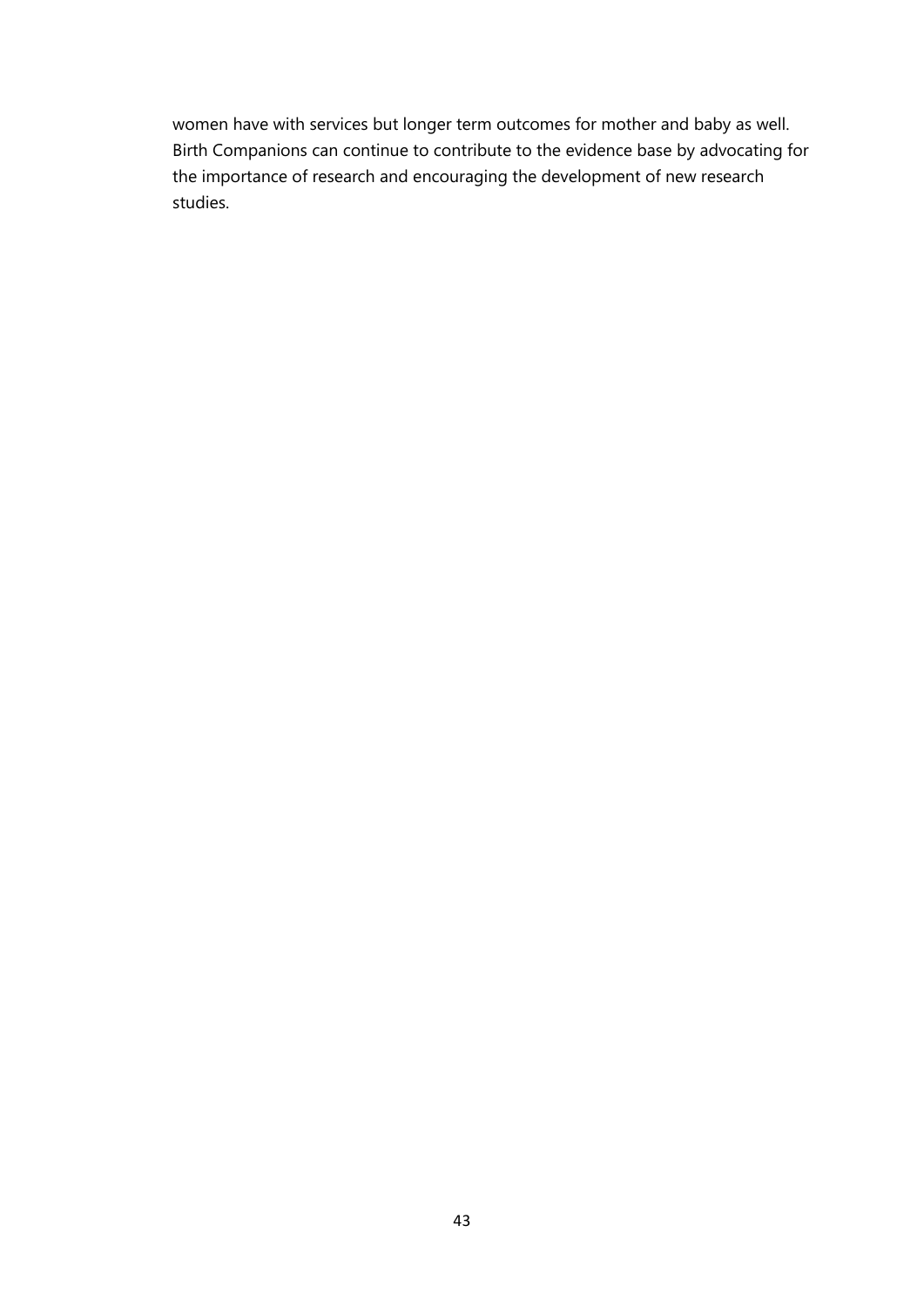## <span id="page-43-0"></span>**Glossary of terms**

**BAME** – Black and Minority Ethnic group is a term used in the UK to describe people from non-white communities. It is the term used and defined in the British population census conducted every ten years by the Office for National Statistics.

**CBT** – Cognitive Behavioural Therapy, a talking therapy that helps people manage their problems by changing the way they think or behave. Time in therapy is usually short, between six weeks and six months.

**Cochrane review** – systematic reviews of primary research in healthcare and health policy. These reviews are internationally recognised as the highest standard of evidence-based healthcare for understanding the effects of interventions for prevention, treatment and rehabilitation.

**Apgar score** – a summary of a test given to a newborn baby soon after delivery. This helps decide if a baby needs any immediate treatment during the first moments of life.

**PTSD** – Post traumatic stress disorder, a condition that can develop after person is exposed to a very stressful, frightening or distressing event such as sexual abuse, warfare or serious injury.

**RCT** – Randomised controlled trial, a type of research design to randomly assign people to two or more groups to test an intervention or treatment. It is considered the 'gold standard' for evaluating an intervention or treatment.

**IPT** - Interpersonal Psychotherapy, a time limited treatment for people with mood disorders, such as depression. It helps the person regain control of their mood and functioning and usually lasts between 12-16 weeks.

**NICE guidance** – The National Institute for Health and Care Excellence (NICE) produce guidance and advice in the form of national guidelines to improve health and social care. Guidelines contain a summary of high quality evidence for effective interventions and treatments.

**Meta-analysis** – This is a statistical method that pools together the results of several independent research studies, where possible. This provides a more precise estimate of the effects of a treatment or intervention.

**Doula** – A non-medical person who assists a woman before, during and/or after child birth. A Doula typically provides physical and emotional support which may also be given to the woman's partner and family.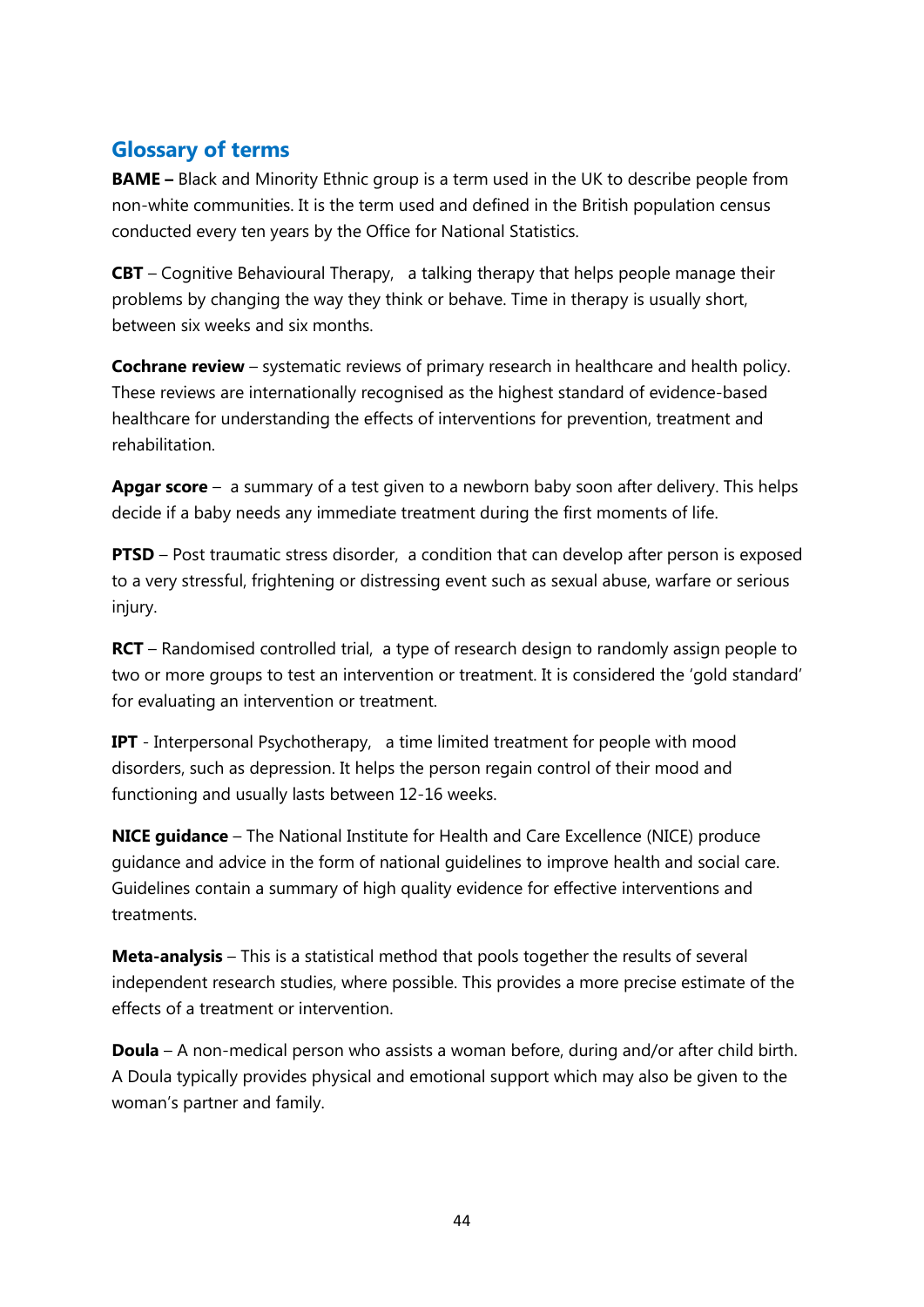### <span id="page-44-0"></span>**References**

4Children (2011) *Suffering in Silence: 70,000 reasons why help with postnatal depression has to be better*. [http://www.4children.org.uk/Files/e5370a06-db65-4277-97ae](http://www.4children.org.uk/Files/e5370a06-db65-4277-97ae-a0ed00b549c0/Suffering-in-Silence_NewCover.pdf)[a0ed00b549c0/Suffering-in-Silence\\_NewCover.pdf](http://www.4children.org.uk/Files/e5370a06-db65-4277-97ae-a0ed00b549c0/Suffering-in-Silence_NewCover.pdf) (accessed 17 June 2014).

Affleck, G., Tennen, H., Rowe, J., Roscher, B. and Walker, L. (1989) *Effects of formal support on mothers' adaptation to the hospital-to-home transition of high-risk infants: The benefits of costs of helping*. Child Development, 60:488-501.

Ammerman, R.T., Putnam, F.W., Bosse, N.R., Teeters, A.R. and Van Ginkel, J.B. (2010) *Maternal depression in home visitation: A systematic review. Aggression and Violent Behavior*, 15:191– 200.

Ayers, S., Claypool, J. and Eagle, A (2006) *What happens after a difficult birth? Postnatal debriefing services*. British Journal of Midwifery, 13:157-161.

Bailey, M. and Price, S. (2008) E*xploring women's experience of a Birth Afterthoughts Service.*  Evidence Based Midwifery, 6:52-58.

Bangsberg, D. R., Perry, S., Charlebois, E. D., Clark, R. A., et al. (2001). *Non-adherence to highly active antiretroviral therapy predicts progression to AIDS*. AIDS, 15:1181-1183.

Barlow J. and Coe, C. (2012) *Family Action Perinatal Support Project. Research Findings Report.* [http://www.family-](http://www.family-action.org.uk/uploads/documents/Perinatal%20Support%20Project_Evaluation%202012.pdf)

[action.org.uk/uploads/documents/Perinatal%20Support%20Project\\_Evaluation%202012.pdf](http://www.family-action.org.uk/uploads/documents/Perinatal%20Support%20Project_Evaluation%202012.pdf) (accessed 13 June, 2014).

Barlow, J., Davis, H., McIntosh, E., Jarrett, P., et al. (2006) *The role of home visiting in improving parenting and health in families at risk of abuse and neglect: Results of a multicentre randomised controlled trial and economic evaluation*. Arch Dis Child, 92:229-233 doi:10.1136/adc.2006.095117.

Barnes, J., Ball, M., Meadows, P., McLeish, J., Belsky, J. and the FNP Implementation Research Team. (2008) *Nurse-Family Partnership Programme: First Year Pilot Sites Implementation in England. Pregnancy and the Post-partum Period. Research Report No DCSF-RW051.* [https://www.gov.uk/government/publications/nurse-family-partnership-programme-first](https://www.gov.uk/government/publications/nurse-family-partnership-programme-first-year-pilot-sites-implementation-in-england)[year-pilot-sites-implementation-in-england](https://www.gov.uk/government/publications/nurse-family-partnership-programme-first-year-pilot-sites-implementation-in-england) (accessed 16 June 2014).

Bauer, A., Parsonage, M., Knapp, M., Iemmi, V. And Adelaja, B. (2014) *The cost of perinatal mental health problems*. Centre for Mental Health and London School of Economics.

Bounty (2011) *The parenting club's 'Word of Mum™'.* In: Suffering in Silence. 4Children. [http://www.4children.org.uk/Files/e5370a06-db65-4277-97ae-a0ed00b549c0/Suffering-in-](http://www.4children.org.uk/Files/e5370a06-db65-4277-97ae-a0ed00b549c0/Suffering-in-Silence_NewCover.pdf)Silence NewCover.pdf (accessed 17 June, 2104).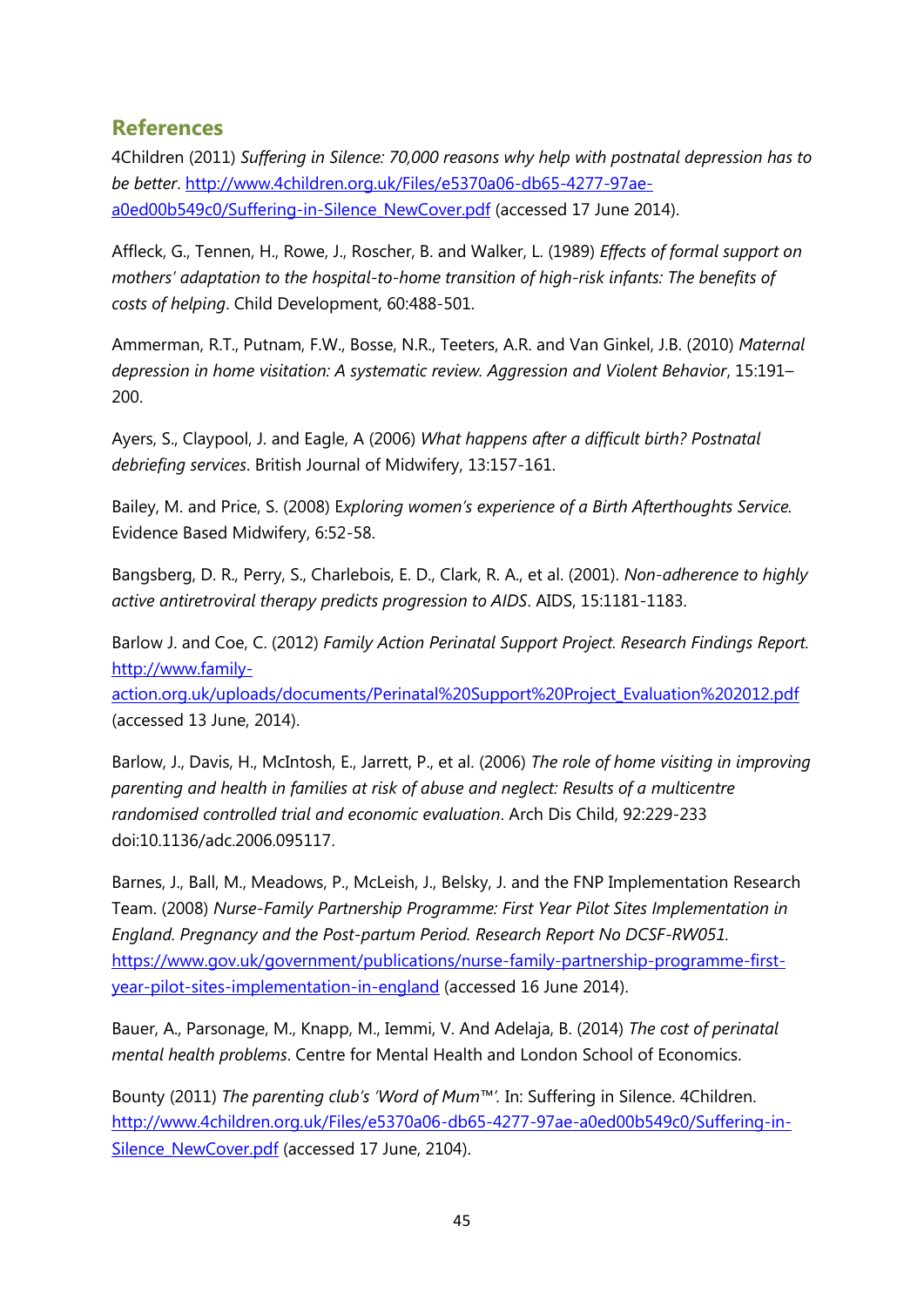Cantwell, R., Clutton-Brock, T., Cooper, G., et al (2011) *Saving mothers' lives: reviewing maternal deaths to make motherhood safer: 2006-2008.* The Eight Report of the Confidential Enquiries into Maternal Deaths in the United Kingdom. BJOG, 118 (suppl 1):1-203.

Caramlau, I., Barlow, J., Sembi, S., McKenzie-McHarg, K. and McCabe, C. (2011) *Mums 4 Mums: structured telephone peer-support for women experiencing postnatal depression. Pilot and exploratory RCT of its clinical and cost-effectiveness.* Study Protocol. Trials, 12:88. <http://www.trialsjournal.com/content/12/1/88> (accessed 16 June, 2014).

Care Quality Commission (2013) *National findings from the 2013 survey of women's experiences of maternity care.*

[http://www.cqc.org.uk/sites/default/files/documents/maternity\\_report\\_for\\_publication.pdf](http://www.cqc.org.uk/sites/default/files/documents/maternity_report_for_publication.pdf) (accessed 6 Jun 2014).

Casey, P., Coleman, L., and Houslston, C. (2013) *Peer supporters in 'Pregnancy, Birth and Beyond', and 'Health Relationship Champions': A formative evaluation.* One Plus One. <http://www.oneplusone.org.uk/wp-content/uploads/2013/05/FINAL-peer-support-2013.pdf> (accessed 17 December, 2014).

Coe, C. and Barlow, J. (2013) *Supporting women with perinatal mental health problems: the role of the voluntary sector.* Community Practitioner, 86: 23–26.

Corrarino, J.C., Williams, C., Campbell, W. S., III, Amrhein, E. et al. (2000) *Linking substanceabusing pregnant women to drug treatment services: A pilot program.* Journal of Obstetrics, Gynaecology, and Neonatal Nursing, 29: 369–376.

Crowther, K. and Cowen, G. (2011) *Action for Children - Effective relationships with vulnerable parents to improve outcomes for children and young people: Final study report*. York Consulting.

Cupples, M.E, Steward, M.C., Percy, A., Hepper, P., Murphy, C., and Halliday, H.L. (2010) *A RCT of peer-mentoring for first-time mothers in socially disadvantage areas (The MOMENTS Study).* Archives of Disease in Childhood - BMJ Journals, 96:252–258. doi:10.1136/adc.2009.167387.

Dennis, C-L. and Dowswell, T. (2013) *Interventions (other than pharmacological, psychosocial or psychological) for treating antenatal depression*. Cochrane Database Systematic Review, 3:CD006795.

Dennis, C-L., Hodnett, E., Reisman, H.M., Kenton, L., Weston, J., et al. (2009) *Effect of peer support on prevention of postnatal depression among high risk women: multisite randomised controlled trial.* BMJ, 338:a3064. doi:10.1136/bmj.a3064.

Dennis, C-L., Ross, L.E., and Grigoriadis, S. (2007) *Psychosocial and psychological interventions for treating antenatal depression.* Cochrane Database Systematic Review, 3:CD006309.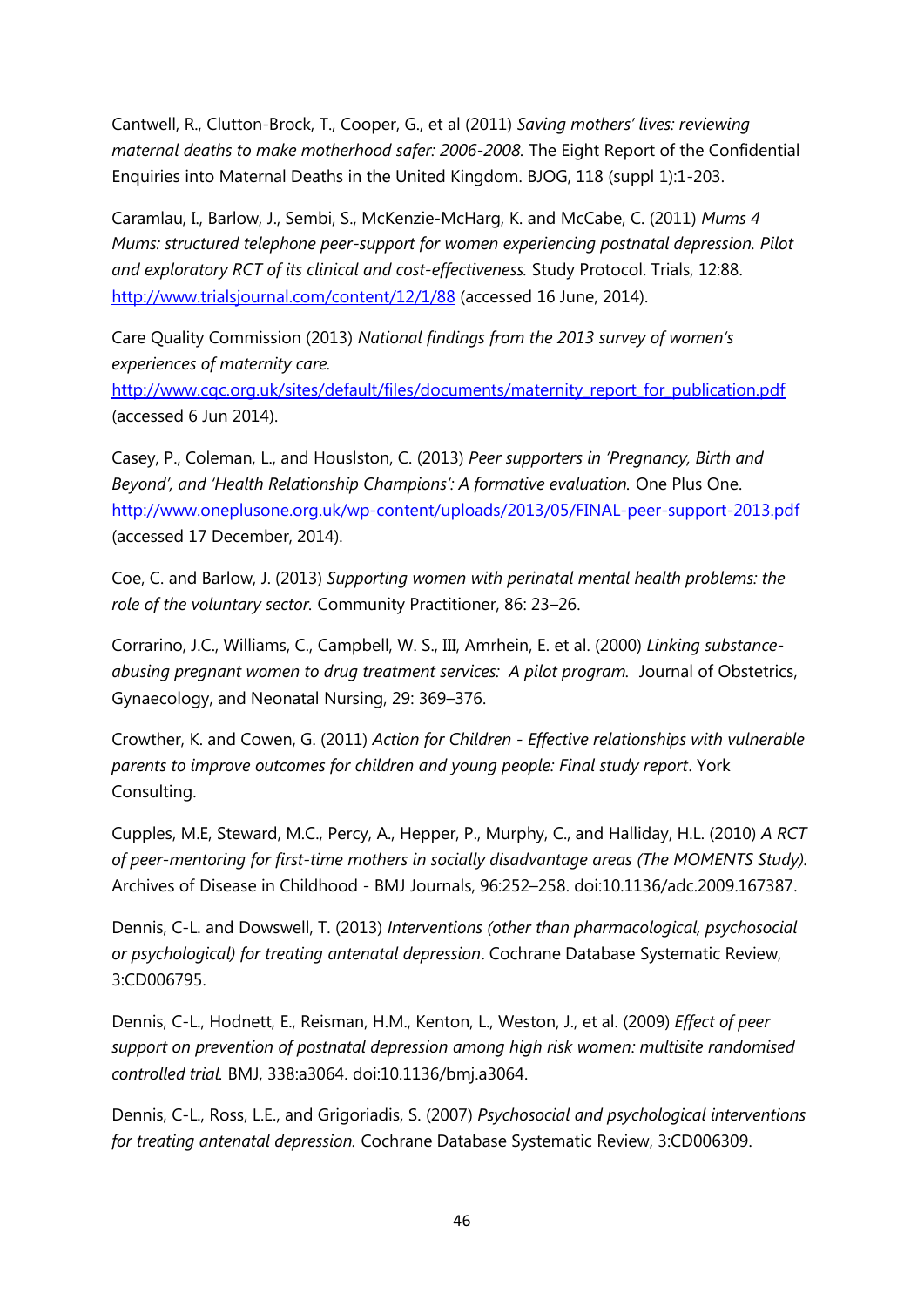Department of Education (2013) *Concepton to age 2 – the age of opportunity*. *Framework for local area service commissioners.*

Department of Education and Department of Health (2011) *Supporting Families in the Foundation Years.* 

Department of Health (2003) *Women's Mental health: Into the Mainstream*. Department of Health, London.

Department of Health (2004) *National Service Framework for Children, Young People and Maternity Services.* Department of Health, London.

Donaghy, M. (2012) *Postnatal Counselling: Early Intervention for Mothers with Postnatal Depression,* MumsAid CiC, Royal Borough of Greenwich. Evaluation Report available from: [http://www.c4eo.org.uk/local-practice/promising-practice-examples/postnatal-counselling](http://www.c4eo.org.uk/local-practice/promising-practice-examples/postnatal-counselling-early-intervention-for-mothers-with-postnatal-depression,-mumsaid-cic,-royal-borough-of-greenwich.aspx)[early-intervention-for-mothers-with-postnatal-depression,-mumsaid-cic,-royal-borough-of](http://www.c4eo.org.uk/local-practice/promising-practice-examples/postnatal-counselling-early-intervention-for-mothers-with-postnatal-depression,-mumsaid-cic,-royal-borough-of-greenwich.aspx)[greenwich.aspx](http://www.c4eo.org.uk/local-practice/promising-practice-examples/postnatal-counselling-early-intervention-for-mothers-with-postnatal-depression,-mumsaid-cic,-royal-borough-of-greenwich.aspx) (accessed 27 March 2014).

D'Souza, L.D., and Garcia, J. (2004) *Improving services for disadvantaged childbearing women*. Child: Care, Health & Development, 30:599–611.

Edge, D. (2011) *National Perinatal Mental Health Project Report. Perinatal Mental Health of Black and Minority Ethnic Women: A Review of Current Provision in England, Scotland and Wales.* National Mental Health Development Unit.

Edge D, Rogers A. (2005) '*Dealing with it': Black Caribbean women's response to adversity and psychological distress associated with pregnancy, childbirth, and early motherhood.* Social Science and Medicine, 61:15- 25.

Ekama, S. O., Herbertson, E. C., Addeh, E. J., Gab-Okafor, C. V., et al. (2012*). Pattern and determinants of antiretroviral drug adherence among Nigerian pregnant women*. Pregnancy, 6. Accessed from:<http://www.hindawi.com/journals/jp/2012/851810/>

Elliot, S.A., Leverton, T.J., Sanjack, M., Turner, H. et al. (2000) *Promoting mental health after childbirth: A controlled trial of primary prevention of postnatal depression*. British Journal of Clinical Psychology, 39: 223-241.

Evans, K. (2012) *Building community by supporting mothers: New approaches to perinatal care.* Community Practitioner, 85:36-37.

Evans J, Heron J, Francomb H, et al. (2001) *Cohort study of depressed mood during pregnancy and after childbirth*. British Medical Journal, 323:257–260.

Family Nurse Partnership (2013 update) *The Evidence Base for Family Nurse Partnership. National Unit.* [https://www.gov.uk/government/publications/evidence-base-for-family](https://www.gov.uk/government/publications/evidence-base-for-family-nurse-partnership-fnp)[nurse-partnership-fnp](https://www.gov.uk/government/publications/evidence-base-for-family-nurse-partnership-fnp) (accessed 16 June, 2014).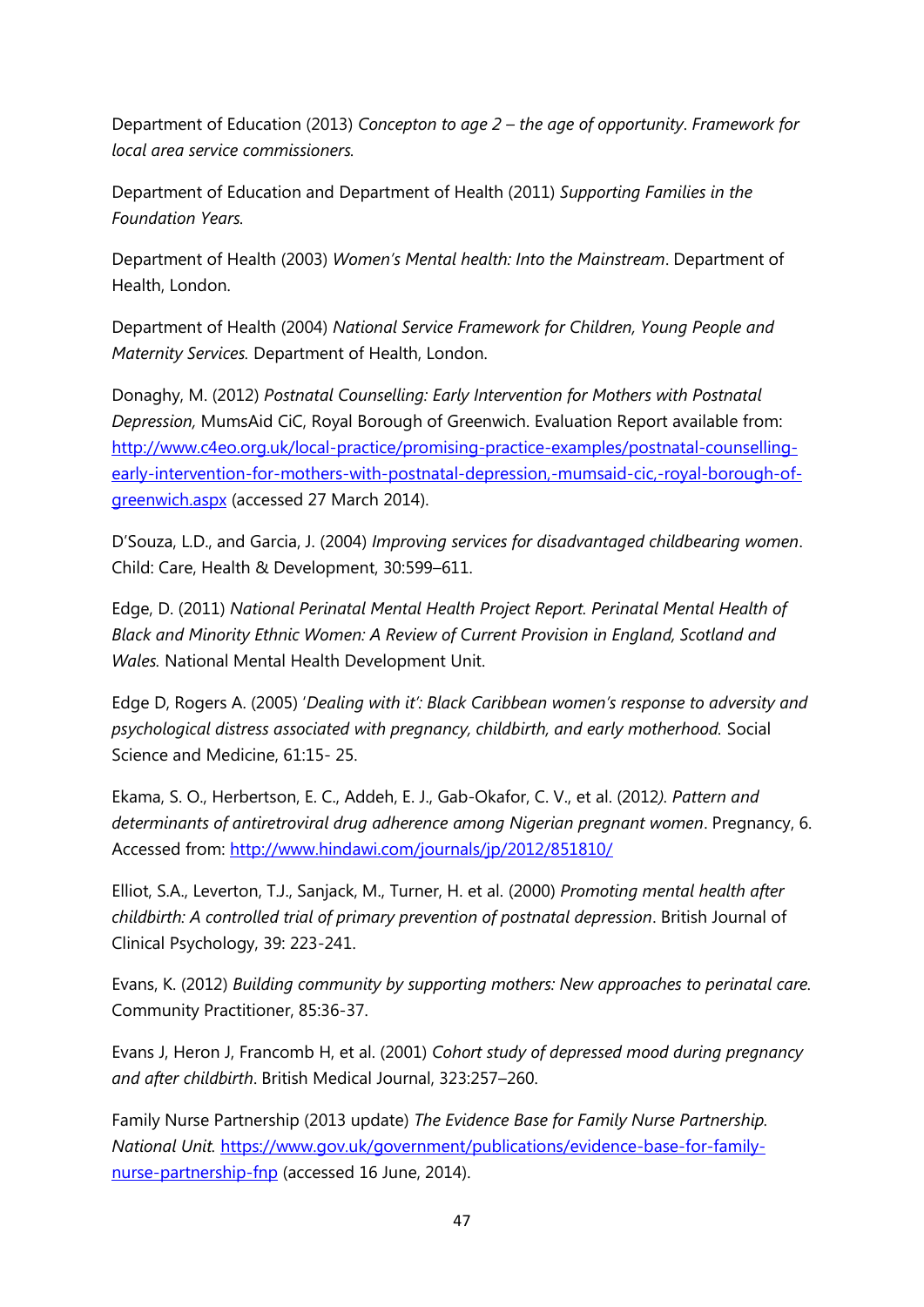Feldman, R. (2013) *When maternity doesn't matter. Dispersing pregnant women seeking asylum.* Refuge Council/ Maternity Action.

[http://www.refugeecouncil.org.uk/assets/0002/6402/When\\_Maternity\\_Doesn\\_t\\_Matter\\_-](http://www.refugeecouncil.org.uk/assets/0002/6402/When_Maternity_Doesn_t_Matter_-_Ref_Council__Maternity_Action_report_Feb2013.pdf) [\\_Ref\\_Council\\_\\_Maternity\\_Action\\_report\\_Feb2013.pdf](http://www.refugeecouncil.org.uk/assets/0002/6402/When_Maternity_Doesn_t_Matter_-_Ref_Council__Maternity_Action_report_Feb2013.pdf) (accessed 24 June, 2014).

Gaudion, A. and Allotey, P. (2008) *Maternity care for refugees and asylum seekers in Hillingdon. A needs assessment.* Centre for Public Health Research, Brunel University. Uxbridge.

Gavin N., Gaynes, B., Lohr, K., Meltzer-Broady, S., et al. (2005) *Perinatal depression: a systematic review of prevalence and incidence.* Obstet Gynecol, 106:1071-83.

Hall, J.L. and van Teijlingen, E.R. (2006) *A qualitative study of an integrated maternity, drugs and social care service for drug-using women.* BMC Pregnancy and Childbirth. BMC Pregnancy and Childbirth, 6:19. doi:10.1186/1471-2393-6-19.

Halliday, J. and Wilkinson, T (2009) *Young, vulnerable and pregnant: family support in practice*. Community Practitioner, 82:27-30.

Harris T. (2008). *Putting Newpin to the Test: A randomised controlled trial of the Newpin Antenatal and Postnatal Project.* In: Newpin: Courage to Change Together, Mondy, S. and Mondy, L. (eds). Uniting Care: Burnside, Australia.

Harvey, S.R., Schmied, V., Nicholls, D. and Dahlen, H. (2012) *Key components of a service model providing early childhood support for women attending opioid treatment clinics: an Australian state health service review*. Journal of Clinical Nursing, 21, 2528–2537, doi: 10.1111/j.1365-2702.2011.04063.

Hodnett ED, Gates S, Hofmeyr GJ, Sakala C (2012) *Continuous support for women during childbirth* (Review) John Wiley & Sons, Ltd: London.

Hogg, S. (2013) *Prevention in mind. All Babies Count: Spotlight on Perinatal Mental Health.* NSPCC. [http://www.nspcc.org.uk/Inform/resourcesforprofessionals/underones/spotlight](http://www.nspcc.org.uk/Inform/resourcesforprofessionals/underones/spotlight-mental-health_wdf96656.pdf)[mental-health\\_wdf96656.pdf](http://www.nspcc.org.uk/Inform/resourcesforprofessionals/underones/spotlight-mental-health_wdf96656.pdf) (accessed 17 June 2014).

Horley, S. (2014) *Supporting pregnant women in need.* British Journal of Midwifery, 22:55.

Howard,L., Molyneaux, E., Dennis, C-L., Rochat, T. et al. (2014) *Non-psychotic mental health disorders in the perinatal period*. The Lancet, 384:1775-88.

ICAR (2007) *Women refugees and asylum seekers in the UK*. [http://www.icar.org.uk/ICAR\\_briefing\\_on\\_WomenRefugees.pdf](http://www.icar.org.uk/ICAR_briefing_on_WomenRefugees.pdf) (accessed 23 June, 2014).

Jones, C. Jomeen, J. and Hayter, M. (2013) *The impact of peer support in the context of perinatal mental illness: A meta-ethnography*. Midwifery, 30:491–498.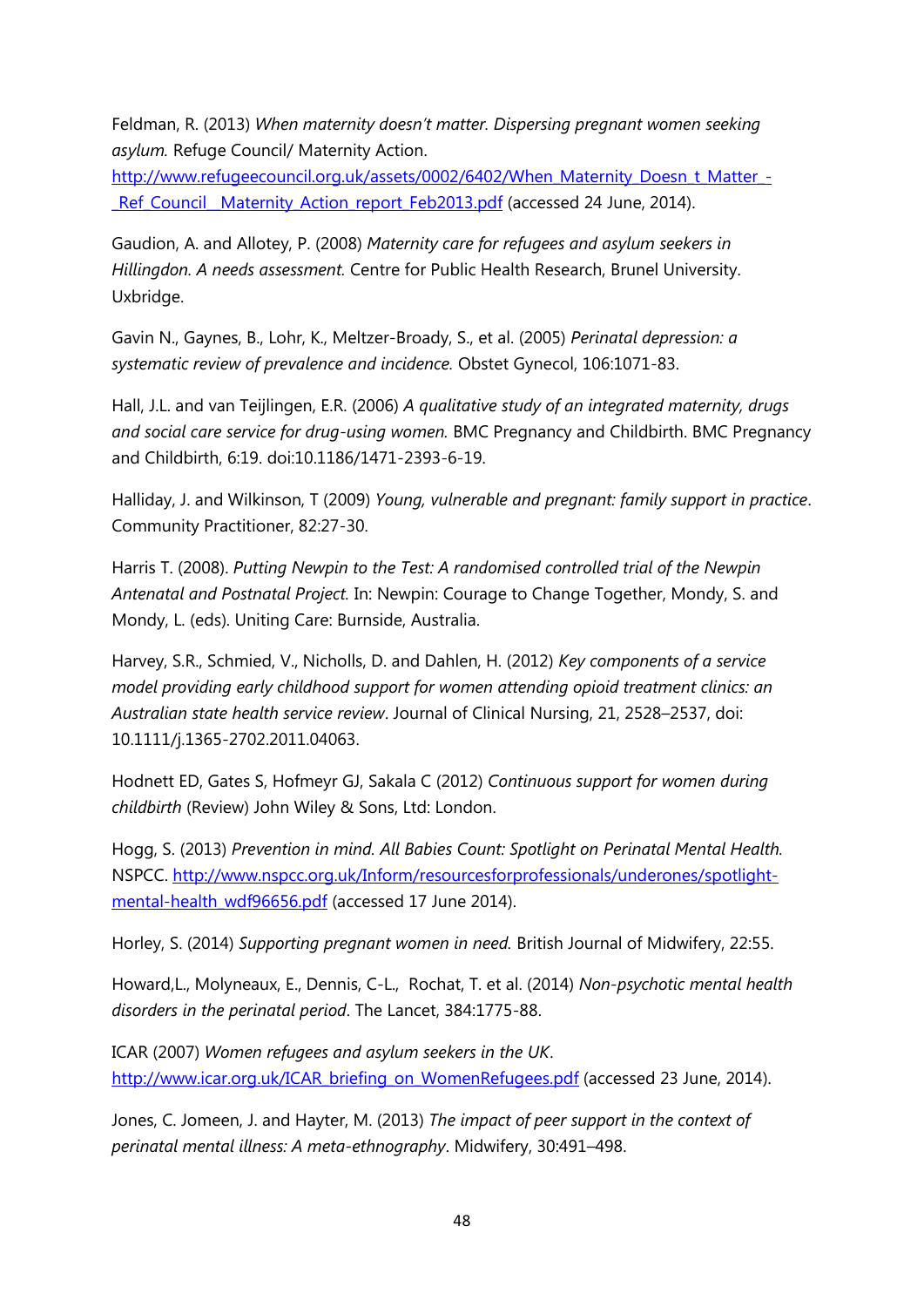Kaay, S.F., Blander, J., Antelman, G., Cyprian, F., Emmons, KM., et al. (2013) *Randomized controlled trial evaluating the eff of an interactive group counselling intervention for HIV positive women on antenatal depression and disclosure of HIV status.* AIDS Care: Psychological and Socio-medical Aspects of AIDS/HIV, 25:7, 854-862, DOI: 10.1080/09540121.2013.763891

Keefe, A. and Hage, E. (2009) *Vulnerable Women's Project Good Practice Guide: Assisting Refugee and Asylum Seeking Women affected by Rape or Sexual Violence*. Refuge Council. [http://www.refugeecouncil.org.uk/assets/0001/7083/RC\\_Vulnerable\\_Women\\_GPG\\_\\_v2b.pdf](http://www.refugeecouncil.org.uk/assets/0001/7083/RC_Vulnerable_Women_GPG__v2b.pdf) (accessed 24 June, 2014).

Kenyon, S., Jolly, K., Hemming, K., Ingram, L., Gale, N., Dann, S-A., et al. (2012) Evaluation of Lay Support in Pregnant women with Social risk (ELSIPS): a randomised controlled trial. BMC Pregnancy and Childbirth,12:11 <http://www.biomedcentral.com/1471-2393/12/11>

Kersten-Alvarez, L.E., Hosman, C.M.H., Riksen-Walraven, J.M. et al. (2010) *Long-term effects of a home-visiting intervention for depressed mothers and their infants.* Journal of Child Psychology and Psychiatry, 51:1160–1170.

Lazenblatt (2010) *Safeguarding children and public health: Midwives' responsibilities*. Perspectives in Public Health, 130:118-126.

Lederer, J. (2009) *Perinatal Support Project: Evaluation Report.* Family Action Southwark Newpin. [http://www.family](http://www.family-action.org.uk/uploads/documents/Southwark%20Perinatal%20Support%20Project%20Evaluation%231%23.pdf)[action.org.uk/uploads/documents/Southwark%20Perinatal%20Support%20Project%20Evalua](http://www.family-action.org.uk/uploads/documents/Southwark%20Perinatal%20Support%20Project%20Evaluation%231%23.pdf) [tion%231%23.pdf](http://www.family-action.org.uk/uploads/documents/Southwark%20Perinatal%20Support%20Project%20Evaluation%231%23.pdf) (accessed 13 June, 2014).

Leggate, J. (2008) *Improving pregnancy outcomes: mothers and substance misuse*. British Journal of Midwifery, 16:160-165.

Lewis G, ed (2007) *Saving Mothers' Lives: Reviewing Maternal Deaths to Make Motherhood Safer, 2003–2005. The Seventh Report on Confidential Enquiries into Maternal Deaths in the United Kingdom.* CEMACH, London.

Love, S.M., Suarez, A.M and Love, M.E. (2008) *Young mothers and babies wellness program*. Children and Youth Services Review, 30:1437–1446.

Macrory, F., and Boyd, S.C. (2007) *Developing primary and secondary services for drug and alcohol dependent mothers.* Seminars in Fetal & Neonatal Medicine, 12:119-126.

MacLeod, M. (2010) *Building Bridges: An Independent evaluation of a family support service.* Family Action.

Marrs, J. (2013) *Evaluation of the impact of a CBT-based group on maternal postnatal mental health difficulties*, Journal of Reproductive and Infant Psychology, 31:72-80, DOI: 10.1080/02646838.2012.747676.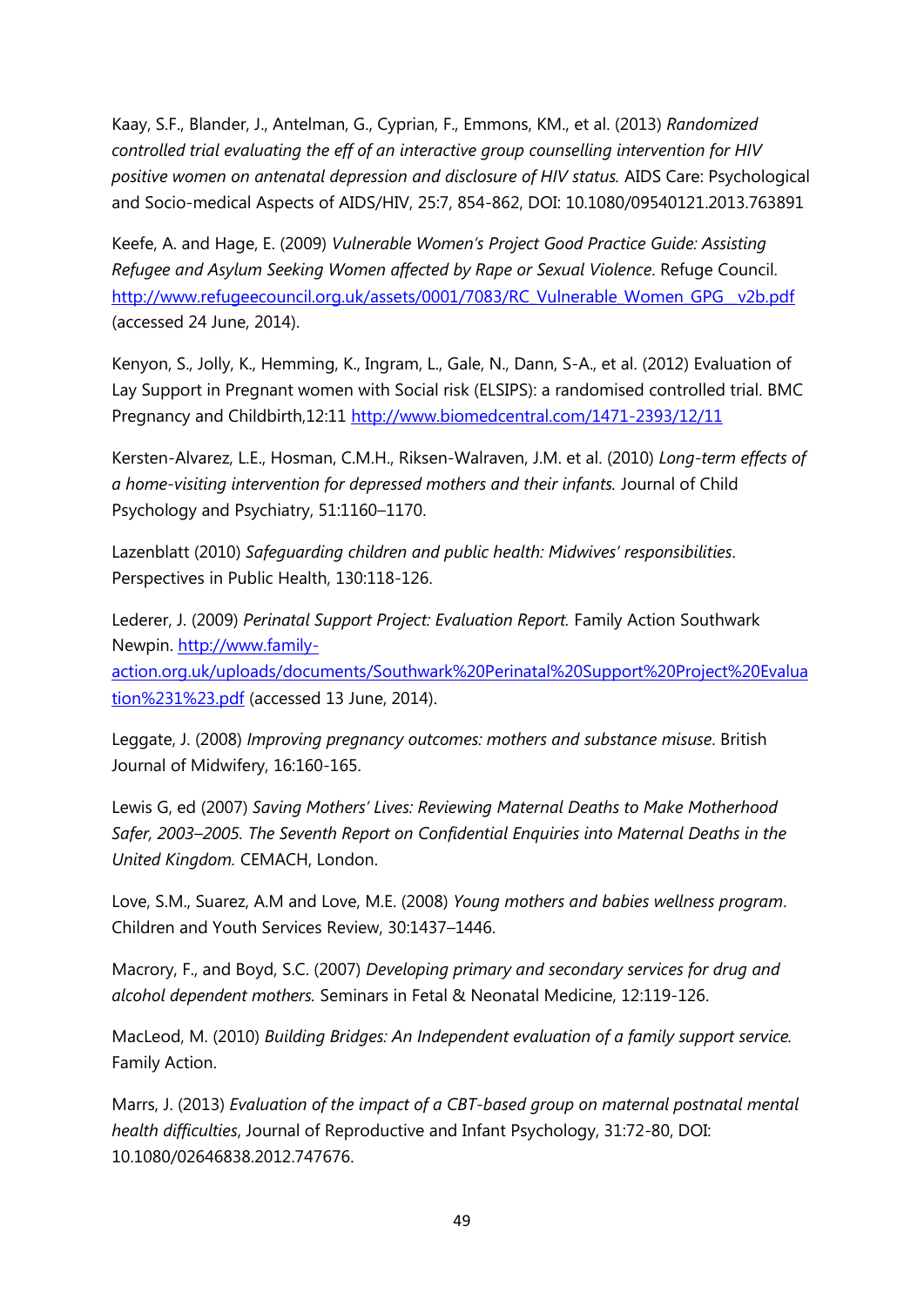McCarthy, R. and Haith-Cooper, M (2013) *Evaluating the impact of befriending for pregnant asylum seeking and refugee women.* British Journal of Midwifery, 21:404-409.

McLeish, J. (2005) *Maternity experiences of asylum seekers in England.* British Journal of Midwifery, 13:782-785.

McLeish, J., McLeish J., Cutler, S. and Stancer, C. (2002) *A crying shame: Pregnant asylum seekers and their babies in detention*, London: Maternity Allliance, Bail for Immigration Detainees & London Detainee Support Group.

Mead, S. and MacNeil, C. (2004) *Peer support: What makes it unique*. [http://www.parecovery.org/documents/PeerSupportUnique\\_Mead.pdf](http://www.parecovery.org/documents/PeerSupportUnique_Mead.pdf) (accessed 16June, 2014).

Meades, R., Pond, C. Ayers, S. & Warren, F. (2011). *Postnatal debriefing: Have we thrown the baby out with the bathwater?* Behaviour Research and Therapy, 49, 367-372.

Medical Justice (2013) *Expecting Change: The case for ending the detention of pregnant women*.<http://www.medicaljustice.org.uk/images/stories/reports/expectingchange.pdf> (accessed 23 June, 2014).

Mezey GC (1997) *Domestic violence in pregnancy*. BMJ 314(7090): 1295.

Middlemiss, L. (2013) *Services for women escaping domestic abuse: Doula UK and Hestia. In Dignity in childbirth. Projects & Perspectives*. Birthrights Dignity in Childbirth Forum, 16 October, 2013. Pp 58-60.

Milligan, K., Niccols, A., Sword, W., Thabane, L., Henderson, J. and Smith, A. (2011) *Birth outcomes for infants born to women participating in integrated substance abuse treatment programs: A meta-analytic review.* Addiction Research and Theory, 19:542–555.

Misri, S., and Kendrick, K. (2008). *Perinatal depression, foetal bonding, and mother-child attachment: A review of the literature.* Current Pediatric Reviews, 4:66–70.

Morrell, J., Slade, P., Warner, R., Paley, G., et al. (2009*) Clinical effectiveness of health visitor training in psychologically informed approaches for depression in postnatal women: pragmatic cluster randomised trial in primary care*. BMJ, 338:a3045. doi:10.1136/bmj.a3045

Morton, A. and Forsey (2013) *My Time, My Space (an arts-based group for women with postnatal depression): a project report.* Community Practitioner, 86:31–34.

Nabb, J. (2006) *Pregnant asylum-seekers: perceptions of maternity service provision.* Evidence Based Midwifery, 4:89-95.

National Audit Office (2013) *Maternity services in England*. [http://www.nao.org.uk/2013](http://www.nao.org.uk/2013-maternityservices) [maternityservices](http://www.nao.org.uk/2013-maternityservices) (accessed 6 Jun 2014).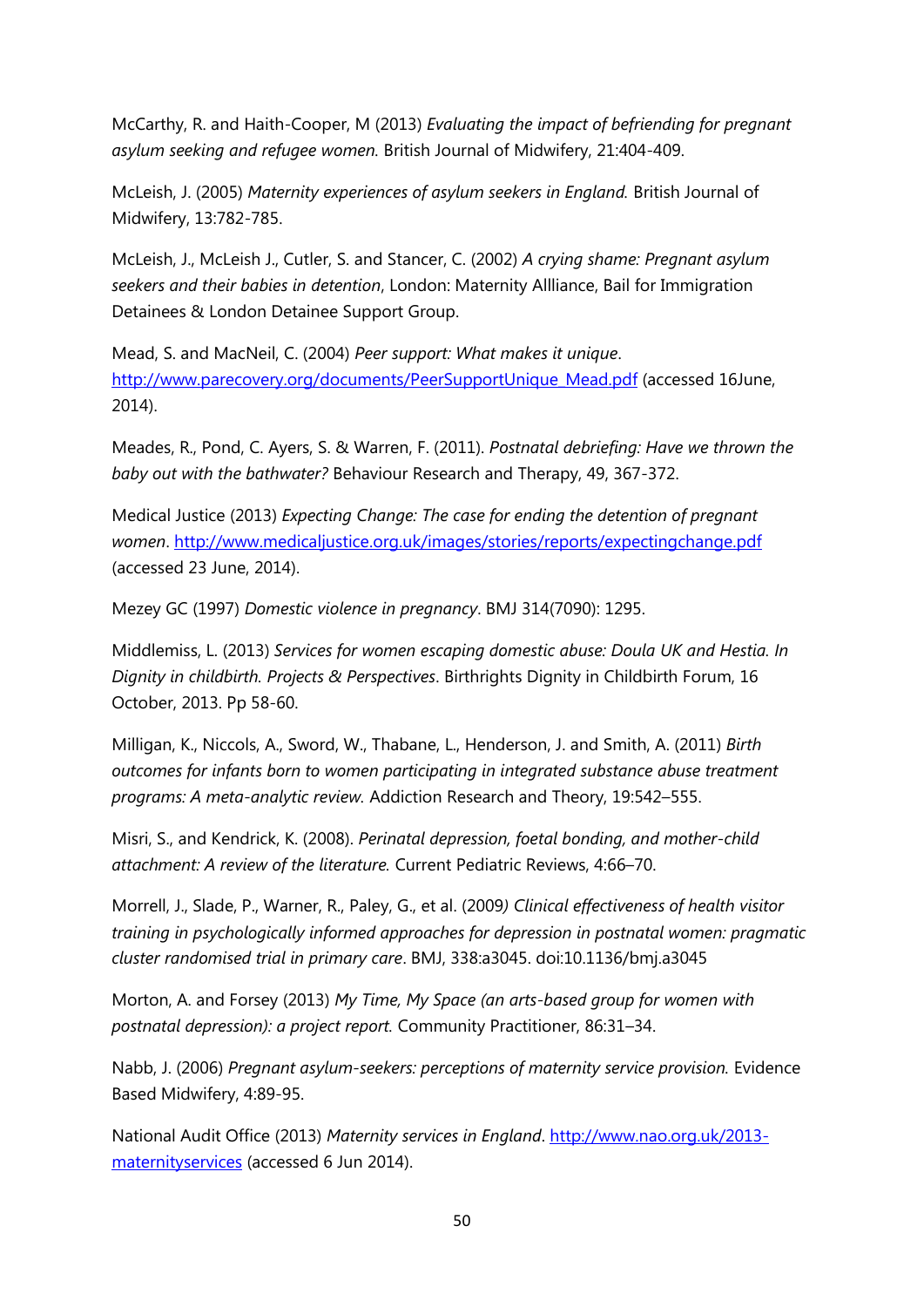NICE (2007) *Clinical Guideline 45, Antenatal and postnatal Mental Health*. <http://guidance.nice.org.uk/CG45> (accessed 11 June 2014).

NICE (2010) Clinical Guideline 110, *Pregnancy and complex social factors. A model for service provision for pregnant women with complex social factors*. <http://www.nice.org.uk/nicemedia/live/13167/50822/50822.pdf> (accessed 19 June 2014).

Niccols, A., Milligan, K., Sword, W., Thabane, L., Henderson, J., Smith, A., Lui, J., Jack, S. (2010) *Maternal mental health and integrated programs for mothers with substance abuse issues.* Psychology of Addictive Behaviors, Vol 24(3), 466-474

Niccols, A., Milligan, K., Sword, W., Thabane, L. et al. (2012) *Integrated programs for mothers with substance abuse issues: A systematic review of studies reporting on parenting outcomes.* Harm Reduction Journal, 9:14.<http://www.harmreductionjournal.com/content/9/1/14>

Niccols, A. and Sword, W. (2005) *'New Choices'' for substance-using mothers and their children: Preliminary evaluation.* Journal of Substance Use, 10: 239–251.

North, J. (2005) *Support from the Start. Lessons from International Early Years Policy*. The Maternity Alliance.

NSPCC (2013a) *Specialist Mental Health Midwives: What they do and why they matter*. <https://www.rcm.org.uk/sites/default/files/MMHA%20SMHMs%20Nov%2013.pdf> (accessed 12 June 2014).

Oates, M., & Cantwell, R. (2011). *Deaths from psychiatric causes in 2011*. Centre for Maternal and Child Enquiries (CMACE), BJOG,118 (Suppl. 1):132-203.

Office for National Statistics (2013) *Focus On: Violent Crime and Sexual Offences 2011/12*. ONS Statistical Bullet in tinyurl.com/axfgvzh

Office for National Statistics (2012) *Births in England and Wales by Characteristics of Birth 2.* [http://www.ons.gov.uk/ons/dcp171778\\_338077.pdf](http://www.ons.gov.uk/ons/dcp171778_338077.pdf) (accessed Aug 2015)

Office for National Statistics (2010) *Morality Statistics: Childhood, infant and perinatal 2007*. Series DH3 No.40. [http://www.ons.gov.uk/ons/rel/vsob1/mortality-statistics--childhood-](http://www.ons.gov.uk/ons/rel/vsob1/mortality-statistics--childhood--infant-and-perinatal--england-and-wales--series-dh3-/no--40--2007/index.html) [infant-and-perinatal--england-and-wales--series-dh3-/no--40--2007/index.html](http://www.ons.gov.uk/ons/rel/vsob1/mortality-statistics--childhood--infant-and-perinatal--england-and-wales--series-dh3-/no--40--2007/index.html) (accessed 9 June 2014).

O'Hara, M.W., Stuart, S., Gorman, L.L. and Wenzel, A. (2000) *Efficacy of Interpersonal Psychotherapy for postpartum depression*. Archives of General Psychiatry, 57:1039-1045. doi:10.1001/archpsyc.57.11.1039.

Olds D.L. (2002a) *Antenatal and infancy home visiting by nurses: From randomized trials to community replication*. Prevention Science, 3:153-172.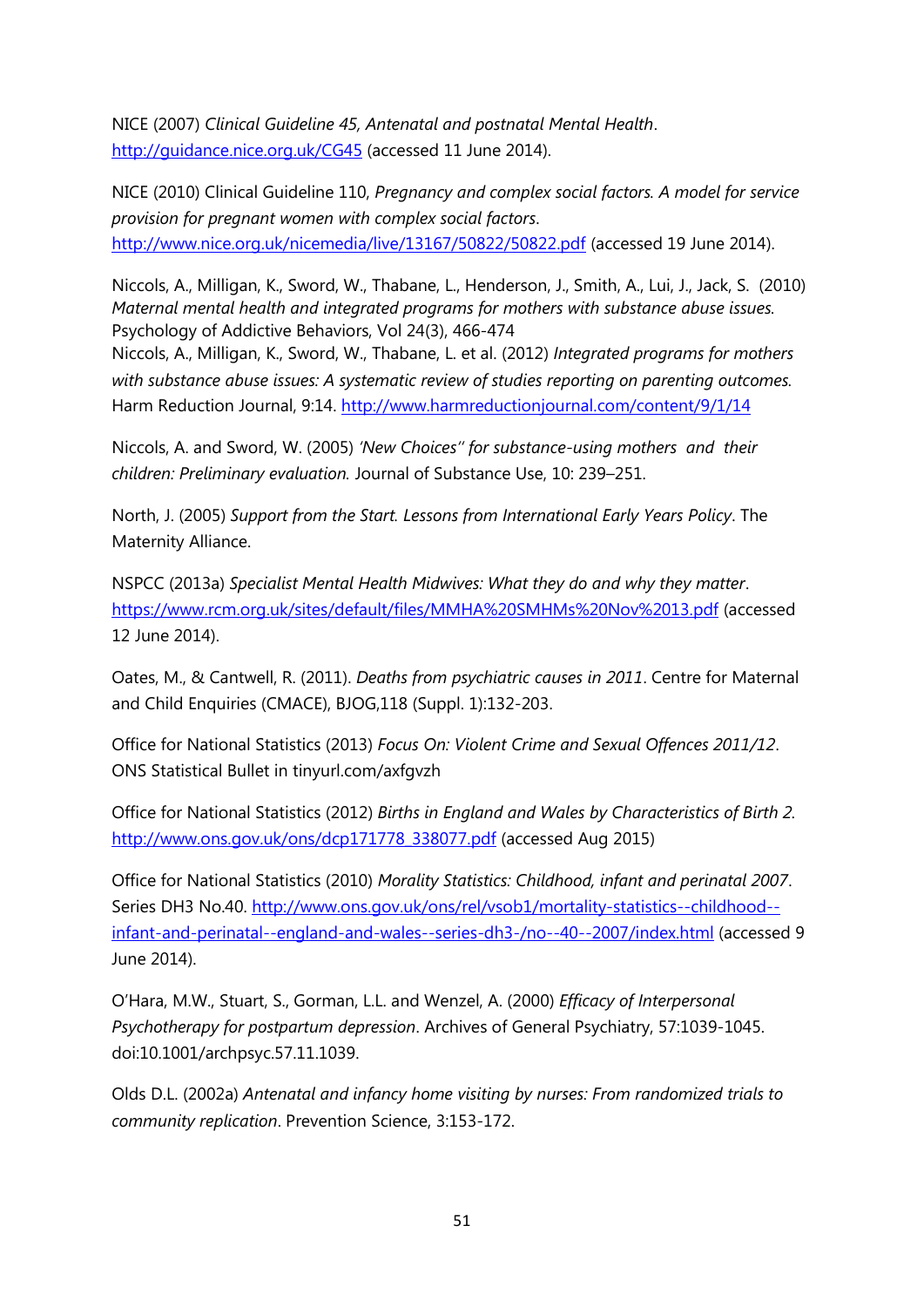Olds, D.L. (2006) *The Nurse-Family Partnership: an evidence-based preventive intervention.* Infant Mental Health Journal, 27:5-25.

Olds D.L., Robinson, J.A., O'Brien, R., Luckey, D.W., Pettitt, L.M., et al. (2002b) *Home visiting by paraprofessionals and by nurses: A randomized, controlled trial*. Pediatrics, 110:486-496.

Owen-Jones, E., Bekkers M-J., Butler, C., Cannings-John, R., et al. (2013) *The effectiveness and cost-effectiveness of the Family Nurse Partnership home visiting programme for first time teenage mothers in England: a protocol for the Building Blocks randomised controlled trial*. BMC Pediatrics, 13:114. <http://www.biomedcentral.com/1471-2431/13/114> (accessed 16 June, 2014).

Petrou, S., Cooper, P., Murray, L. and Davidson, L.L. (2006*) Cost-effectiveness of a preventive counselling and support package for postnatal depression*. International Journal of Technology Assessment in Health Care, 22:443–453.

Phillimore, J. and Thornhill, J. (2010) *Delivering in an age of super-diversity. West Midland review of maternity services for migrant women*. University of Birmingham and Department of Health[.http://www.wmemployers.org.uk/media/upload/Library/Migration%20Documents/Pu](http://www.wmemployers.org.uk/media/upload/Library/Migration%20Documents/Publications/Delivering%20in%20an%20Age%20of%20Super-diversity%20v5.pdf) [blications/Delivering%20in%20an%20Age%20of%20Super-diversity%20v5.pdf](http://www.wmemployers.org.uk/media/upload/Library/Migration%20Documents/Publications/Delivering%20in%20an%20Age%20of%20Super-diversity%20v5.pdf)

Prentice, S. and Watts, K. (2004) *Pregnant women and substance misuse: an audit*. British Journal of Midwifery, 12:767-770.

Rahman A, Creed F. (2007) *Outcome of antenatal depression and risk factors associated with persistence in the first postnatal year: prospective study from Rawalpindi, Pakistan*. Journal of Affective Disorders, 100:115-121.

Raymond, J.E. (2009) '*Creating a safety net': Women's experiences of antenatal depression and their identification of helpful community support and services during pregnancy.* Midwifery, 25: 39-49.

Rayns, G., Dawe, S. and Cuthbert (2013) *ALL BABIES COUNT. Spotlight on drugs and alcoho*l. NSPCC.

Redshaw, M., Malouf, R., Gao, H. and Gray, R. (2013) *Women with disability: the experience of maternity care during pregnancy, labour and birth and the postnatal period*. BMC Pregnancy and Childbirth, 13:174

Rowan, C., Bick, D., Da Silva Bastos, M.H., (2007) *Postnatal Debriefing Interventions to Prevent Maternal Mental Health Problems After Birth: Exploring the Gap Between the Evidence and UK Policy and Practice.* Worldviews on evidence based nursing. *4(2):97–105.*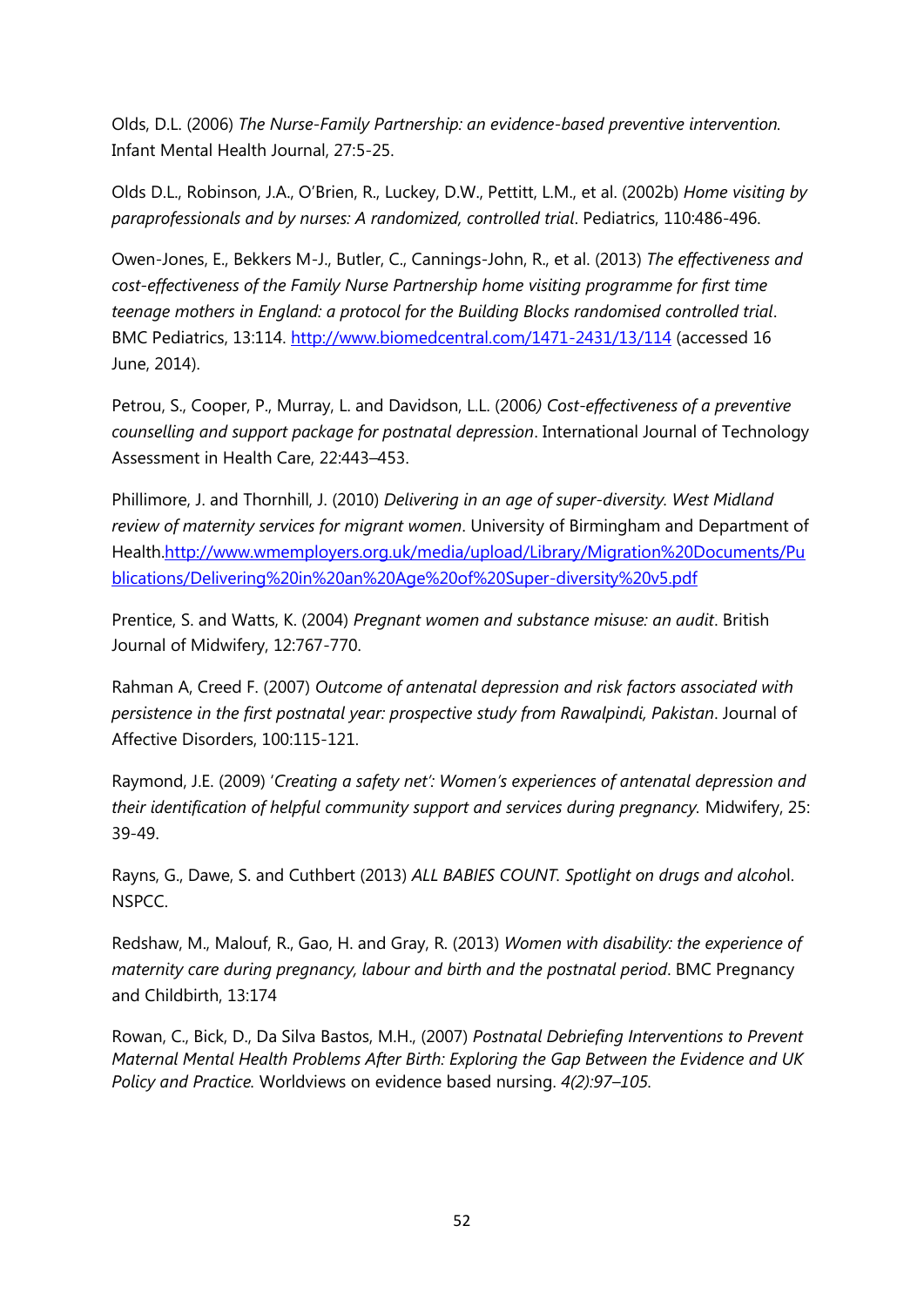Rowan, C., McCourt, C. and Bick, D. (2008) *Provision of perinatal mental health services in two English strategic health authorities: views and perspectives of the multi-professional team.* Evidence Based Midwifery, 8: 98-106.

Russell, S. and Lang, B. (2013) *Perinatal Mental Health Experiences of Women and Health.* Tommy's in conjunction with Netmums, the Institute of Health Visiting and the Royal College of Midwives, and supported by Boots Family Trust.

Scully, M., Geoghegan, N, Corcoran, P., Tiernan, M. and Keenan, E. (2004) *Specialized drug liaison midwife services for pregnant opioid dependent women in Dublin Ireland*. Journal of Substance Abuse Treatment, 26:27-33.

Seng, J. S., Low, L. M. K., Sperlich, M., Ronis, D. L., and Liberzon, I. (2009*). Prevalence, trauma history, and risk for post-traumatic stress disorder among nulliparous women in maternity care*. Obstetrics and Gynaecology, 114:839.

Shakespeare, J., Blake, F. and Garcia, J. (2006) *How do women with postnatal depression experience listening visits in primary care? A qualitative interview study*, Journal of Reproductive and Infant Psychology, 24:149-162, DOI: 10.1080/02646830600643866

Stein A., Campbell E.A., Day A., Cooper P.J. and Altham, P.M.E. (1989) *Social adversity and antenatal complications: their relation to postnatal depression.* British Medical Journal, 298:1073-1074.

Stewart-Brown, S. and Schrader McMillan, A. (2010) *Home and Community Based Parenting Support Programmes and Interventions. Promoting the mental health of children and parents evidence outcomes.* Report of Workpackage 2 of the DATAPREV Project.

Suppiah, C. (2008) *A Collective Evaluation of Community Parent Programmes. What Works Well and in What Circumstances. A national research project funded by the Health Foundation*  and sponsored by South West Essex NHS Research Consortium. Parents 1<sup>st</sup>.

Sword, W., Jack, S., Niccols, A., Milligan, K., Hendersen, J., and Thabane, L. (2009) *Integrated programs for women with substance use issues and their children: a qualitative meta-synthesis of processes and outcomes.* Harm Reduction Journal, 6:32 doi:10.1186/1477-7517-6-32.

Turnbull, C. and Osborn, D.A. (2012) *Home visits during pregnancy and after birth for women with an alcohol or drug problem (Review).* Cochrane Collaboration. The Cochrane Library, Issue 1.<http://onlinelibrary.wiley.com/doi/10.1002/14651858.CD004456.pub3/pdf> (accessed 19 June 2014).

Tyler, S. (2012) *Commissioning Maternity Services A Resource Pack to Support Clinical Commissioning Groups*. [http://www.england.nhs.uk/wp-content/uploads/2012/07/comm](http://www.england.nhs.uk/wp-content/uploads/2012/07/comm-maternity-services.pdf)[maternity-services.pdf](http://www.england.nhs.uk/wp-content/uploads/2012/07/comm-maternity-services.pdf) (accessed 6 Jun 2014).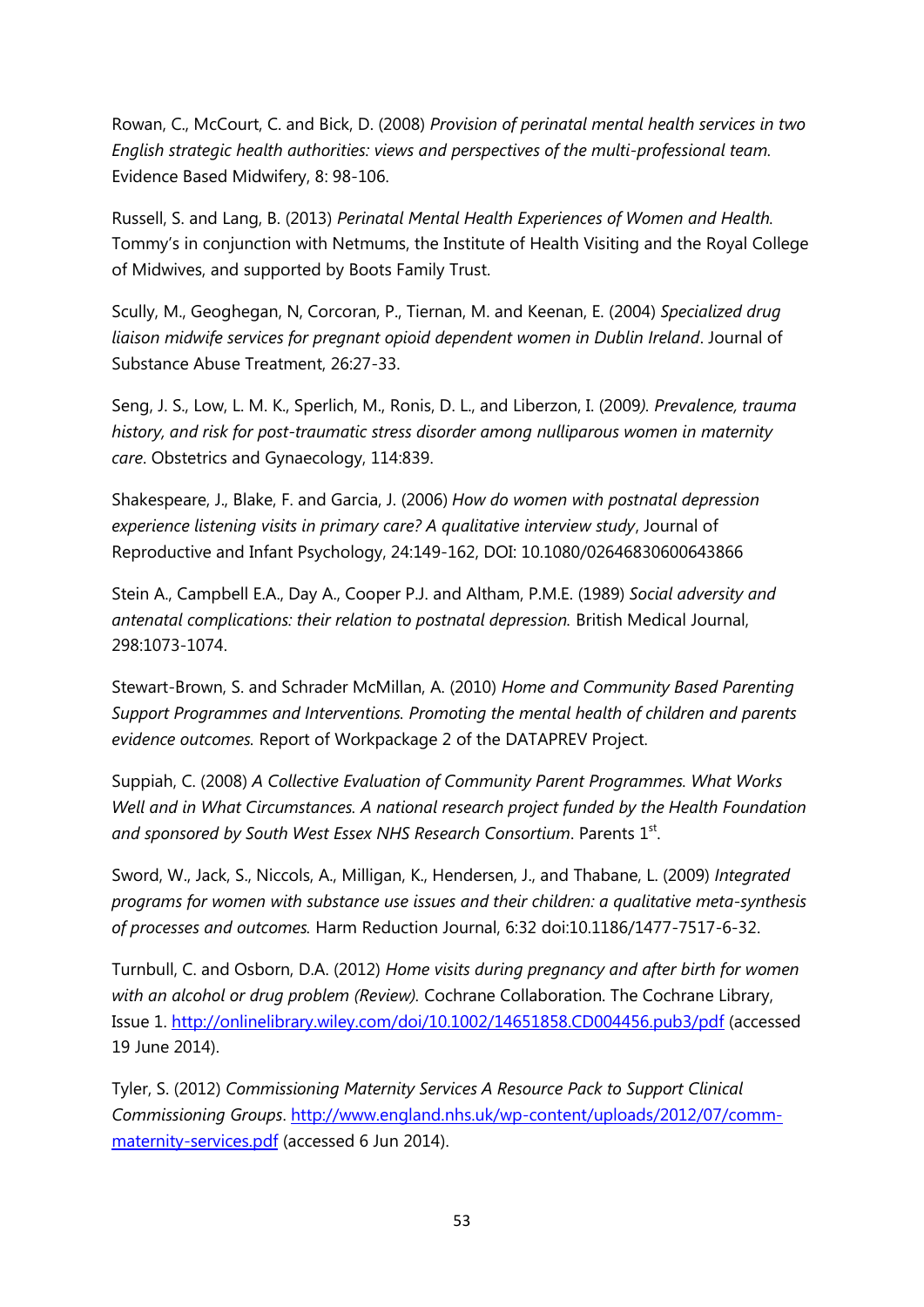Ukoko, F. (2005) *Sure Start Midwife: Giving a voice to the voiceless*. British Journal of Midwifery, 13:776-780.

Yonemoto, N., Dowswell, T., Nagai, S. and Mori, R. (2013) *Schedules for home visits in the early postpartum period.* Cochrane Review, Issue 7. The Cochrane Collaboration: Wiley.

Wai Wan, M., Moulton, S. and Abel, K.M. (2008) *The service needs of mothers with schizophrenia: a qualitative study of perinatal psychiatric and antenatal workers*. General Hospital Psychiatry, 30:177-184.

Warriner, S. (2011) *Maternity and mental health services working collaboratively for women.* British Journal of Midwifery, 19:729-733.

Watters C. 2008. *Evaluation of the Bi-Cultural Mental Health Team at the Refugee Council*. University of Kent. (Unpublished).

Webb, R.T., Howard, L. and Abel, K.M. (2004) *Antipsychotic drugs for non-affective psychosis during pregnancy and postpartum.* Cochrane Database Systematic Review, 2:CD004411.

Wiggins, M., Oakley, A., Roberts, I., Turner, H., Rajan, L., et al. (2004a) *Postnatal support for mothers living in disadvantage inner city areas: a randomised controlled trial*. Journal of Epidemiology and Community Health, 59:288–295. doi: 10.1136/jech.2004.021808

Wiggins, M., Oakley, A., Roberts, I., Turner, H., Rajan, L., et al. (2004b) *The Social Support and Family Health Study: a randomised controlled trial and economic evaluation of two alternative forms of postnatal support for mothers living in disadvantaged inner-city areas.* Health Technology Assessment. NHS R&D HTA Programme.

Williams, A. (2008) *An analysis of the needs of pregnant women and mothers during and after detention in immigration removal centres*.

[http://www.birthcompanions.org.uk/media/Public/Resources/Ourpublications/Report\\_into\\_th](http://www.birthcompanions.org.uk/media/Public/Resources/Ourpublications/Report_into_the_needs_of_women_in_removal_centres.pdf) [e\\_needs\\_of\\_women\\_in\\_removal\\_centres.pdf](http://www.birthcompanions.org.uk/media/Public/Resources/Ourpublications/Report_into_the_needs_of_women_in_removal_centres.pdf) (accessed 23 June, 2014).

Wilson, S., KcKenzie, K., Quayle, E., and Murray, G.C. (2012) *The postnatal support needs of mothers with an intellectual disability.* Midwifery, 29:592-598.

Wood, J. (2011). *PTSD and Pregnancy*. [http://womensmentalhealth.org/posts/ptsd-and](http://womensmentalhealth.org/posts/ptsd-and-pregnancy/)[pregnancy/](http://womensmentalhealth.org/posts/ptsd-and-pregnancy/) (accessed 17 June 2014).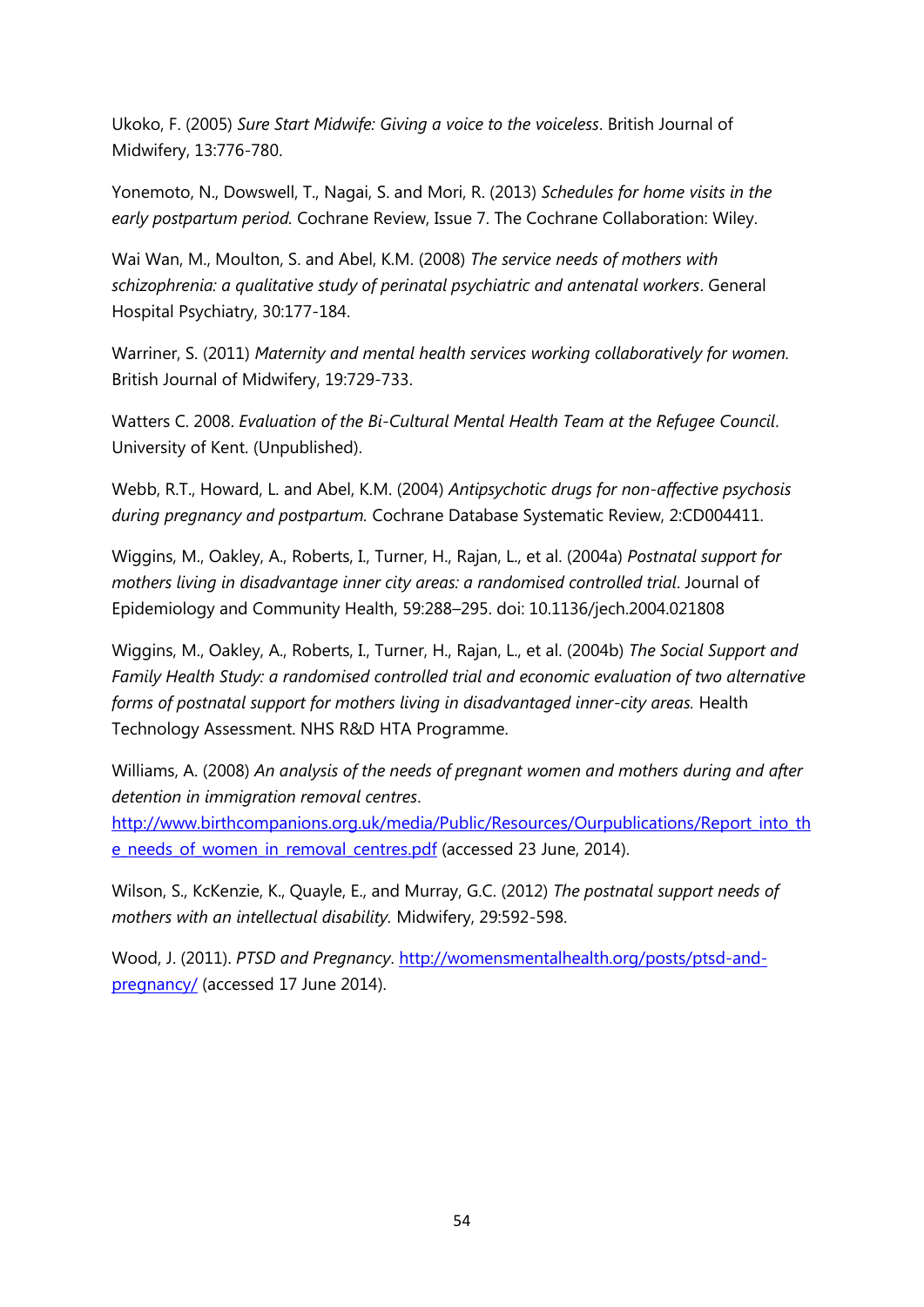## <span id="page-54-0"></span>**Appendix 1**

### **Summary of evidence: Interventions supporting vulnerable pregnant women and new mothers**

All the interventions are addressing outcomes for mothers. In this review we did not explore outcomes for the child even where these where these findings were published.

\* These are systematic reviews including studies with different inclusion and exclusion criteria.

|                                                             | <b>Research population</b>                          |                                                                                                         |                                                                                                   |                                                                                                                                                                                                                                                         |
|-------------------------------------------------------------|-----------------------------------------------------|---------------------------------------------------------------------------------------------------------|---------------------------------------------------------------------------------------------------|---------------------------------------------------------------------------------------------------------------------------------------------------------------------------------------------------------------------------------------------------------|
| <b>Intervention:</b>                                        | <b>Women</b><br>within the<br>general<br>population | <b>Women</b><br>with<br>perinatal<br>mental<br>health<br>problems<br>and from<br>vulnerable<br>families | <b>Women with</b><br>complex<br>needs<br>(substance<br>use,<br>domestic<br>violence,<br>refugees) | <b>Notes</b>                                                                                                                                                                                                                                            |
| <b>Debriefing</b>                                           | X                                                   |                                                                                                         | X                                                                                                 | Limitations in methods weaken<br>findings but overall results are<br>not strong for debriefing. The<br>Meades et al. study found that<br>women who requested and<br>attended debriefing with<br>symptoms of PTSD improved.                              |
| Rowan et al.<br>$(2007)^*$                                  |                                                     | Meades et<br>al. (2011)                                                                                 |                                                                                                   |                                                                                                                                                                                                                                                         |
| <b>Continuous</b><br>support in<br>labour<br>Hodnett et al. | ✓                                                   |                                                                                                         |                                                                                                   | This is recommended as<br>standard practice for all<br>women.                                                                                                                                                                                           |
| $(2012)^*$                                                  |                                                     |                                                                                                         |                                                                                                   |                                                                                                                                                                                                                                                         |
| Home<br>visiting                                            | X                                                   | $\overline{?}$                                                                                          | ?                                                                                                 | Overall research findings are<br>inconsistent. Some evidence,<br>particularly in qualitative<br>studies, that emotional and<br>practical support received was<br>valued. Other evidence that<br>home visiting did not impact on<br>material depression, |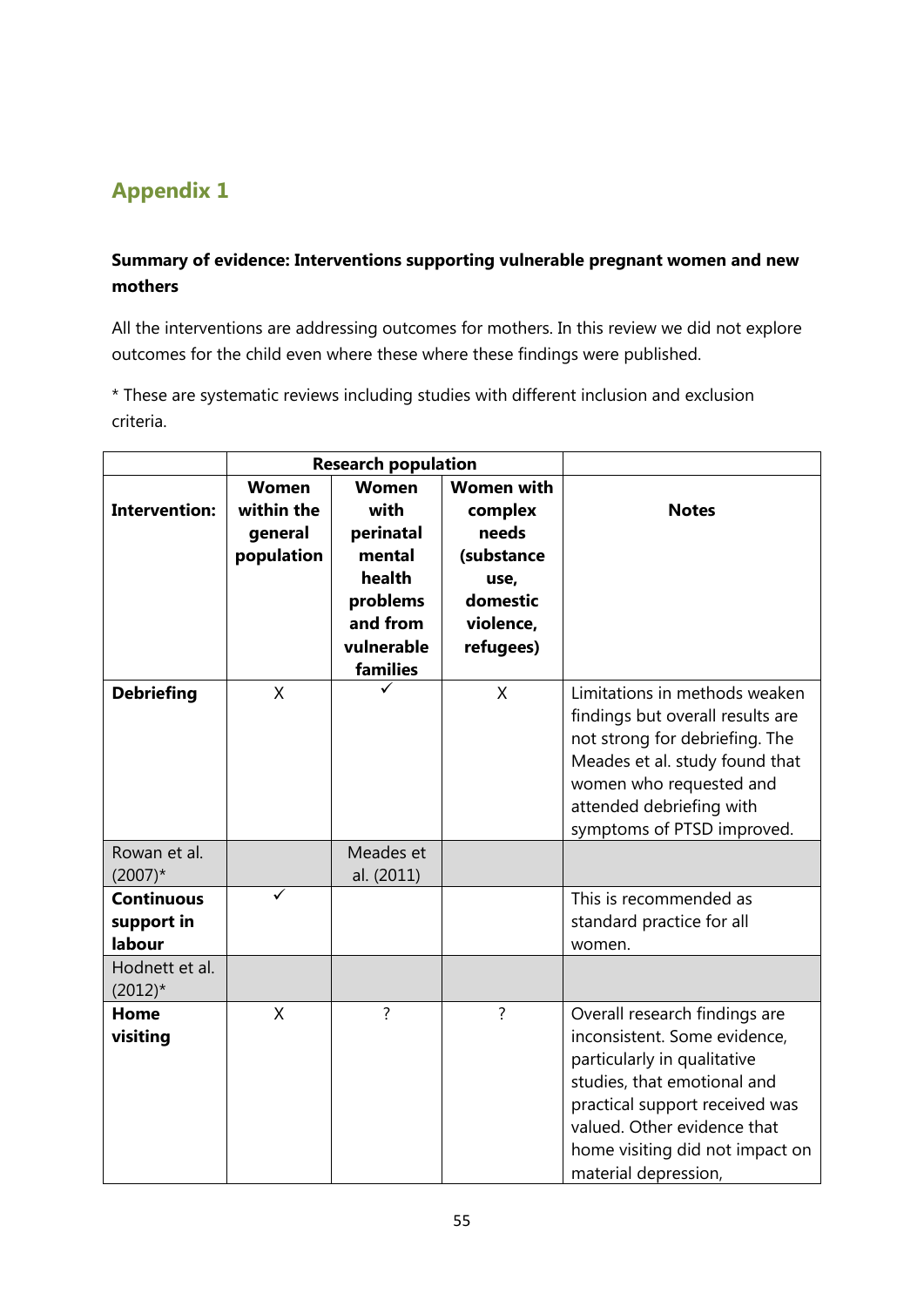|                                                                                                             |                                                                                                                                                                                                 |                                               | breastfeeding rates or health<br>behaviours such as smoking<br>levels. Some research is still on-<br>going with findings to report<br>e.g. family nurse partnerships.<br>Research with women with<br>substance use issues found                                                                                                               |
|-------------------------------------------------------------------------------------------------------------|-------------------------------------------------------------------------------------------------------------------------------------------------------------------------------------------------|-----------------------------------------------|-----------------------------------------------------------------------------------------------------------------------------------------------------------------------------------------------------------------------------------------------------------------------------------------------------------------------------------------------|
|                                                                                                             |                                                                                                                                                                                                 |                                               | increased engagement but<br>unclear impact on child or                                                                                                                                                                                                                                                                                        |
|                                                                                                             |                                                                                                                                                                                                 |                                               | maternal health outcomes.                                                                                                                                                                                                                                                                                                                     |
| Yonemoto et<br>al. (2013)*                                                                                  | Olds et al.<br>2002a<br>Barlow et al.<br>(2006)<br>Kirpatrick et<br>al. (2007)<br>(Halliday<br>and<br>Wilkinson,<br>2009).<br>Kersten-<br>Alvarez et<br>al. (2010)<br>Ammerman<br>et al. (2010) | Turnbull and<br>Osborn<br>$(2012)^*$          |                                                                                                                                                                                                                                                                                                                                               |
| <b>Volunteer</b><br>befriending                                                                             |                                                                                                                                                                                                 | $\overline{\cdot}$                            | Newpin study included drop in<br>centres as well as befriending<br>and the approach led to<br>reduced levels of depression.<br>Working with refugee women,<br>only qualitative research is<br>available which reported the<br>service was valuable for both<br>clients and befrienders, and<br>therapeutic relationships were<br>established. |
|                                                                                                             | <b>Harris</b><br>(2008)                                                                                                                                                                         | <b>McCarthy</b><br>and Haith-<br>Cooper, 2013 |                                                                                                                                                                                                                                                                                                                                               |
| <b>Perinatal</b><br>support<br>programme<br>(home<br>visiting,<br>befriending,<br>parenting<br>groups, peer | ✓                                                                                                                                                                                               | X                                             | Approach led to reduced levels<br>of depression, and limited<br>evidence of impact on social<br>support and self-esteem. A<br>home visiting plus community<br>drop in and telephone support<br>service for socially deprived<br>women did not impact                                                                                          |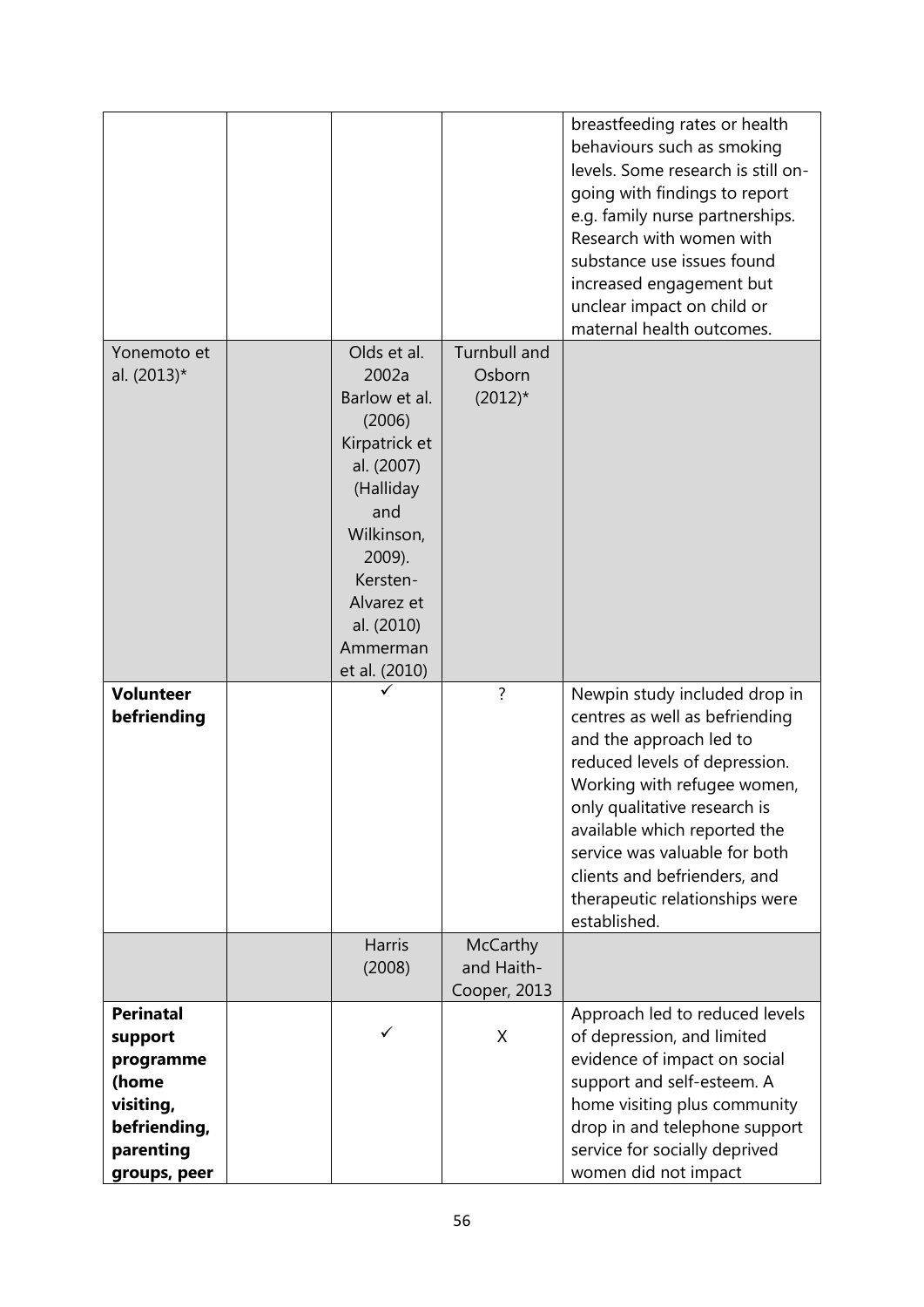| support<br>groups, link                     |                                                         |                                                     | maternal or child outcomes, but<br>reduced GP use.                                                                                                                                                                                                                                                                                                                                                                                                                                                                               |
|---------------------------------------------|---------------------------------------------------------|-----------------------------------------------------|----------------------------------------------------------------------------------------------------------------------------------------------------------------------------------------------------------------------------------------------------------------------------------------------------------------------------------------------------------------------------------------------------------------------------------------------------------------------------------------------------------------------------------|
| up to other                                 |                                                         |                                                     |                                                                                                                                                                                                                                                                                                                                                                                                                                                                                                                                  |
| services)                                   |                                                         |                                                     |                                                                                                                                                                                                                                                                                                                                                                                                                                                                                                                                  |
|                                             | Lederer<br>(2009)<br>Coe and<br><b>Barlow</b><br>(2012) | Wiggins et al,<br>2004a; 2004b                      |                                                                                                                                                                                                                                                                                                                                                                                                                                                                                                                                  |
| <b>Peer support</b>                         |                                                         | ?                                                   | Evidence strongest for<br>telephone peer support, other<br>studies were in progress for<br>face to face peer support. Peer<br>mentoring with socially<br>disadvantaged women found<br>no positive impacts but<br>qualitative data revealed<br>women valued the advice given<br>and both mentor and client<br>benefited. A study looking at<br>what addressed emotionally<br>isolation and loneliness among<br>socially deprived women<br>emphasised peer support<br>helping women connect with<br>other people during pregnancy. |
|                                             | Jones<br>(2013)<br>(Dennis et<br>al. 2009).             | Cupples et al.<br>(2010)<br>Raymond et<br>al (2009) |                                                                                                                                                                                                                                                                                                                                                                                                                                                                                                                                  |
| Post-natal<br>psychosocial<br>interventions | Morell et al.                                           | Donaghy,                                            | Robust evidence for<br>psychologically informed<br>interventions delivered by<br>health visitors reducing<br>depression. Counselling, IPT<br>and arts based therapies also<br>found to reduce depression;<br>some of these studies were<br>small scale and one had a<br>negative finding.                                                                                                                                                                                                                                        |
|                                             | 2009<br>Morton and<br>Forsey<br>(2013).                 | 2012                                                |                                                                                                                                                                                                                                                                                                                                                                                                                                                                                                                                  |
| <b>Ante-natal</b><br>psychosocial           | 7                                                       | ✓                                                   | Positive outcomes for first time,<br>not second time mothers for                                                                                                                                                                                                                                                                                                                                                                                                                                                                 |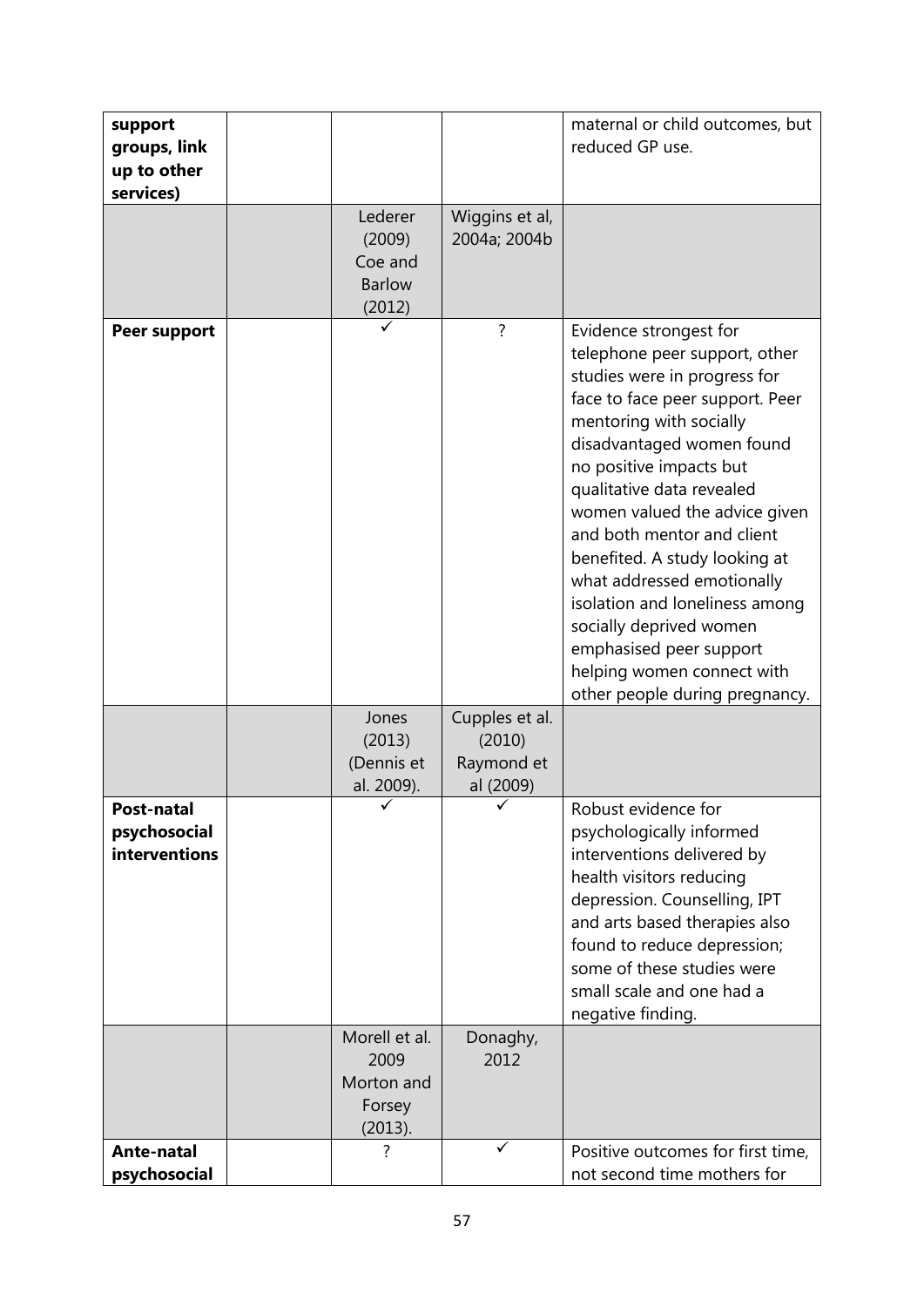| interventions     |               |                            | reduction in depression. Study                       |
|-------------------|---------------|----------------------------|------------------------------------------------------|
|                   |               |                            | in Tanzania working with                             |
|                   |               |                            | women with HIV using group                           |
|                   |               |                            | counselling found positive                           |
|                   |               |                            | reduction in depression.                             |
|                   | Elliot et al. | Kaaya et al,               |                                                      |
|                   | (2000)        | 2013                       |                                                      |
| <b>Integrated</b> |               | ✓                          | Reduced depression in women                          |
| programmes        |               |                            | with moderate perinatal mental                       |
| - services        |               |                            | health problems in Oxford.                           |
| linking           |               |                            | Working with women with                              |
| together          |               |                            | substance use issues there was                       |
|                   |               |                            | a small positive impact on<br>material mental health |
|                   |               |                            | reported, unsure impact on                           |
|                   |               |                            | parenting skills but increased                       |
|                   |               |                            | engagement with services.                            |
|                   | Warringer,    | Niccols et al.             |                                                      |
|                   | 2011          | 2010*                      |                                                      |
|                   |               | Sword et al.               |                                                      |
|                   |               | 2009                       |                                                      |
| <b>Casework</b>   |               | ?                          | No formal evaluations                                |
|                   |               |                            | published. But a service model                       |
|                   |               |                            | developed by Refuge council                          |
|                   |               |                            | identifies aspects of best                           |
|                   |               |                            | practice.                                            |
|                   |               | Keefe and                  |                                                      |
| <b>Specialist</b> |               | Hage, 2009<br>?            | The studies describe the service                     |
| workers -         |               |                            | model but not outcomes. There                        |
| such as           |               |                            | is some evidence that                                |
| pregnancy         |               |                            | satisfaction and service                             |
| outreach          |               |                            | engagement increases through                         |
| worker,           |               |                            | support provided by these                            |
| specialist        |               |                            | specialist workers. Pregnancy                        |
| midwives          |               |                            | Outreach workers with women                          |
|                   |               |                            | with complex social needs and                        |
|                   |               |                            | from a multi-ethnic population                       |
|                   |               |                            | is currently being studied using                     |
|                   |               |                            | an RCT design.                                       |
|                   |               | Scully et al.              |                                                      |
|                   |               | (2004)                     |                                                      |
|                   |               | Macrory and                |                                                      |
|                   |               | Boyd, 2007<br>Hall and van |                                                      |
|                   |               | Teijlingen,                |                                                      |
|                   |               | 2006                       |                                                      |